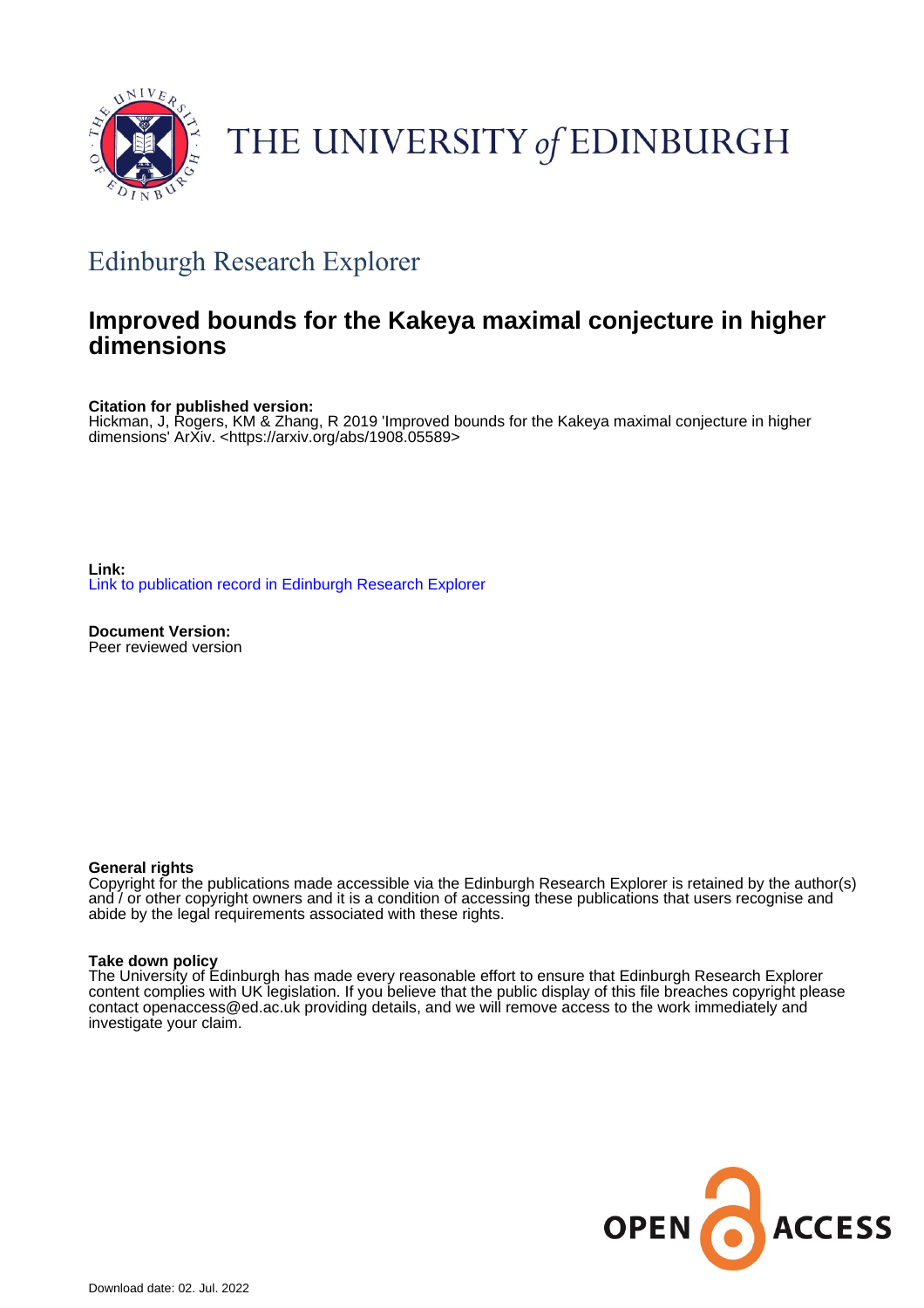# IMPROVED BOUNDS FOR THE KAKEYA MAXIMAL CONJECTURE IN HIGHER DIMENSIONS

JONATHAN HICKMAN, KEITH M. ROGERS, AND RUIXIANG ZHANG

ABSTRACT. We adapt Guth's polynomial partitioning argument for the Fourier restriction problem to the context of the Kakeya problem. By writing out the induction argument as a recursive algorithm, additional multiscale geometric information is made available. To take advantage of this, we prove that direction-separated tubes satisfy a multiscale version of the polynomial Wolff axioms. Altogether, this yields improved bounds for the Kakeya maximal conjecture in  $\mathbb{R}^n$  with  $n = 5$  or  $n \ge 7$  and improved bounds for the Kakeya set conjecture for an infinite sequence of dimensions.

# 1. INTRODUCTION

For  $n \geq 2$  and small  $\delta > 0$ , a  $\delta$ -tube is a cylinder  $T \subset \mathbb{R}^n$  of unit height and radius  $\delta$ , with arbitrary position and arbitrary orientation dir(T)  $\in S^{n-1}$ . A family T of  $\delta$ -tubes is *direction-separated* if  $\{ \text{dir}(T) : T \in \mathbb{T} \}$  forms a  $\delta$ -separated subset of the unit sphere.

<span id="page-1-1"></span>**Conjecture 1.1** (Kakeya maximal conjecture). Let  $p \geqslant \frac{n}{n-1}$ . For all  $\varepsilon > 0$ , there exists a constant  $C_{\varepsilon,n} > 0$  such that

$$
\left\| \sum_{T \in \mathbb{T}} \chi_T \right\|_{L^p(\mathbb{R}^n)} \leqslant C_{\varepsilon,n} \delta^{-(n-1-n/p)-\varepsilon} \left( \sum_{T \in \mathbb{T}} |T| \right)^{1/p} \tag{ K_p}
$$

whenever  $0 < \delta < 1$  and  $\mathbb T$  is a direction-separated family of  $\delta$ -tubes.

By an application of Hölder's inequality, one may readily verify that if  $(K_p)$  $(K_p)$  $(K_p)$ holds for  $p = \frac{n}{n-1}$ , then, for all  $\varepsilon > 0$ , there exists a constant  $c_{\varepsilon,n} > 0$  such that

<span id="page-1-0"></span>
$$
\left|\bigcup_{T \in \mathbb{T}} T\right| \geqslant c_{\varepsilon,n} \delta^{\varepsilon} \sum_{T \in \mathbb{T}} |T|.
$$

This can be interpreted as the statement that any direction-separated family of δ-tubes is 'essentially disjoint'. A more refined argument shows that if [\( K](#page-1-0)p) holds for a given p, then every Kakeya set in  $\mathbb{R}^n$  (that is, every compact set that contains a unit line segment in every direction) has Hausdorff dimension at least  $p'$ , the conjugate exponent of  $p$ . Thus, Conjecture [1.1](#page-1-1) would imply the Kakeya set conjecture, that Kakeya sets in  $\mathbb{R}^n$  have Hausdorff dimension n; see, for instance, [\[5,](#page-41-0) [42,](#page-42-0) [28\]](#page-42-1).

For  $n = 2$ , the set conjecture was proven by Davies [\[12\]](#page-41-1) and the maximal con-jecture was proven by Córdoba [\[11\]](#page-41-2) in the seventies. Both conjectures remain challenging and important open problems in higher dimensions; for partial results, see [\[13,](#page-41-3) [9,](#page-41-4) [10,](#page-41-5) [5,](#page-41-0) [41,](#page-42-2) [34,](#page-42-3) [39,](#page-42-4) [6,](#page-41-6) [26,](#page-42-5) [24,](#page-42-6) [31,](#page-42-7) [27,](#page-42-8) [4,](#page-41-7) [14,](#page-41-8) [16,](#page-41-9) [17,](#page-41-10) [15,](#page-41-11) [29\]](#page-42-9) and references therein.

Supported by the MINECO grants SEV-2015-0554 and MTM2017-85934-C3-1-P and the ERC grant 834728.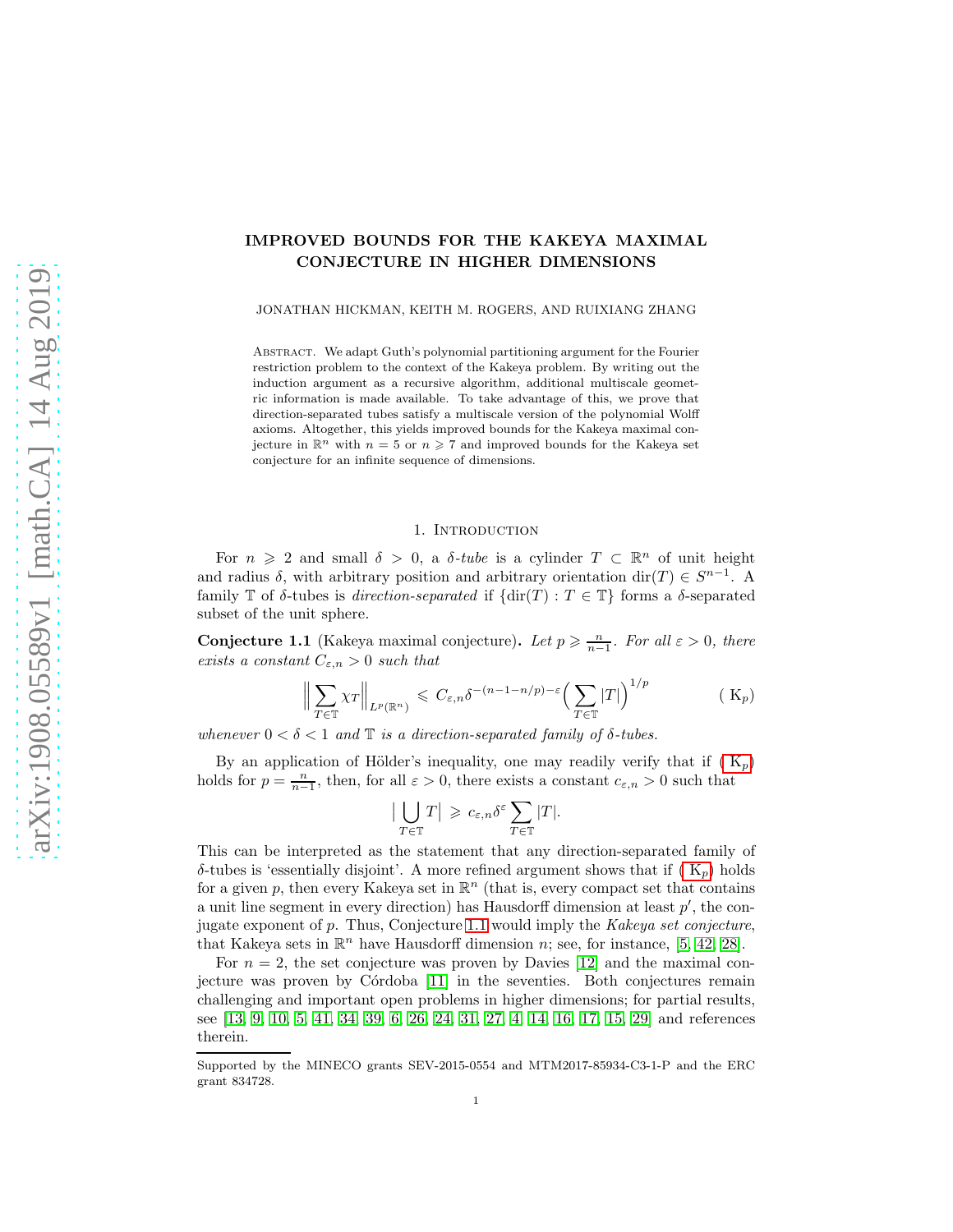<span id="page-2-3"></span>

| $n =$          | $p \geqslant$     |                         | $n =$ | $p \geqslant$ |             |
|----------------|-------------------|-------------------------|-------|---------------|-------------|
| 2              | $\overline{2}$    | Córdoba <sup>[11]</sup> | 9     | 6/5           | Theorem 1.2 |
| 3              | $5/3-\varepsilon$ | Katz-Zahl [29, 30]      | 10    | 13/11         | Theorem 1.2 |
| $\overline{4}$ | 1.4794            | Katz-Zahl [30]          | 11    | 7/6           | Theorem 1.2 |
| 5              | 18/13             | Theorem 1.2             | 12    | 31/27         | Theorem 1.2 |
| 6              | 4/3               | Wolff $[41]$            | 13    | 106/93        | Theorem 1.2 |
| 7              | 34/27             | Theorem 1.2             | 14    | 9/8           | Theorem 1.2 |
| 8              | 21/17             | Theorem 1.2             | 15    | 47/42         | Theorem 1.2 |

Figure 1. The state-of-the-art for the Kakeya maximal conjecture in low dimensions. New results are highlighted.

In 1999, Bourgain [\[6\]](#page-41-6) improved the state-of-the-art in higher dimensions using sum-difference theory from additive combinatorics. This technique was refined by Katz and Tao [\[26,](#page-42-5) [27,](#page-42-8) [28\]](#page-42-1), proving that Conjecture [1.1](#page-1-1) is true in the range  $p \geq 1 + \frac{7}{4} \frac{1}{n-1}$ . The purpose of the present article is to extend this range using a different approach.

<span id="page-2-0"></span>**Theorem 1.2.** Conjecture [1.1](#page-1-1) is true in the range

<span id="page-2-1"></span>
$$
p \geqslant 1 + \min_{2 \leqslant k \leqslant n} \max \left\{ \frac{2n}{(n-1)n + (k-1)k}, \frac{1}{n-k+1} \right\}.
$$
 (1)

When  $k = n$ , the first entry of the maximum of [\(1\)](#page-2-1) takes the conjectured value; however, the second entry only reaches this value at the other extreme, when  $k = 2$ . A reasonable compromise can be found by taking  $k$  to be the closest integer to  $(\sqrt{2}-1)n+1$ , at which point we find, for instance, that the Kakeya maximal conjecture holds in the range<sup>[1](#page-2-2)</sup>

<span id="page-2-4"></span>
$$
p \geqslant 1 + \frac{1}{2 - \sqrt{2}} \frac{1}{n - 1},\tag{2}
$$

which is an improvement over the Katz–Tao maximal bound [\[27\]](#page-42-8). See Figure [1](#page-2-3) for the state-of-the-art in low dimensions. Theorem [1.2](#page-2-0) also implies improved bounds for the Kakeya set conjecture in certain dimensions. Further discussion of the numerology is contained in the final section of the article.

The proof of Theorem [1.2](#page-2-0) is based on the *polynomial method*, which was introduced in the context of the Kakeya problem by Dvir in his celebrated proof [\[14\]](#page-41-8) of Wolff's finite field Kakeya conjecture [\[42\]](#page-42-0). The polynomial method has been adapted to analyse Kakeya sets in Euclidean space in, for instance, works of Guth [\[16,](#page-41-9) [17\]](#page-41-10) and Guth and Zahl [\[22\]](#page-42-11). A key tool here is polynomial partitioning, introduced by Guth and Katz in their resolution of the two dimensional Erdős distance conjecture [\[21\]](#page-42-12). Of most relevance to the present article is the recent work of Guth [\[18,](#page-41-12) [19\]](#page-42-13) which adapted the partitioning technique to the context of the Fourier restriction problem.

In [\[18,](#page-41-12) [19,](#page-42-13) [22\]](#page-42-11), polynomial partitioning was used to study collections of directionseparated tubes. This led to the consideration of configurations of tubes that are

<span id="page-2-2"></span><sup>&</sup>lt;sup>1</sup>In all dimensions the range [\(1\)](#page-2-1) is in fact strictly larger than [\(2\)](#page-2-4): the latter is included to provide a ready comparison with the maximal bounds from [\[27\]](#page-42-8).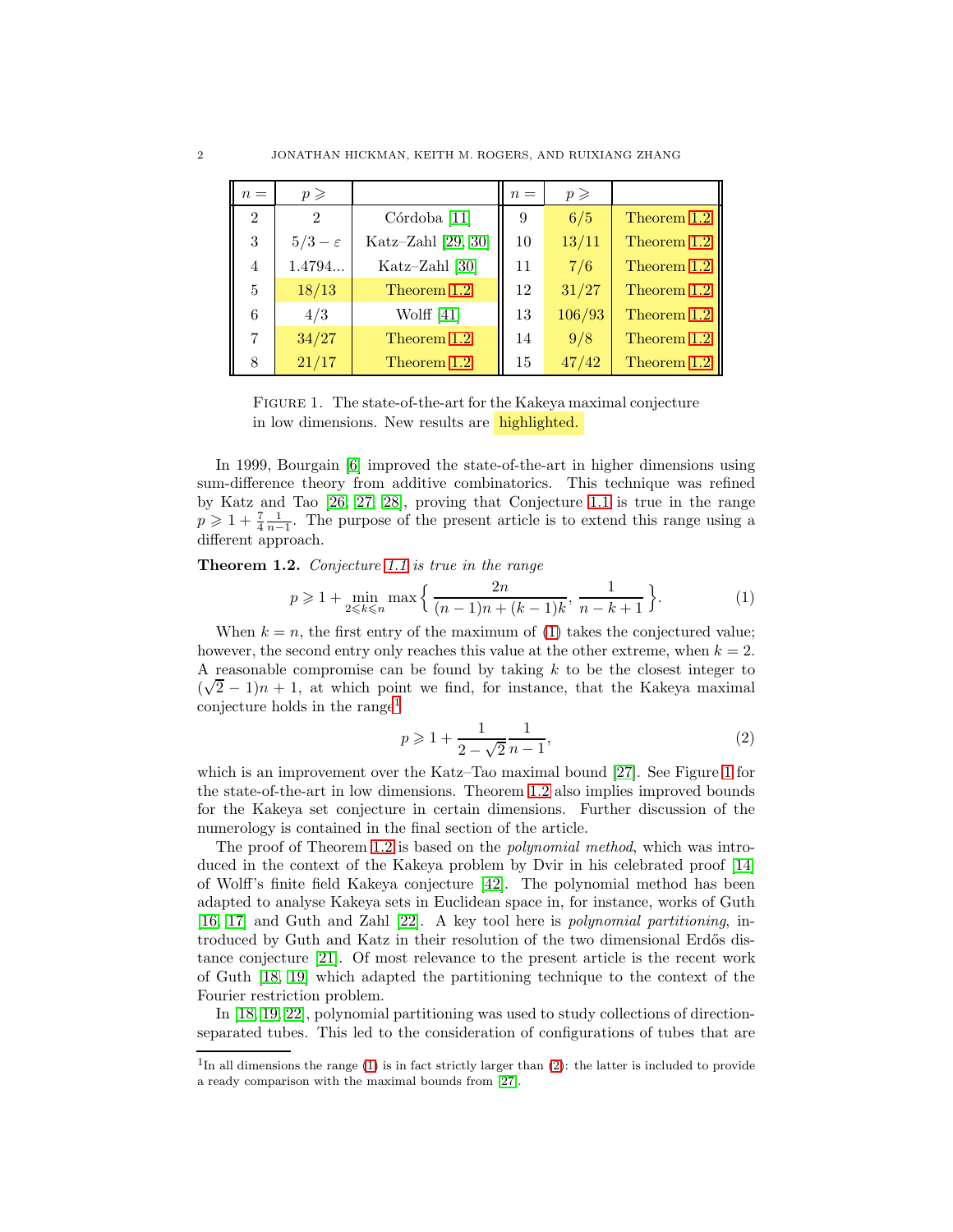partially contained in the neighbourhood of a real algebraic variety. Guth proved the following cardinality estimate for direction-separated tubes in three dimensions [\[18,](#page-41-12) Lemma 4.9] and conjectured that it should hold in higher dimensions [\[19,](#page-42-13) Conjecture B.1]. This was confirmed by Zahl [\[44\]](#page-42-14) in four dimensions and then in general by Katz and the second author [\[25\]](#page-42-15).

<span id="page-3-0"></span>**Theorem 1.3** ([\[18,](#page-41-12) [44,](#page-42-14) [25\]](#page-42-15)). For all  $n \geq k \geq 1$ ,  $d \geq 1$  and  $\varepsilon > 0$ , there is a constant  $C_{n,d,\varepsilon} > 0$  such that

$$
\#\Big\{\,T\in\mathbb{T}:|T\cap B_{\lambda_k}\cap N_\rho\mathbf{Z}_k|\geqslant \lambda_k|T|\,\Big\}\leqslant C_{n,d,\varepsilon}\Big(\frac{\rho}{\lambda_k}\Big)^{n-k}\delta^{-(n-1)-\varepsilon}
$$

whenever  $0 < \delta \leq \rho \leq \lambda_k \leq 1$ ,  $\mathbb T$  is a direction-separated family of  $\delta$ -tubes and  $\mathbf{Z}_k \subset \mathbb{R}^n$  is a k-dimensional algebraic variety of degree  $\leq d$ .

Here  $N_r E$  denotes the r-neighbourhood of E for any  $r > 0$  and  $E \subseteq \mathbb{R}^n$  and  $B_r$ is a choice of ball in  $\mathbb{R}^n$  of radius r. The relevant algebraic definitions are recalled in Section [3.1](#page-4-0) below. In the language of [\[19\]](#page-42-13), this theorem states that directionseparated tubes satisfy the polynomial Wolff axioms; this terminology is recalled and discussed in further detail in the final section of the paper.

After adapting Guth's restriction argument [\[18,](#page-41-12) [19\]](#page-42-13) to the context of the Kakeya maximal problem, one finds that Theorem [1.3](#page-3-0) can be used to obtain improved bounds in certain intermediate dimensions: see the final section for more details. However, by rewriting Guth's induction argument as a recursive algorithm, one is readily able to take advantage of the the following strengthened version of Theorem [1.3.](#page-3-0)

<span id="page-3-1"></span>**Theorem 1.4.** For all  $n \ge m \ge k \ge 1$ ,  $d \ge 1$  and  $\varepsilon > 0$ , there is a constant  $C_{n,d,\varepsilon} > 0$  such that

$$
\#\bigcap_{j=k}^m \Big\{T\in\mathbb{T}:|T\cap B_{\lambda_j}\cap N_{\rho}\mathbf{Z}_j|\geqslant \lambda_j|T|\Big\}\leqslant C_{n,d,\varepsilon}\Big(\prod_{j=k}^{m-1}\frac{\rho}{\lambda_j}\Big)\Big(\frac{\rho}{\lambda_m}\Big)^{n-m}\delta^{-(n-1)-\varepsilon}
$$

whenever  $0 < \delta \leq \rho \leq \lambda_k \leq \ldots \leq \lambda_m \leq 1$ ,  $\mathbb T$  is a direction-separated family of  $\delta$ -tubes,  $\mathbf{Z}_j \subset \mathbb{R}^n$  are j-dimensional algebraic varieties of degree  $\leq d$  and the balls  $B_{\lambda_j}$  are nested:  $B_{\lambda_k} \subseteq \ldots \subseteq B_{\lambda_m} \subset \mathbb{R}^n$ .

Taking the varieties  $\mathbf{Z}_i$  to be nested *j*-planes reveals that the cardinality estimate of Theorem [1.4](#page-3-1) is sharp up to the factor of  $C_{n,d,\varepsilon} \delta^{-\varepsilon}$ . The proof will follow the argument of [\[25\]](#page-42-15) once a relevant Wongkew-type volume bound (in the spirit of [\[43\]](#page-42-16)) has been established. The mixture of trigonometric and algebraic arguments involved in the proof of this volume bound constitutes the most novel part of the article.

Remark 1.5. In a late stage of the development of this project, the authors discovered that J. Zahl has proved the same maximal results as Theorem [1.2](#page-2-0) using similar methods. In particular, J. Zahl has independently established Theorem [1.4](#page-3-1) and, moreover, was able to use this result to prove a strengthened version of Theorem [4.1](#page-16-0) involving  $k$ -linear (as opposed to  $k$ -broad) estimates.

The remainder of the article is organised as follows:

• In Section [2](#page-4-1) some notational conventions are fixed.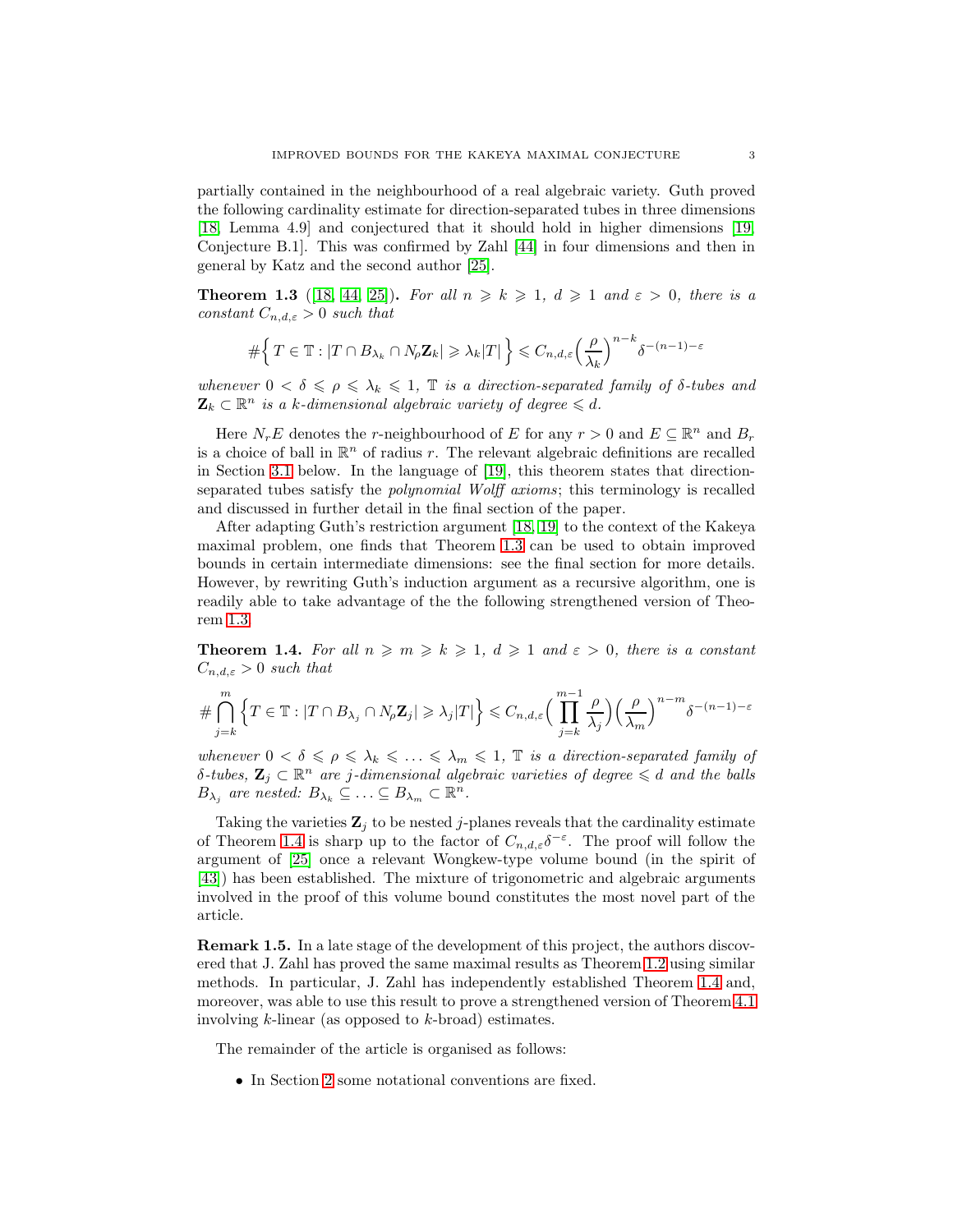- In Section [3](#page-4-2) the proof of Theorem [1.4](#page-3-1) is presented after first establishing the relevant Wongkew-type volume bound.
- In Section [4](#page-15-0) the proof of Theorem [1.2](#page-2-0) is reduced to estimating the socalled k-broad norms for the Kakeya maximal function, paralleling work on oscillatory integrals from [\[7,](#page-41-13) [18,](#page-41-12) [19\]](#page-42-13).
- In Section [5](#page-18-0) basic properties of k-broad norms are reviewed.
- In Section [6](#page-21-0) the polynomial partitioning theorem from [\[19\]](#page-42-13) is recalled and applied to the k-broad norms.
- In Section [7](#page-22-0) the recursive algorithm is described, culminating in a structural statement of algebraic nature for the Kakeya maximal problem.
- In Section [8](#page-34-0) the structural statement is combined with Theorem [1.4](#page-3-1) to conclude the proof of Theorem [1.2.](#page-2-0)
- In Section [9](#page-36-0) the applications to the Kakeya set conjecture and other related problems are discussed.
- Appended is a review of some facts from real algbraic geometry used in Section [3.](#page-4-2)

<span id="page-4-1"></span>Acknowledgement. The first author thanks both Larry Guth and Joe Karmazyn for helpful discussions during the development of this project.

### 2. NOTATIONAL CONVENTIONS

We call an *n*-dimensional ball  $B_r$  of radius r an r-ball. The intersection of  $S^{n-1}$ with a ball is called a *cap*. The  $\delta$ -neighbourhood of a set E will be denoted by  $N_{\delta}E$ .

The arguments will involve the *admissible parameters* n, p and  $\varepsilon$  and the constants in the estimates will be allowed to depend on these quantities. Moreover, any constant is said to be admissible if it depends only on the admissible parameters. Given positive numbers  $A, B \geq 0$  and a list of objects L, the notation  $A \leq_L B$ ,  $B \gtrsim_L A$  or  $A = O_L(B)$  signifies that  $A \leq C_L B$  where  $C_L$  is a constant which depends only on the objects in the list and the admissible parameters. We write  $A \sim_L B$  when both  $A \lesssim_L B$  and  $B \lesssim_L A$ .

The cardinality of a finite set A is denoted by  $#A$ . A set A' is said to be a refinement of A if  $A' \subseteq A$  and  $\#A' \geq \#A$ . In many cases it will be convenient to pass to a refinement of a set  $A$ , by which we mean that the original set  $A$  is replaced with some refinement.

# <span id="page-4-2"></span>3. Multiscale polynomial Wolff axioms: Proof of Theorem [1.4](#page-3-1)

In this section we prove Theorem [1.4.](#page-3-1) A minor modification of the argument used to prove Theorem [1.3](#page-3-0) in [\[25\]](#page-42-15) reduces matters to establishing a "Wongkew-type lemma". The details of this reduction are described in Section [3.3](#page-14-0) below. In the simplest case where  $k = m$  (which corresponds to Theorem [1.3\)](#page-3-0), after the reduction all that is needed is Wongkew's original lemma [\[43\]](#page-42-16), which is used to bound the volume of the semialgebraic set  $\mathbf{Z}_k \cap B_{\lambda_k}$ . In the general case the problem is to obtain bounds for the volume of other semialgebraic sets  $S_m(I_m, \rho)$  which do not fall directly under the scope of [\[43\]](#page-42-16). These sets arise from the multiscale hypotheses and are defined in Section [3.2.](#page-5-0)

<span id="page-4-0"></span>3.1. Algebraic definitions. Before continuing, it is perhaps useful to clarify some of the terminology featured in the statement of Theorem [1.4](#page-3-1) and also in the proof.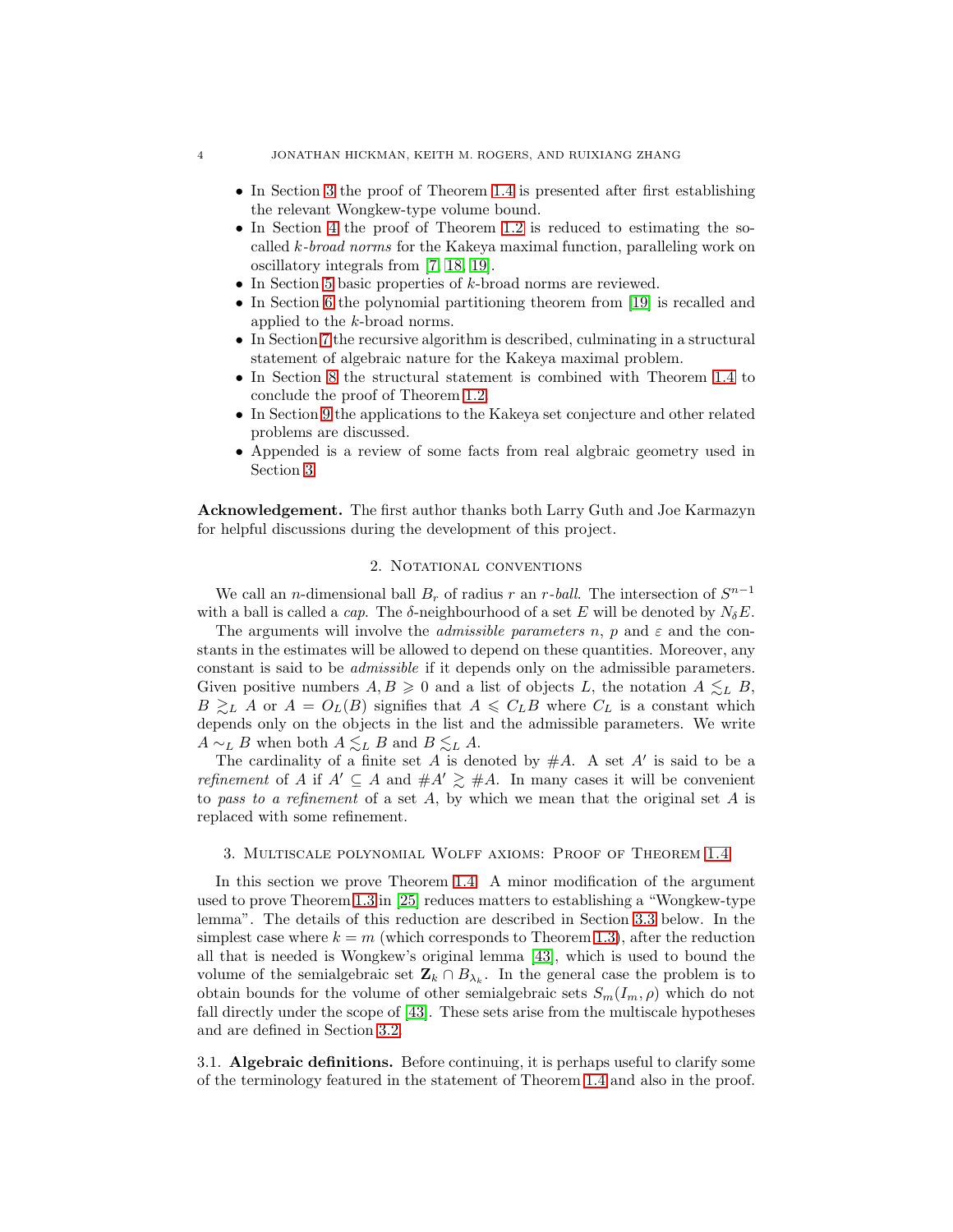**Definition 3.1.** A set  $\mathbf{Z} \subseteq \mathbb{R}^n$  will be referred to as a *variety* if it can be expressed as  $\mathbf{Z} = Z(P_1, \ldots, P_r)$  for a collection of polynomials  $P_i: \mathbb{R}^n \to \mathbb{R}$  for  $1 \leq i \leq r$  $where<sup>2</sup>$  $where<sup>2</sup>$  $where<sup>2</sup>$ 

<span id="page-5-2"></span>
$$
Z(P_1, ..., P_r) := \{ \mathbf{x} \in \mathbb{R}^n : P_1(\mathbf{x}) = \dots = P_r(\mathbf{x}) = 0 \}.
$$
 (3)

For the case of interest (namely, where  $\mathbf Z$  is a transverse complete intersection: see Definition [5.1](#page-18-1) below), **Z** will always be a real smooth submanifold of  $\mathbb{R}^n$ . Here the *dimension* dim  $Z$  is defined to be the dimension of  $Z$  as a real smooth manifold. The results of this section hold for more general varieties which potentially admit singular points, with a suitably generalised definition of dimension, although we will not discuss the details of this definition here (see, for instance, [\[1\]](#page-41-14)).

**Definition 3.2.** Given a variety **Z** the *degree* of **Z** is

$$
\deg \mathbf{Z} := \inf \sum_{j=1}^r \deg P_j,
$$

where the infimum is taken over all possible representations of  $Z$  of the form  $(3)$ .

The proof of Theorem [1.4](#page-3-1) will involve the analysis of a more general class of sets.

**Definition 3.3.** A set  $S \subset \mathbb{R}^n$  is *semialgebraic* if there exists a finite collection of polynomials  $P_{i,j}$ ,  $Q_{i,j}$ :  $\mathbb{R}^n \to \mathbb{R}$  for  $1 \leqslant i \leqslant r$ ,  $1 \leqslant j \leqslant s$  such that

<span id="page-5-3"></span>
$$
S = \bigcup_{i=1}^r \{ \mathbf{x} \in \mathbb{R}^n : P_{i,1}(\mathbf{x}) = \dots = P_{i,s}(\mathbf{x}) = 0, Q_{i,1}(\mathbf{x}) > 0, \dots, Q_{i,s}(\mathbf{x}) > 0 \}. \tag{4}
$$

**Definition 3.4.** Given a semialgebraic set  $S \subset \mathbb{R}^n$  the *complexity* of S is

$$
\inf \Big( \sum_{i,j} \deg P_{i,j} + \deg Q_{i,j} \Big)
$$

where the infimum is taken over all possible representations of  $S$  of the form  $(4)$ .

A number of fundamental results in the theory of semialgebraic sets will be used in the proof of Theorem [1.4,](#page-3-1) including the Tarski–Seidenberg projection theorem and Gromov's algebraic lemma. For the reader's convenience, the relevant statements are recorded in the appendix.

<span id="page-5-0"></span>3.2. A Wongkew-type lemma. The main new ingredient in the proof of Theorem [1.4](#page-3-1) will be a bound for the Lebesgue measure of certain semialgebraic sets  $S_m(I_m, \rho)$  given by unions of line segments. Before defining these sets some basic reductions are made and some useful notion is introduced.

We choose our coordinates in such a way that the  $\lambda_m$ -ball  $B_{\lambda_m}$  is centred at the origin and a reasonably large proportion of our direction-separated  $\delta$ -tubes have core lines which can be parametrised by

$$
l_{\mathbf{a},\mathbf{d}}(t) := (\mathbf{a},0) + t(\mathbf{d},1), \qquad t \in \mathbb{R},
$$

for some  $\mathbf{a}, \mathbf{d} \in [-1, 1]^{n-1}$ . Then, for each  $j = k, \ldots, m$ , we partition the orthogonal projection of  $B_{\lambda_i}$  onto the t-axis into 4nd disjoint intervals  $I_j \subset [-1,1]$  of length  $\lambda_i/(2nd)$ , where d bounds the degree of our varieties  $\mathbf{Z}_k, \ldots, \mathbf{Z}_m$ .

<span id="page-5-1"></span><sup>2</sup>Note that here, in contrast with much of the algebraic geometry literature, the ideal generated by the  $P_i$  is not required to be irreducible.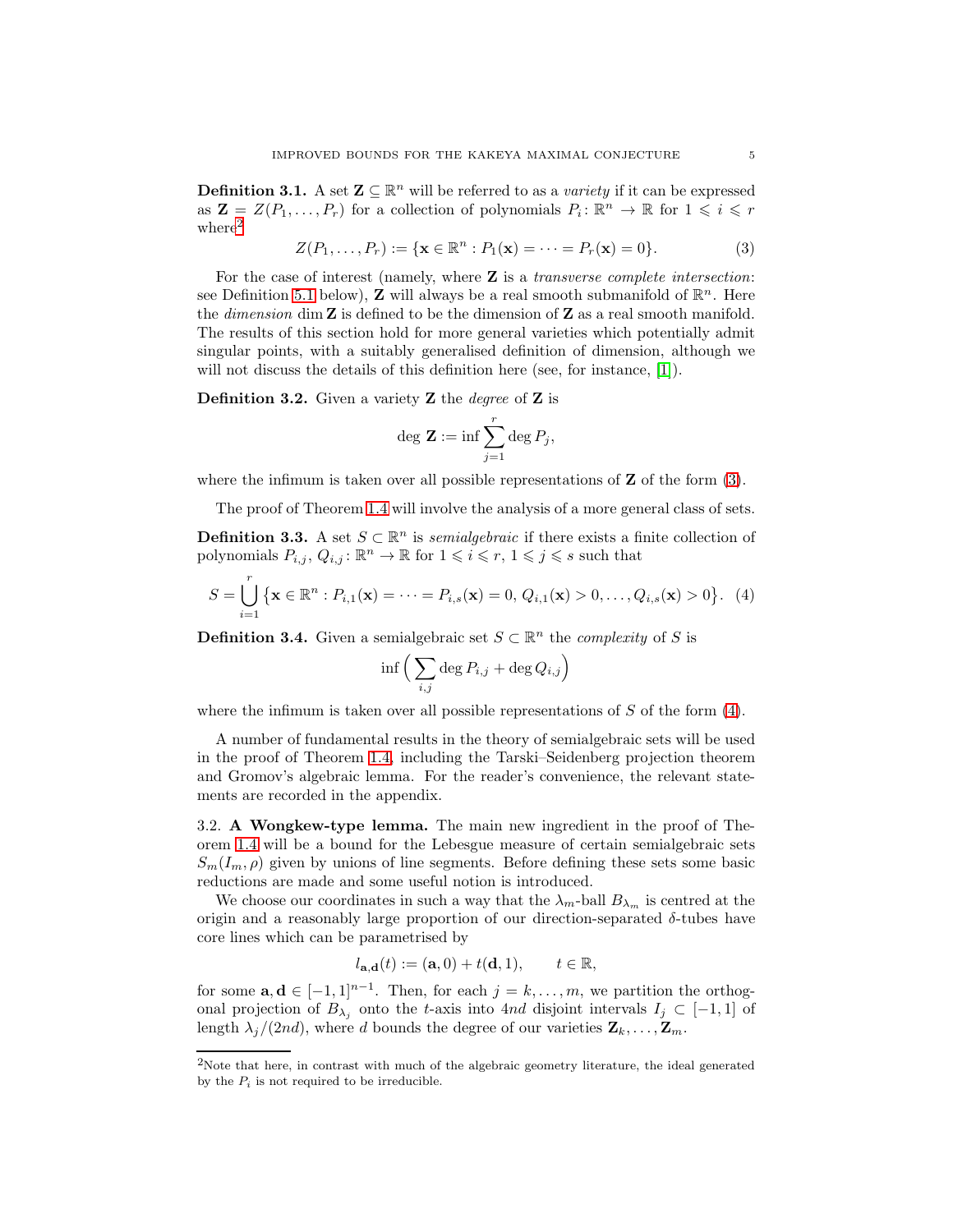<span id="page-6-0"></span>

FIGURE 2. The set  $S_m(J, \rho)$  is formed by a union of line segments  $l_{\mathbf{a},\mathbf{d}}(J)$  which have the property that  $l_{\mathbf{a},\mathbf{d}}(I_j) \subseteq N_{\rho} \mathbf{Z}_j \cap B_{\lambda_j}$  for  $k \leqslant j \leqslant m$ .

Given any interval  $J \subseteq \mathbb{R}$ , we define

$$
S_m(J,\rho):=\bigcap_{j=k}^m\big\{\,l_{\mathbf{a},\mathbf{d}}(t):t\in J,\,(\mathbf{a},\mathbf{d})\in[-1,1]^{2(n-1)},\,l_{\mathbf{a},\mathbf{d}}(I_j)\subseteq N_\rho\mathbf{Z}_j\cap B_{\lambda_j}\,\big\};
$$

see Figure [2](#page-6-0) for a diagrammatic description of this set. The key problem will be to estimate the measure of these sets. Note that the measure of  $S_m(I_m, \rho)$  depends on the specific choice of  $I_k, \ldots, I_m$ ; however; our bounds will be uniform over any choice and so we suppress this dependence in the notation. An example of such a bound follows from the m-dimensional version of Wongkew's theorem  $[43]$  (see Theorem [A.1](#page-40-0) in the appendix), which immediately implies that

<span id="page-6-1"></span>
$$
|S_m(I_m, \rho)| \leqslant |N_{\rho} \mathbf{Z}_m \cap B_{\lambda_m}| \lesssim_d \lambda_m^m \rho^{n-m}.
$$
 (5)

This estimate only uses the m-dimensional information, and our first task is to improve this bound using the additional lower dimensional information.

In order to improve [\(5\)](#page-6-1), we will consider both  $S_{\ell}(I_{\ell}, \rho)$  and  $S_{\ell}(I_{\ell+1}, \rho)$ , the latter of which need not be contained in either  $N_{\rho} \mathbf{Z}_{\ell} \cap B_{\lambda_{\ell}}$  or  $N_{\rho} \mathbf{Z}_{\ell+1} \cap B_{\lambda_{\ell+1}}$ . Roughly speaking, there are two steps to the argument:

- Step 1: We bound  $|S_{\ell+1}(I_{\ell+1}, \rho)|$  in terms of  $|S_{\ell}(I_{\ell+1}, 2\rho)|$  using trigonometry and Wongkew's theorem [\[43\]](#page-42-16).
- Step 2: We bound  $|S_{\ell}(I_{\ell+1}, 2\rho)|$  in terms of  $|S_{\ell}(I_{\ell}, 4\rho)|$  using an algebraic argument that borrows ideas from [\[25\]](#page-42-15).

Iterating these steps yields a bound for  $|S_m(I_m, \rho)|$  in terms of  $|S_k(I_k, 4^{m-k}\rho)|$ ; at which point we can use the k-dimensional version of Wongkew's theorem rather than the m-dimensional version. The resulting bound is presented in the following lemma.

<span id="page-6-2"></span>**Lemma 3.5.** For all  $n \ge m \ge k \ge 1$ ,  $d \ge 1$  and  $\varepsilon > 0$ ,

$$
|S_m(I_m, \rho)| \lesssim_d \rho^{-\varepsilon} \Big(\prod_{j=k}^{m-1} \frac{\rho}{\lambda_j}\Big) \lambda_m^m \rho^{n-m}
$$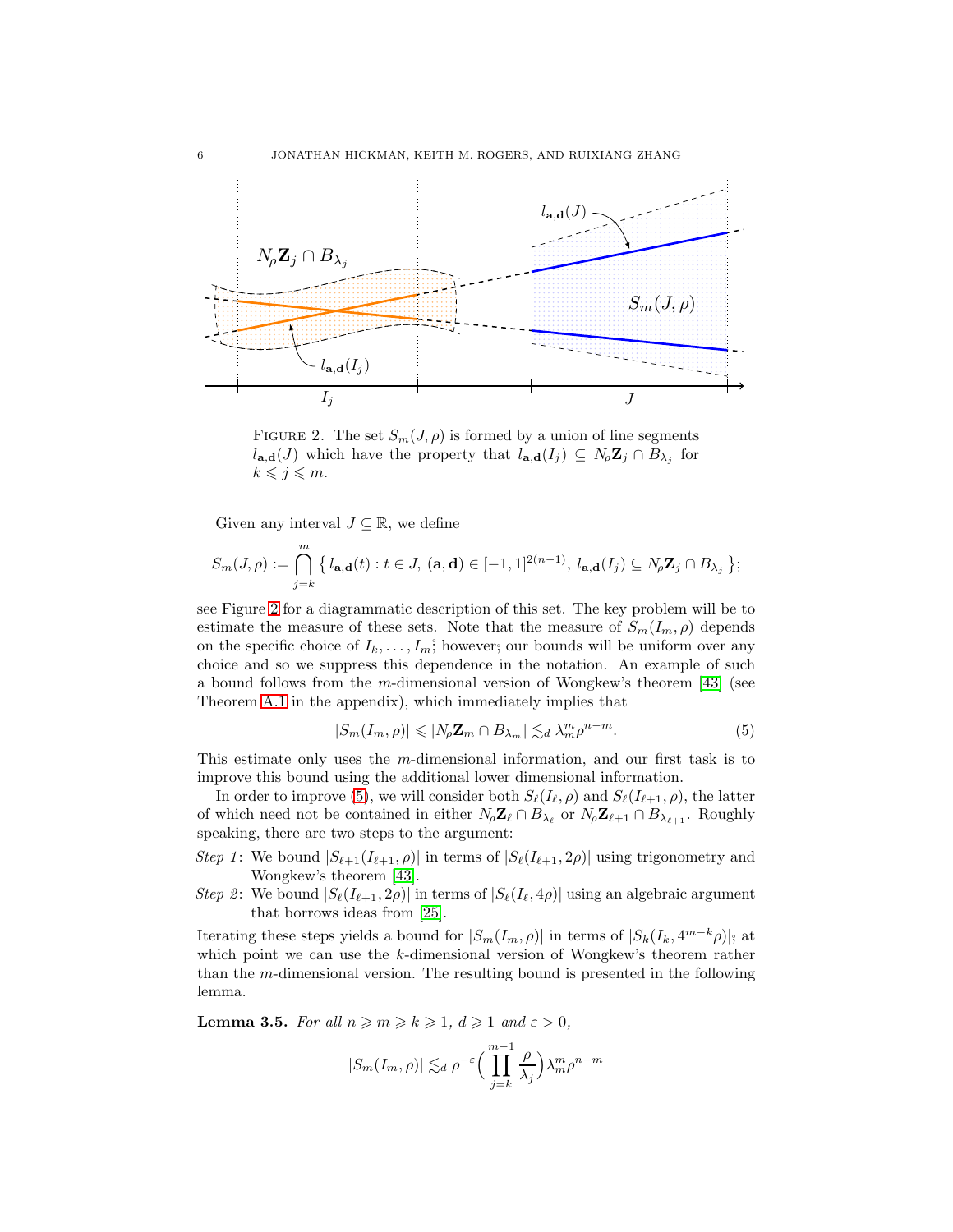whenever  $0 < \rho/4 \leq \lambda_k \leq \ldots \leq \lambda_m \leq 1$ , the j-dimensional varieties  $\mathbf{Z}_j \subset \mathbb{R}^n$  have degree  $\leq d$  and  $B_{\lambda_k} \subset \ldots \subset B_{\lambda_m} \subset \mathbb{R}^n$ .

Taking the j-dimensional varieties  $\mathbf{Z}_i$  to be nested j-planes reveals that the estimate is sharp up to the factor of  $C_{n,d,\varepsilon} \rho^{-\varepsilon}$ .

Proof (of Lemma [3.5\)](#page-6-2). The proof is somewhat involved and is broken into stages.

Initial reductions. We may assume without loss of generality that

<span id="page-7-0"></span>
$$
\rho \leqslant 4^{k-m+1} \lambda_k. \tag{6}
$$

Indeed, otherwise there exists a largest k' such that  $k + 1 \leq k' \leq m + 1$  and  $\rho > 4^{k-m+1}\lambda_j$  for all  $k \leqslant j \leqslant k'-1$ . If  $k'=m+1$ , then the result is trivial. If  $k' < m+1$ , then we may drop the jth condition in  $S_m(I_m, \rho)$  for  $k \leq j \leq k'-1$ . Relabelling  $k'$  as  $k$ , [\(6\)](#page-7-0) now holds.

It will also be useful to assume that the intervals  $I_i$  have lengths given by some dyadic number: that is,

<span id="page-7-1"></span>
$$
\frac{\lambda_j}{2nd} \in 2^{\mathbb{Z}}.\tag{7}
$$

This is possible by slightly enlarging the set by appropriately rounding up the  $\lambda_j$ 's.

Setting up the induction. For all  $k \leq \ell \leq m$  we will prove that

<span id="page-7-2"></span>
$$
|S_{\ell}(I_{\ell}, \rho)| \lesssim_d \rho^{-\varepsilon} \Big( \prod_{j=k}^{\ell-1} \frac{\rho}{\lambda_j} \Big) \lambda_{\ell}^{\ell} \rho^{n-\ell} \tag{8}
$$

whenever  $\rho \leq 4^{k-\ell+1}\lambda_k$  and the  $\lambda_j$  satisfy [\(7\)](#page-7-1). To do this, we induct on  $\ell$ . For technical reasons, it will be useful to slightly enlarge the sets by redefining

$$
S_{\ell}(J,\rho) := \bigcap_{j=k}^{\ell} \left\{ l_{\mathbf{a},\mathbf{d}}(t) : t \in J, \ (\mathbf{a},\mathbf{d}) \in Q^{2(n-1)}(\rho), \ l_{\mathbf{a},\mathbf{d}}(I_j) \subseteq N_{\rho} \mathbf{Z}_j \cap B_{\lambda_j + \rho} \right\}
$$

where  $Q^{2(n-1)}(\rho) := [-1 - \rho, 1 + \rho]^{2(n-1)}$ . Clearly, any bound of the form [\(8\)](#page-7-2) for these enlarged sets implies the same bound holds for the original  $S_{\ell}(I_{\ell},\rho)$ .

By the k-dimensional version of Wongkew's theorem [\[43\]](#page-42-16) (see Theorem [A.1\)](#page-40-0),

$$
|S_k(I_k, \rho)| \lesssim_d \lambda_k^k \rho^{n-k}
$$

whenever  $\rho \leq 4\lambda_k$  and this serves as the base case for the induction argument.

Assuming [\(8\)](#page-7-2) holds for some  $k \leq \ell \leq m-1$ , it suffices to prove that

$$
|S_{\ell+1}(I_{\ell+1},\rho)| \lesssim_d \rho^{-\varepsilon} \left(\frac{\lambda_{\ell+1}}{\lambda_{\ell}}\right)^{\ell+1} |S_{\ell}(I_{\ell}, 4\rho)|
$$

whenever  $\rho \leq 4^{k-\ell}\lambda_k$  and  $\lambda_j/(2nd) \in 2^{\mathbb{Z}}$ . We may also assume the non-degeneracy hypothesis that

<span id="page-7-3"></span>
$$
|S_{\ell+1}(I_{\ell+1},\rho)| \ge 8\Big(\prod_{j=k}^{\ell} \frac{\rho}{\lambda_j}\Big) \lambda_{\ell+1}^{\ell+1} \rho^{n-\ell-1} \ge 8\lambda_{\ell+1} \rho^{n-1},\tag{9}
$$

as otherwise the induction step would have closed already.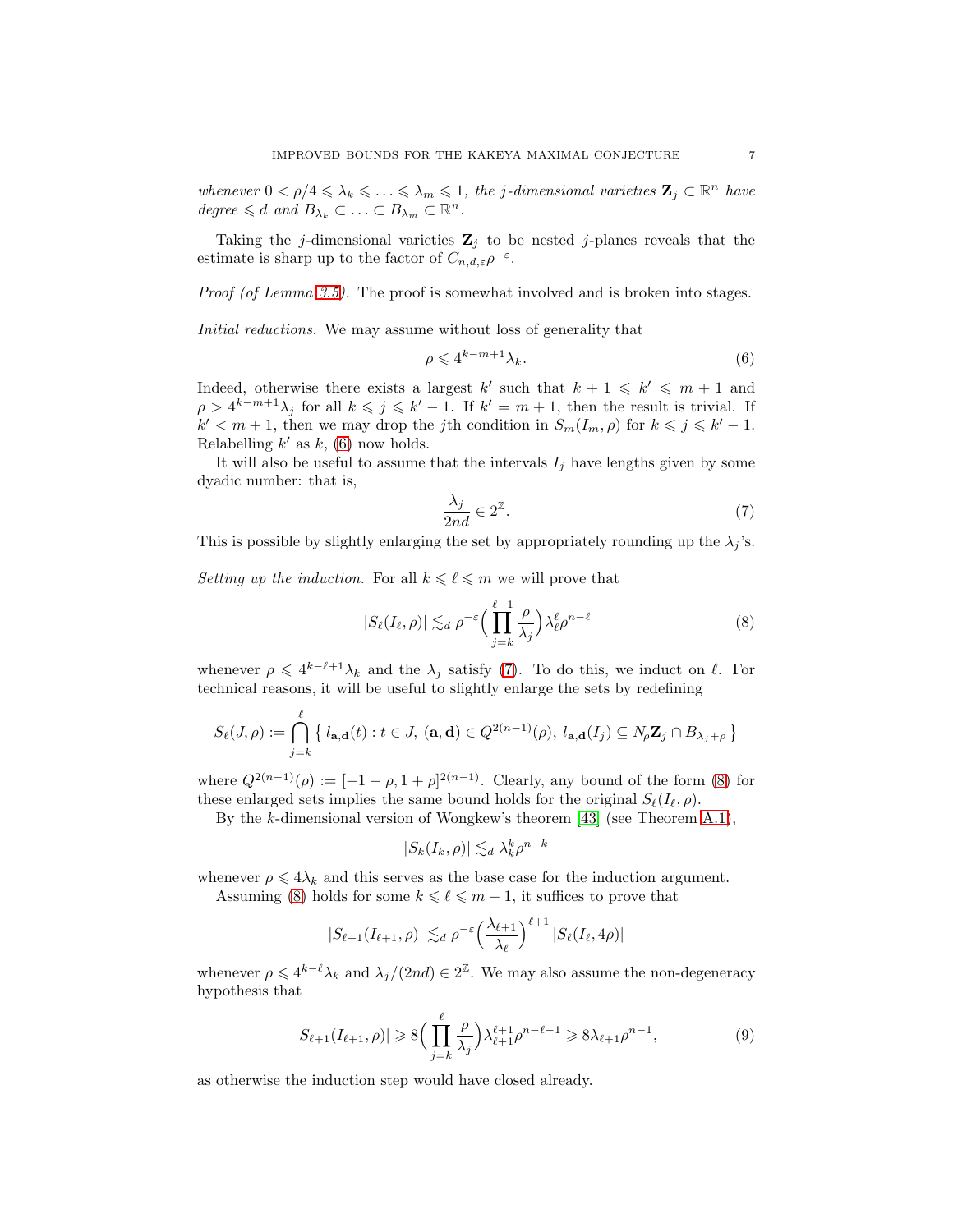Dyadic decomposition. Recall from our initial reductions that the  $I_j$  are dyadic intervals. To prove the induction step we partition  $I_{\ell+1}$  into the part close to  $I_{\ell}$ ,

<span id="page-8-0"></span>
$$
\{t \in I_{\ell+1} : \operatorname{dist}(t, I_{\ell}) \leqslant |I_{\ell}|\},\tag{10}
$$

and dyadic parts further from  $I_{\ell}$ ,

<span id="page-8-1"></span>
$$
\{ t \in I_{\ell+1} : 2^i |I_{\ell}| \leq \text{dist}(t, I_{\ell}) \leq 2^{i+1} |I_{\ell}| \}, \quad i \geq 0. \tag{11}
$$

Let  $J$  denote the collection of all maximal dyadic subintervals of the sets in  $(10)$ or [\(11\)](#page-8-1). We have

$$
S_{\ell+1}(I_{\ell+1},\rho)=\bigcup_{J\in\mathcal{J}}S_{\ell+1}(J,\rho)\subset\bigcup_{J\in\mathcal{J}}S_{\ell}(J,\rho)\cap N_{\rho}\mathbf{Z}_{\ell+1},
$$

where the final inclusion follows directly from the definitions. Since the  $J \in \mathcal{J}$  are contained in  $I_{\ell+1}$  and are pairwise disjoint,

$$
|S_{\ell+1}(I_{\ell+1},\rho)| \leq 4\lambda_{\ell+1}\rho^{n-1} + \sum_{\substack{J \in \mathcal{J} \\ |S_{\ell}(J,\rho)| \geq 4|J|\rho^{n-1}}} |S_{\ell}(J,\rho) \cap N_{\rho} \mathbf{Z}_{\ell+1}|.
$$

By [\(9\)](#page-7-3), the first term on the right-hand side of the above display is at most half the term on the left-hand side. Thus, it suffices to estimate the right-hand sum.

Given that the balls are nested,  $B_{\lambda_k} \subset \ldots \subset B_{\lambda_m} \subset \mathbb{R}^n$ , we have

maxdist
$$
(I_{\ell}, J)
$$
 := sup  $\{|t - t'| : t \in I_{\ell}, t' \in J\} \lesssim \lambda_{\ell+1}$ ,

so there are no more than  $2\log(\lambda_{\ell+1}/|I_{\ell}|) \lesssim_d \log(\rho^{-1})$  intervals  $J \in \mathcal{J}$ . Thus, it will suffice to prove that

<span id="page-8-3"></span>
$$
|S_{\ell}(J,\rho) \cap N_{\rho} \mathbf{Z}_{\ell+1}| \lesssim_d \rho^{-\varepsilon} \left(\frac{|J|}{|I_{\ell}|}\right)^{\ell+1} |S_{\ell}(I_{\ell}, 4\rho)|\,,\tag{12}
$$

whenever  $J \in \mathcal{J}$  satisfies  $|S_{\ell}(J,\rho)| \geq 4|J|\rho^{n-1}$ .

Inductive step: the first bound. We now turn to the precise version of Step 1 from the proof sketch at the beginning of the section.

<span id="page-8-4"></span>**Lemma 3.6.** If  $J \in \mathcal{J}$  satisfies  $dist(I_{\ell}, J) \geq |J|$ , then

$$
|S_{\ell}(J,\rho) \cap N_{\rho} \mathbf{Z}_{\ell+1}| \lesssim_d \left(\frac{|J|}{|I_{\ell}|}\right)^{\ell+1-n} |S_{\ell}(J,2\rho)|.
$$

*Proof.* We first claim that it is possible to cover  $S_{\ell}(J, \rho)$  by a collection  $\beta$  of balls of radius  $\rho|J|/|I_{\ell}|$  with cardinality

<span id="page-8-2"></span>
$$
\# \mathcal{B} \lesssim_d \left(\frac{|I_{\ell}|}{\rho|J|}\right)^n |S_{\ell}(J, 2\rho)|. \tag{13}
$$

Temporarily assuming that this is so, one may argue as follows. For each of the balls  $B \in \mathcal{B}$  one may apply Wongkew's theorem [\[43\]](#page-42-16) (see Theorem [A.1\)](#page-40-0) to deduce that

$$
|B \cap N_{\rho} \mathbf{Z}_{\ell+1}| \lesssim_d \left(\frac{\rho |J|}{|I_{\ell}|}\right)^{\ell+1} \rho^{n-(\ell+1)}.
$$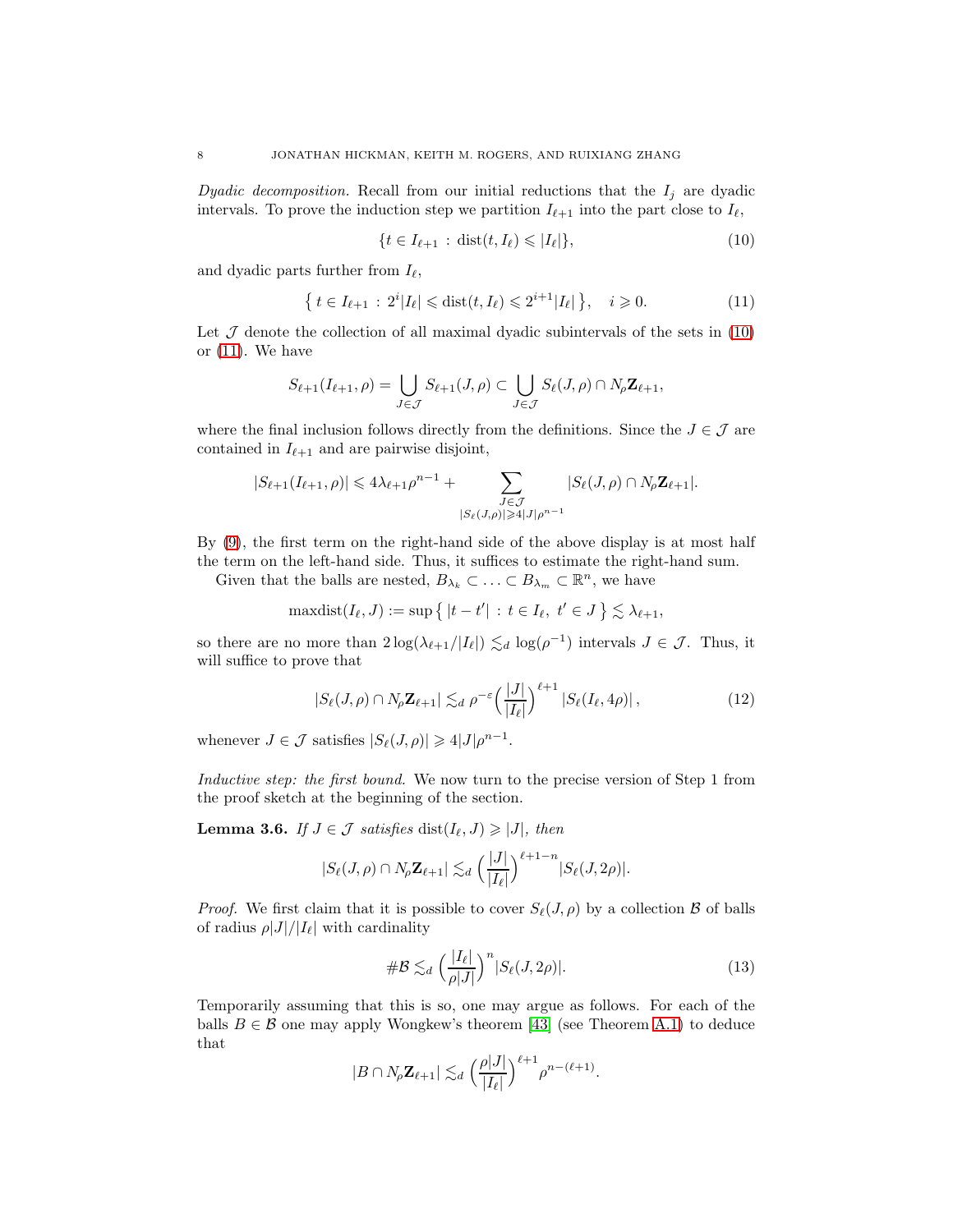<span id="page-9-0"></span>

FIGURE 3. The trigonometric argument.

Thus, by [\(13\)](#page-8-2), altogether we find that

$$
|S_{\ell}(J,\rho) \cap N_{\rho} \mathbf{Z}_{\ell+1}| \leqslant \sum_{B \in \mathcal{B}} |B \cap N_{\rho} \mathbf{Z}_{\ell+1}|
$$
  

$$
\lesssim_d \left(\frac{\rho|J|}{|I_{\ell}|}\right)^{\ell+1} \rho^{n-(\ell+1)} \left(\frac{|I_{\ell}|}{\rho|J|}\right)^n |S_{\ell}(J,2\rho)|,
$$

as desired.

It remains to verify the claim. Letting  $r_{\ell} := \rho |J|/(4nd|I_{\ell}|)$ , by an elementary covering argument it suffices to show that

<span id="page-9-2"></span>
$$
N_{r_{\ell}}S_{\ell}(J,\rho)\cap\left(\mathbb{R}^{n-1}\times J\right)\subseteq S_{\ell}(J,2\rho). \tag{14}
$$

Fix a point  $\mathbf{y} \in N_{r_{\ell}}S_{\ell}(J,\rho) \cap (\mathbb{R}^{n-1} \times J)$  so there exists some  $\mathbf{x} \in S_{\ell}(J,\rho)$  with  $|\mathbf{x} - \mathbf{y}| < r_{\ell}$ . Furthermore, by the definition of  $S_{\ell}(J,\rho)$ , there exists some  $(\mathbf{a}, \mathbf{d}) \in$  $Q^{2(n-1)}(\rho)$  and  $t_0 \in J$  such that  $\mathbf{x} = l_{\mathbf{a},\mathbf{d}}(t_0)$  and  $l_{\mathbf{a},\mathbf{d}}(I_j) \subseteq N_\rho \mathbf{Z}_j \cap B_{\lambda_j}$ . Let z denote the midpoint of the line segment  $l_{\mathbf{a},\mathbf{d}}(I_{\ell})$  and  $\theta$  the angle  $\angle$ xzy; see Figure [3.](#page-9-0) The separation between J and  $I_{\ell}$  implies that  $|\mathbf{x} - \mathbf{z}|, |\mathbf{y} - \mathbf{z}| > |J|$  and therefore

<span id="page-9-1"></span>
$$
|\tan \theta| \leqslant \frac{r_{\ell}}{|J|} = \frac{1}{4nd} \cdot \frac{\rho}{|I_{\ell}|}. \tag{15}
$$

The line passing through **z** and **y** can be parametrised by  $t \mapsto l_{\tilde{a},\tilde{d}}(t)$  for some choice of  $(\tilde{\mathbf{a}}, \tilde{\mathbf{d}}) \in Q^{2(n-1)}(2\rho)$  and  $\mathbf{y} = l_{\tilde{\mathbf{a}}, \tilde{\mathbf{d}}}(t_1)$  for some  $t_1 \in J$ . Moreover, the angle bound [\(15\)](#page-9-1) implies that the segment  $l_{\tilde{a},\tilde{d}}(I_j)$  is contained in a  $\rho$ -neighbourhood of  $l_{\mathbf{a},\mathbf{d}}(I_j)$ for  $k \leq j \leq \ell$ . Thus,  $l_{\tilde{a},\tilde{d}}(I_j) \subseteq N_{2\rho} \mathbb{Z}_j \cap B_{\lambda_j+2\rho}$  for  $k \leq j \leq \ell$  and, consequently,

$$
\mathbf{y} \in l_{\tilde{\mathbf{a}}, \tilde{\mathbf{d}}}(J) \subseteq S_{\ell}(J, 2\rho).
$$

This establishes [\(14\)](#page-9-2) and concludes the proof.  $\Box$ 

Inductive step: the second bound. We now turn to the precise version of Step 2 from the proof sketch at the beginning of the section. Loosely speaking, the following lemma tells us that our line segments can never expand at an unexpectedly fast rate, even after leaving the constricted region.

<span id="page-9-3"></span>**Lemma 3.7.** If  $J \in \mathcal{J}$  satisfies  $|S_{\ell}(J,\rho)| \geq 4|J|\rho^{n-1}$ , then

$$
|S_{\ell}(J,\rho)| \lesssim_d \rho^{-\varepsilon} \left(\frac{|J|}{|I_{\ell}|}\right)^n |S_{\ell}(I_{\ell},2\rho)|.
$$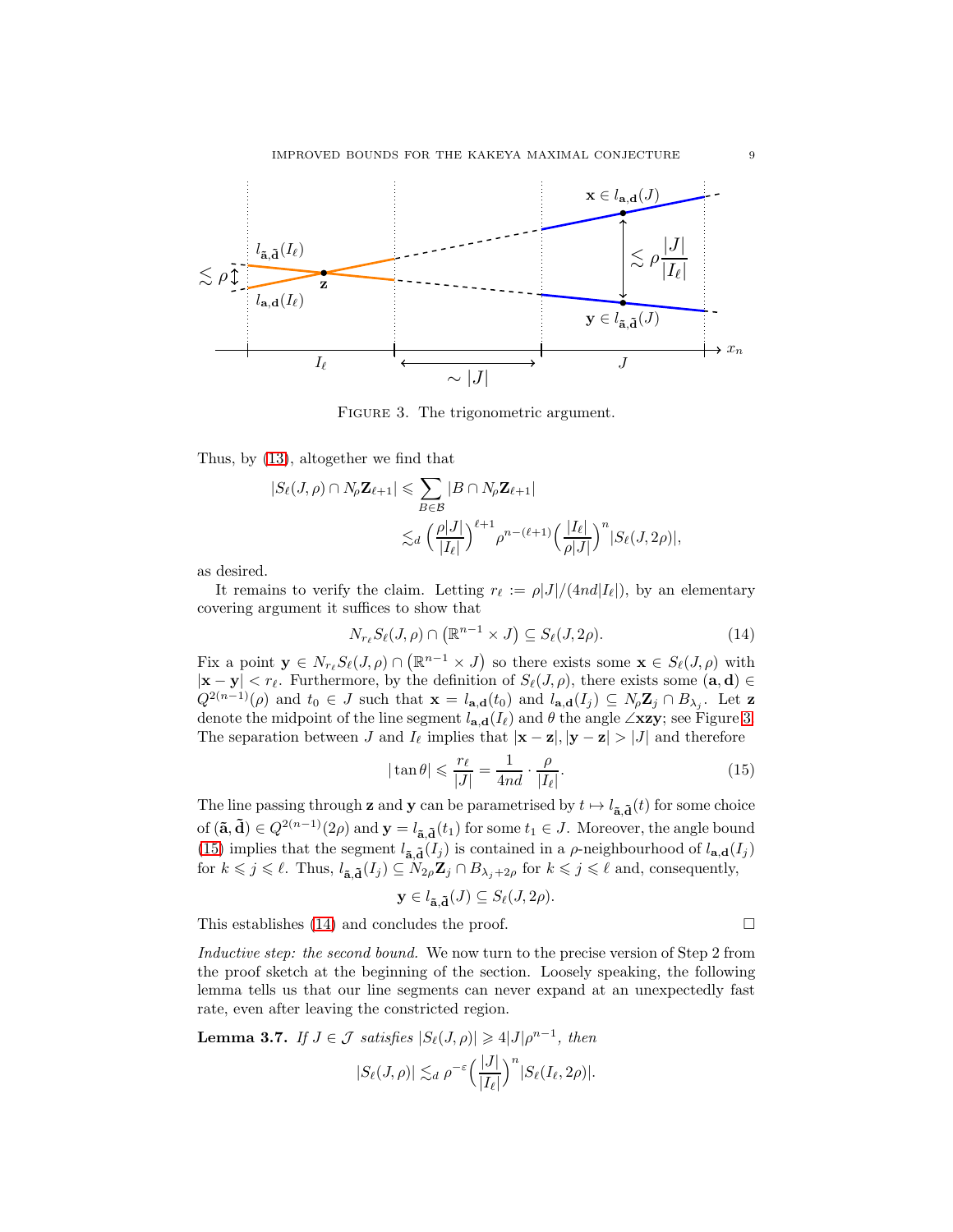To prove Lemma [3.7,](#page-9-3) we will apply the following elementary lemma which states that, although it is not possible to bound a polynomial at a point in terms of the value that it takes at another point (which could be a root), such a bound holds on average.

<span id="page-10-2"></span>**Lemma 3.8.** Let  $P : \mathbb{R} \to \mathbb{R}$  be a polynomial of degree m,  $I \subset \mathbb{R}$  be an interval and  $t \in \mathbb{R}$ . Then

$$
|P(t)| \leqslant \left(8m\frac{\max\{|I|,\operatorname{dist}(t,I)\}}{|I|}\right)^m\frac{1}{|I|}\int_I |P(t')|\,dt'.
$$

The simple proof of this result is postponed until the end of the subsection.

At this point it is also worth recalling that the  $\rho$ -neighbourhoods  $N_{\rho}Z_i$  of algebraic varieties  $\mathbf{Z}_j = Z(P_1, \ldots, P_{n-j})$  are semialgebraic sets. To see this we consider the auxiliary set

$$
Y_j = \left\{ (\mathbf{x}, \mathbf{y}) \in \mathbb{R}^{2n} : P_1(\mathbf{x}), \dots, P_{n-j}(\mathbf{x}) = 0, |\mathbf{y} - \mathbf{x}| < \rho \right\}
$$

which is clearly semiaglebraic. Then the Tarski–Seidenberg theorem (see Theo-rem [A.2\)](#page-40-1) tells us that the orthogonal projection  $\Pi(Y_j) = N_\rho \mathbf{Z}_j$ , where  $\Pi : (\mathbf{x}, \mathbf{y}) \mapsto$ **, is also semialgebraic with compexity bounded in terms of n and d.** 

*Proof (of Lemma [3.7\)](#page-9-3).* Consider slices of  $S_{\ell}(J, \rho)$  of the form

$$
S_{\ell}(J,\rho)_t := S_{\ell}(J,\rho) \cap (\mathbb{R}^{n-1} \times \{t\}), \qquad t \in \mathbb{R},
$$

so that, by Fubini's theorem,

$$
|S_{\ell}(J,\rho)| \leq 2|J|\rho^{n-1} + \int_{\{t \in J: |S_{\ell}(J,\rho)_t| \geqslant 2\rho^{n-1}\}} |S_{\ell}(J,\rho)_t| dt.
$$

By the hypothesis of the lemma, the first term on the right-hand side is at most half the left-hand term. Therefore, is suffices to prove that

<span id="page-10-0"></span>
$$
|S_{\ell}(J,\rho)_{t_{\ell}}| \lesssim_d \rho^{-\varepsilon} \left(\frac{|J|}{|I_{\ell}|}\right)^{n-1} \frac{|S_{\ell}(I_{\ell},2\rho)|}{|I_{\ell}|}\tag{16}
$$

whenever  $t_{\ell} \in J$  and  $|S_{\ell}(J,\rho)_{t_{\ell}}| \geq 2\rho^{n-1}$ .

In order to prove [\(16\)](#page-10-0), we write  $\mathbf{a}' = \mathbf{a} + t_{\ell} \mathbf{d}$  and  $l'_{\mathbf{a}',\mathbf{d}}(t) := (\mathbf{a}' + (t - t_{\ell})\mathbf{d}, t)$  so that  $l'_{\mathbf{a}',\mathbf{d}}(t) = l_{\mathbf{a},\mathbf{d}}(t)$  and  $S_{\ell}(J,\rho)$  can be rewritten as

$$
\bigcap_{j=k}^{\ell} \left\{ l'_{\mathbf{a}',\mathbf{d}}(t) : t \in J, \, (\mathbf{a}' - t_{\ell}\mathbf{d}, \mathbf{d}) \in Q^{2(n-1)}(\rho), \, l'_{\mathbf{a}',\mathbf{d}}(I_j) \subseteq N_{\rho} \mathbf{Z}_j \cap B_{\lambda_j + \rho} \right\}.
$$

Consider the associated sets of lines  $L_{\ell}(\rho, t_{\ell}) \equiv L_{\ell}(\rho, t_{\ell}, I_k, \ldots, I_m)$  defined by

$$
L_{\ell}(\rho,t_{\ell}) := \bigcap_{j=k}^{\ell} \big\{ (\mathbf{a}',\mathbf{d}) \,:\, (\mathbf{a}'-t_{\ell}\mathbf{d},\mathbf{d}) \in Q^{2(n-1)}(\rho),\, l'_{\mathbf{a}',\mathbf{d}}(I_j) \subseteq N_{\rho} \mathbf{Z}_j \cap B_{\lambda_j+\rho} \big\}.
$$

From the definitions,

<span id="page-10-1"></span>
$$
(\mathbf{a}', \mathbf{d}) \in L_{\ell}(\rho, t_{\ell}) \quad \text{if and only if} \quad l'_{\mathbf{a}',\mathbf{d}}(J) \subseteq S_{\ell}(J, \rho) \tag{17}
$$

and, in particular, if either of these equivalent statements holds, then  $\mathbf{a}' \in S_{\ell}(J,\rho)_{t_{\ell}}$ .

Recall from our earlier discussion that the sets  $N_{\rho} \mathbf{Z}_j \cap B_{\lambda_j + \rho}$  are semialgebraic. By quantifier elimination (that is, the Tarski–Seidenberg theorem), the sets  $L_{\ell}(\rho, t_{\ell})$ are also semialgebraic (see [\[25,](#page-42-15) Lemma 1.1] for an argument of this type). By an application of Lemma 2.2 of [\[25\]](#page-42-15) (see also Corollary [A.3](#page-40-2) of the appendix), we can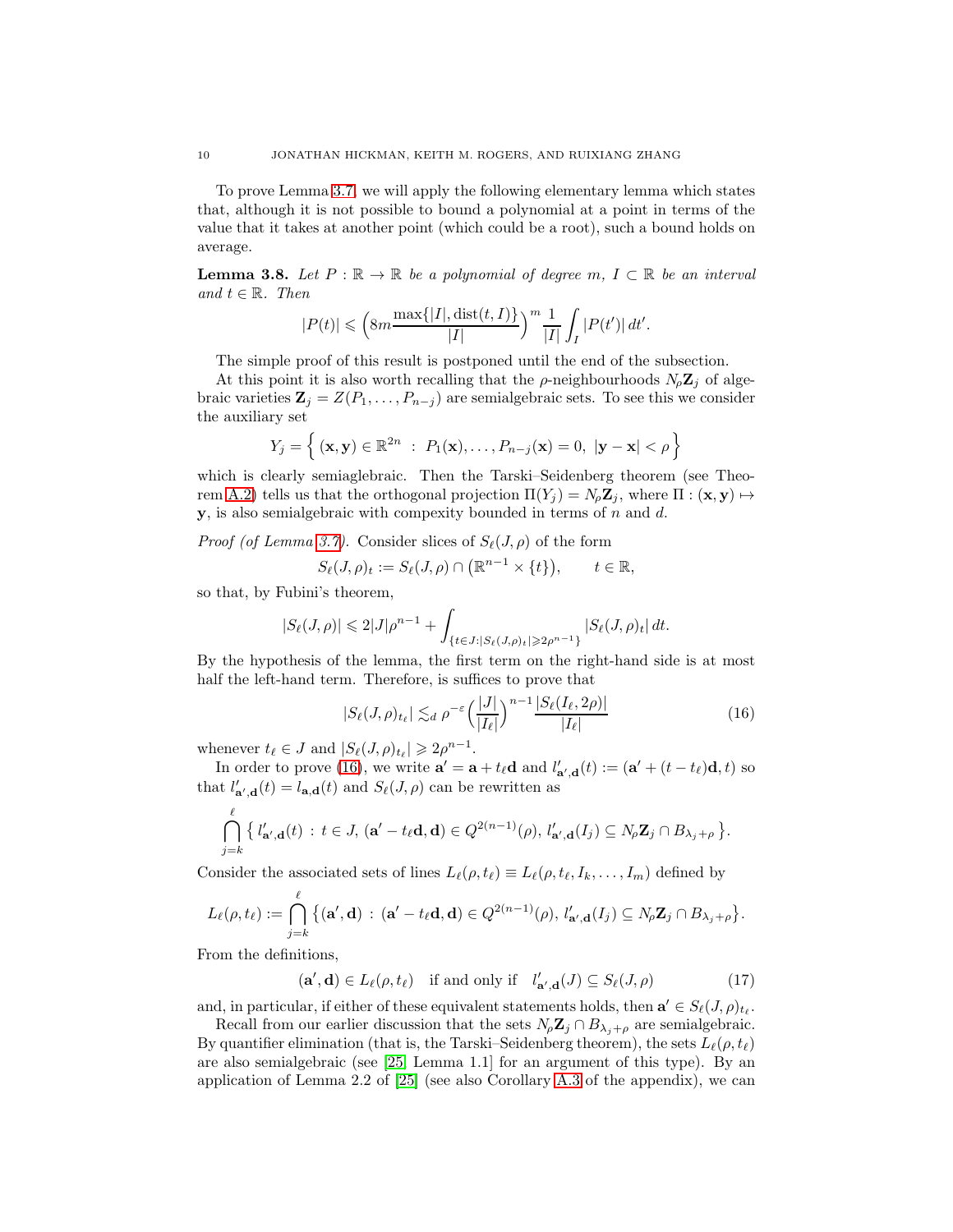

Figure 4. Forming a semialgebraic section of the lines. Roughly speaking, the slice  $S_{\ell}(J,\rho)_{t_{\ell}}$  (shown as a **blue** vertical line above) is parametrised by a polynomial mapping  $F: \mathbb{R}^{n-1} \to \mathbb{R}^{n-1}$ . We can find another polynomial mapping  $G: \mathbb{R}^{n-1} \to \mathbb{R}^{n-1}$  which "selects" a single line through each point  $(F(\mathbf{x}), t_\ell) \in S_\ell(J, \rho)_{t_\ell}$ . Indeed, the line  $l'_\mathbf{x} := \{ (F(\mathbf{x}) + (t - t_\ell)G(\mathbf{x}), t) : t \in \mathbb{R} \}$  has this property.

take a semialgebraic section of  $L_{\ell}(\rho, t_{\ell})$  with complexity bounded by  $C(n, d)$ , so that there is only one direction **d** for each possible position  $a'$  (this is in contrast with [\[25\]](#page-42-15), where the section was taken to leave only one position for each direction). Calling this section  $L'_{\ell}(\rho, t_{\ell})$ , we may use Gromov's algebraic lemma (see Lemma [A.4\)](#page-41-15), as in [\[25,](#page-42-15) Section 3], to parametrise  $L'_{\ell}(\rho, t_{\ell})$ . In particular, taking s to be the first integer larger than  $2n^2/\varepsilon$ , there exists some  $N \in \mathbb{N}$ , depending only on the dimension n, degree d and  $\varepsilon$ , and a collection of  $C^s$  functions  $F^i, G^i : [0,1]^{n-1} \to \mathbb{R}^{n-1}$  for  $1 \leqslant i \leqslant N$  such that:

i) 
$$
\bigcup_{i=1}^{N} (F^i, G^i) ([0, 1]^{n-1}) = L'_{\ell}(\rho, t_{\ell}),
$$
  
ii) 
$$
\sup_{|\alpha| \leq s} \|\partial^{\alpha} F^i\|_{\infty}, \sup_{|\alpha| \leq s} \|\partial^{\alpha} G^i\|_{\infty} \leq 1, \quad i = 1, ..., N.
$$

 $\mathbf{v}$ 

Again following [\[25,](#page-42-15) Section 3], we partition  $[0,1]^{n-1}$  into cubes Q of small diameter  $c\rho^{\varepsilon/n}$ , with c to be chosen below. On each cube Q, we approximate the  $C^s$  functions  $F^i, G^i : [0,1]^{n-1} \to \mathbb{R}^{n-1}$  by polynomials  $F_Q^i, G_Q^i : \mathbb{R}^{n-1} \to \mathbb{R}^{n-1}$  of degree s using Taylor's theorem. Indeed, letting  $y_Q$  denote the centre of Q, Taylor's theorem yields polynomials that satisfy

<span id="page-11-0"></span>
$$
|F^i(\mathbf{y}) - F_Q^i(\mathbf{y})|, |G^i(\mathbf{y}) - G_Q^i(\mathbf{y})| \leq \frac{1}{s!} |\mathbf{y} - \mathbf{y}_Q|^s \leq c^s \rho^{2n}, \quad \mathbf{y} \in Q. \tag{18}
$$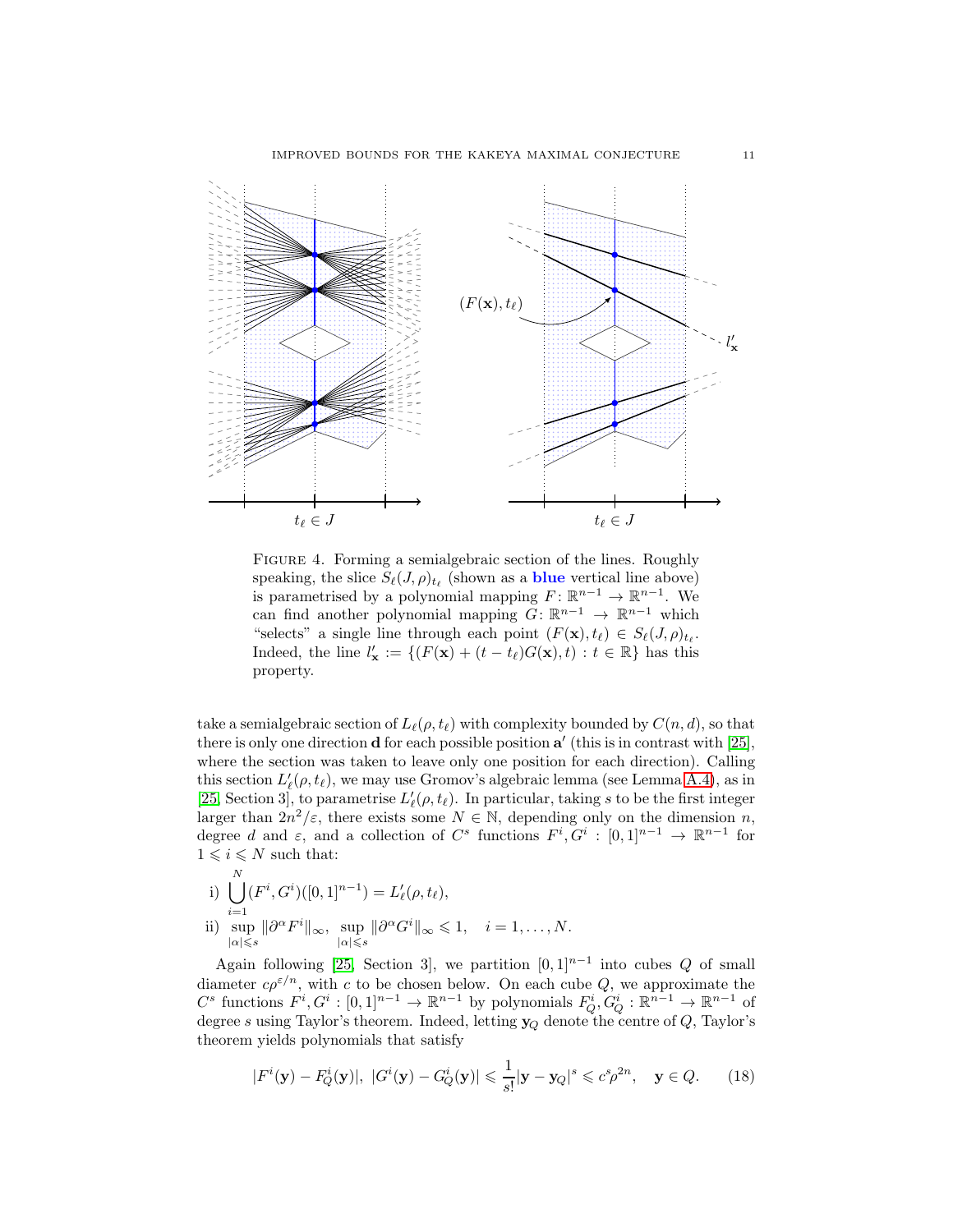Using [\(17\)](#page-10-1) and unpacking all the definitions,

$$
S_{\ell}(J,\rho)_{t_{\ell}} \subseteq \bigcup_{i=1}^N \bigcup_Q F^i(Q).
$$

Furthermore, by [\(18\)](#page-11-0), the boundary of  $F^i(Q)$  belongs to the  $c^s\rho^{2n}$ -neighbourhood of the boundary of  $F_Q^i(Q)$  and, in particular,

$$
F^{i}(Q) \subseteq N_{c^{s}\rho^{2n}} F^{i}_{Q}(\partial Q) \cup F^{i}_{Q}(Q).
$$

The set  $F_Q^i(\partial Q)$  is contained in a union of  $2^n$  algebraic hypersurfaces so that, by Wongkew's theorem [\[43\]](#page-42-16) (see Theorem [A.1\)](#page-40-0),

$$
|F^i(Q)| \leqslant C(n,s)c^s\rho^{2n} + |F^i_Q(Q)|.
$$

By taking c sufficiently small, depending only on n, d and  $\varepsilon$ ,

<span id="page-12-1"></span>
$$
|S_{\ell}(J,\rho)_{t_{\ell}}| \leq \rho^{n-1} + \sum_{i=1}^{N} \sum_{Q} |F_{Q}^{i}(Q)| \qquad (19)
$$

and, by the nondegeneracy hypothesis  $|S_{\ell}(J,\rho)_{t_{\ell}}| \geq 2\rho^{n-1}$ , we have

<span id="page-12-0"></span>
$$
|S_{\ell}(J,\rho)_{t_{\ell}}| \leqslant 2\sum_{i=1}^{N} \sum_{Q} |\mathcal{S}_{Q}^{i}(J)_{t_{\ell}}| \tag{20}
$$

where

$$
\mathcal{S}_Q^i(J) := \left\{ (F_Q^i(\mathbf{y}) + (t - t_\ell) G_Q^i(\mathbf{y}), t) \in \mathbb{R}^{n-1} \times J : \mathbf{y} \in Q \right\}.
$$

On the other hand, we also have that  $\mathcal{S}_Q^i(I_\ell) \subseteq S_\ell(I_\ell, 2\rho)$ . Indeed, fixing  $\mathbf{y} \in Q$ , it follows from the definition of the  $F<sup>i</sup>$  and  $G<sup>i</sup>$ , [\(17\)](#page-10-1) and [\(18\)](#page-11-0) that

$$
(F_Q^i(\mathbf{y}) + (t - t_\ell)G_Q^i(\mathbf{y}), t) \in N_{2\rho} \mathbf{Z}_j \cap B_{\lambda_j + 2\rho} \qquad \text{for all } t \in I_j \text{ and } k \leqslant j \leqslant \ell.
$$

In particular, if  $t \in I_\ell$  then  $(F_Q^i(\mathbf{y}) + (t - t_\ell) G_Q^i(\mathbf{y}), t) \in S_\ell(I_\ell, 2\rho)$ . Given that there are fewer than  $C(n, d, \varepsilon)\rho^{-\varepsilon}$  summands in [\(20\)](#page-12-0), it therefore suffices to show

<span id="page-12-2"></span>
$$
|\mathcal{S}_Q^i(J)_{t_\ell}| \lesssim_d \left(\frac{|J|}{|I_\ell|}\right)^{n-1} \frac{|S_Q^i(I_\ell)|}{|I_\ell|} \tag{21}
$$

for any fixed choice of i and Q. Suppose  $F, G: \mathbb{R}^{n-1} \to \mathbb{R}^{n-1}$  are polynomials of degree at most  $s$  such that  $\det DF$  is not the zero polynomial, where  $DF$  denotes the  $(n-1) \times (n-1)$  Jacobian matrix of F. It thus suffices to prove, more generally, that

<span id="page-12-3"></span>
$$
|\mathcal{S}(J)_{t_{\ell}}| \le (8(n-1)s)^{n-1} \left(\frac{\max\{|I|, \max\{\text{dist}(I, J)\}}{|I|}\right)^{n-1} \frac{|\mathcal{S}(I)|}{|I|}
$$
(22)

where  $I, J \subseteq \mathbb{R}$  are arbitrary intervals,  $Q \subset [0,1]^{n-1}$  is any measureable set and

$$
\mathcal{S}(I) := \Big\{ (F(\mathbf{y}) + (t - t_{\ell})G(\mathbf{y}), t) \in \mathbb{R}^{n-1} \times I : \mathbf{y} \in Q \Big\}.
$$

Indeed, it follows from [\(19\)](#page-12-1) that the polynomials det  $DF_Q^i$  are not zero and for the choice of intervals  $I_{\ell}$  and J above we have  $\max\{|I_{\ell}|, \max\{\text{dist}(I_{\ell}, J)\}\leq 3|J|$ . Hence [\(21\)](#page-12-2) follows as a special case of [\(22\)](#page-12-3).

Now, by Bézout's theorem,  $F + (t - t_\ell)G$  is at most  $s^{n-1}$ -to-one on

$$
Q_t = \{ \mathbf{y} \in Q : \det(DF + (t - t_{\ell})DG)(\mathbf{y}) \neq 0 \}.
$$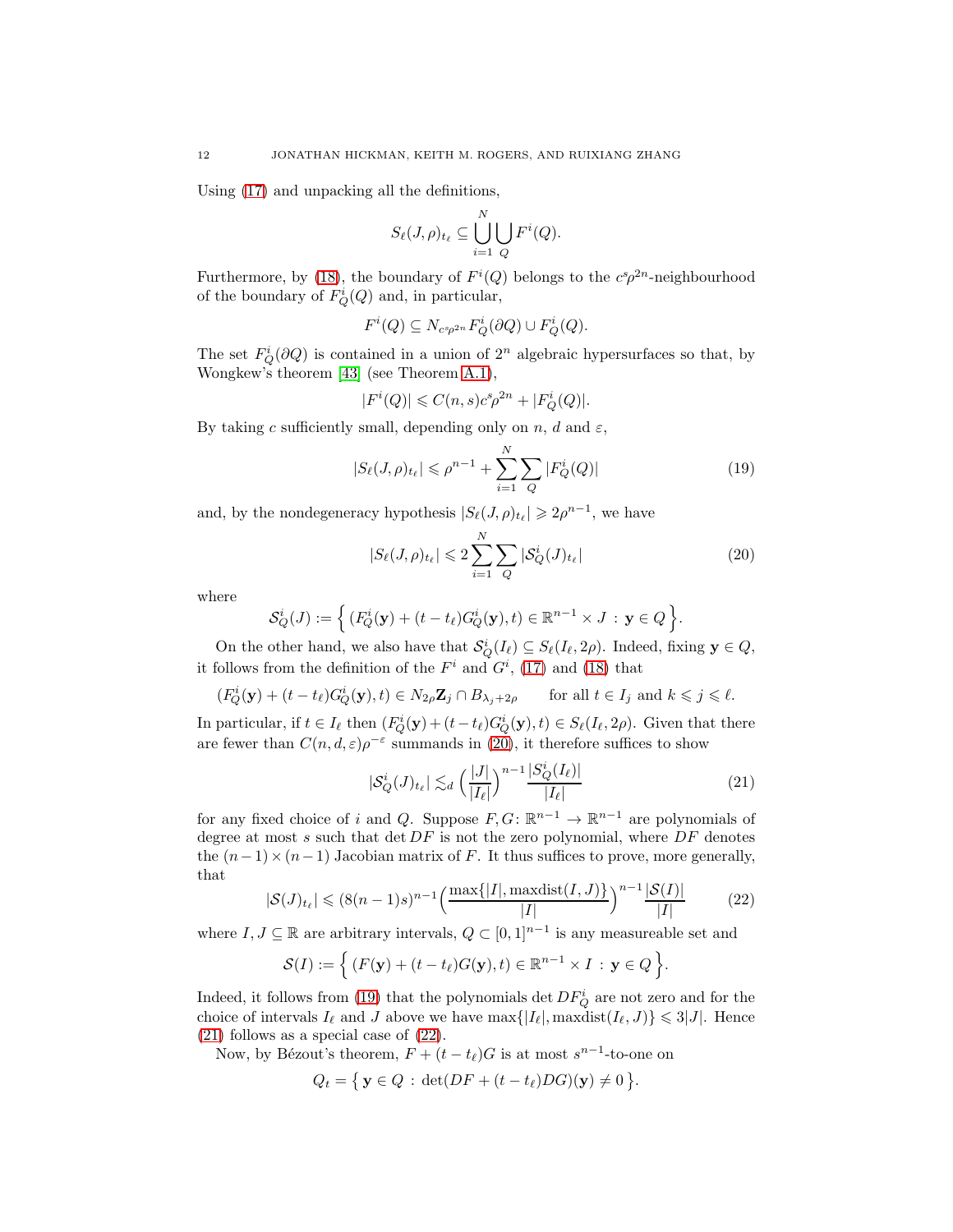Furthermore, since, by hypothesis, the polynomial  $(\mathbf{y}, t) \mapsto \det(DF + tDG)(\mathbf{y})$  is non-zero, it follows by Fubini's theorem that  $Q \setminus Q_t$  is a Lebesgue null set for almost every  $t \in \mathbb{R}$ . Consequently,

$$
\frac{1}{s^{n-1}}\int_I\int_Q|\det(DF+(t-t_\ell)DG)(\mathbf{y})|\,d\mathbf{y}dt\leqslant\int_I|(F+(t-t_\ell)G)(Q_t)|\,dt\leqslant |\mathcal{S}(I)|.
$$

On the other hand, by an application of Lemma [3.8,](#page-10-2) we have that

$$
|\mathcal{S}(J)_{t_{\ell}}| = |F(Q)| \leqslant \int_{Q} |\det DF(\mathbf{y})| d\mathbf{y}
$$
  

$$
\leqslant (8(n-1))^{n-1} \frac{\max\{|I|, \max\{\mathbf{i}(I, J)\}^{n-1}\}}{|I|^{n}} \int_{Q} \int_{I} |\det (DF + (t - t_{\ell})DG)(\mathbf{y})| dtd\mathbf{y}.
$$

Combining these displayed inequalities, via an application of Fubini's theorem, yields  $(22)$  which completes the proof.

Closing the induction. By the initial reductions, to close the inductive step (and thereby finish the proof of Lemma [3.5\)](#page-6-2), it suffices to show [\(12\)](#page-8-3). There are two cases to consider:

- If J is a subinterval of [\(10\)](#page-8-0), then  $|J| = |I_{\ell}|$  and maxdist $(I_{\ell}, J) \leq 2|I_{\ell}|$ . In this case, [\(12\)](#page-8-3) immediately follows from Lemma [3.7.](#page-9-3)
- If J is a subinterval of one of the sets in [\(11\)](#page-8-1), then  $dist(I_{\ell}, J) = |J|$  and maxdist $(I_{\ell}, J) \leq 3|J|$ . In this case, [\(12\)](#page-8-3) follows from a successive application of Lemma [3.6](#page-8-4) and Lemma [3.7.](#page-9-3)

This concludes the proof of Lemma [3.5.](#page-6-2)

<span id="page-13-0"></span>
$$
\qquad \qquad \Box
$$

The elementary polynomial bound. It remains to prove the elementary Lemma [3.8,](#page-10-2) which was used in the proof of Lemma [3.7.](#page-9-3)

*Proof (of Lemma [3.8\)](#page-10-2).* By translating so that  $I = [-\lambda, \lambda]$  for some  $\lambda > 0$ , factorising the resulting polynomial, scaling  $t \to t/\lambda$  and using the fact that the resulting inequality is symmetric over the origin, this reduces to proving

$$
|(t-z_1)\cdots(t-z_m)| \leq (8m \max\{|t-1|,2\})^m \int_{-1}^1 |(t'-z_1)\cdots(t'-z_m)| dt'
$$

whenever  $z_1, \ldots, z_k \in \mathbb{C}$ . Supposing that  $|z_1|, \ldots, |z_k| \geq 2$  and  $|z_{k+1}|, \ldots, |z_m| < 2$ , as we may, we first note that

$$
\int_{-1}^{1} |(t'-z_1)\cdots(t'-z_m)| \, dt' \ge \left(\frac{1}{2}\right)^k |z_1|\cdots|z_k| \int_{-1}^{1} |(t'-z_{k+1})\cdots(t'-z_m)| \, dt' \\
\ge \left(\frac{1}{2}\right)^k |z_1|\cdots|z_k| \left(\frac{1}{2(m-k)}\right)^{m-k},\n\tag{23}
$$

where the second inequality follows because most values of  $t' \in [-1,1]$  must be reasonably far from the roots. Now the small roots, when  $j = k + 1, \ldots, m$ , satisfy

$$
|t-z_j| \leq |t-1| + |1-z_j| \leq 4 \max\{|t-1|, 2\},\
$$

and the large roots, when  $j = 1, \ldots, k$ , satisfy

$$
\frac{|z_j|}{|t-z_j|} \geqslant \frac{|z_j|}{|t-1|+|1-z_j|} \geqslant \min\left\{\frac{|z_j|}{2|t-1|}, \frac{|z_j|}{2|1-z_j|}\right\} \geqslant \frac{1}{2\max\{|t-1|, 2\}}.
$$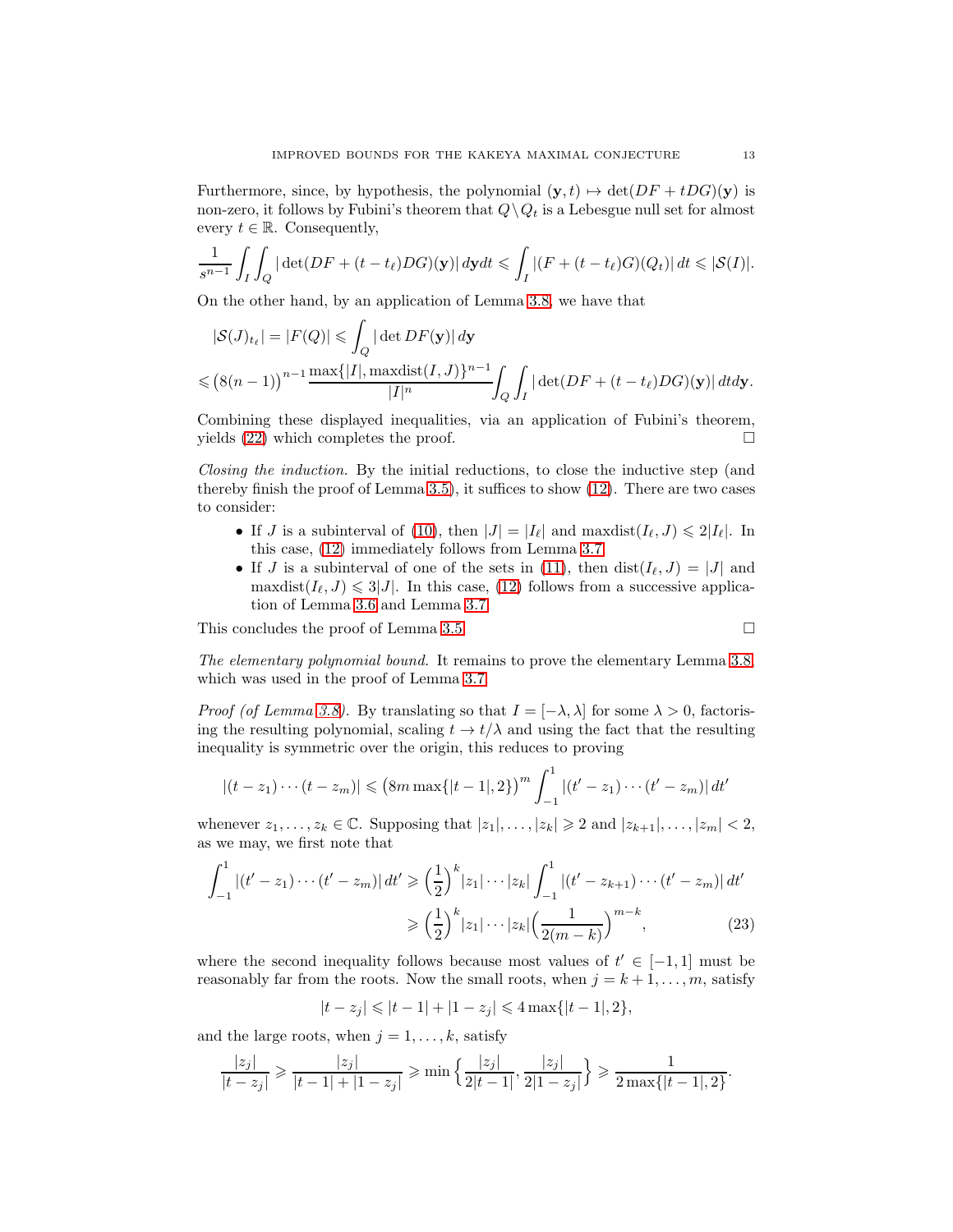Together we find that

$$
|z_1|\cdots|z_k| \geqslant \left(\frac{1}{4\max\{|t-1|,2\}}\right)^m |(t-z_1)\cdots(t-z_m)|
$$

<span id="page-14-0"></span>which can be plugged into [\(23\)](#page-13-0) to complete the proof.  $\Box$ 

3.3. Proof of Theorem [1.4.](#page-3-1) Theorem [1.4](#page-3-1) now follows by a minor adaptation of the argument from [\[25\]](#page-42-15), applying Lemma [3.5](#page-6-2) in one key step.

Proof (of Theorem [1.4\)](#page-3-1). Note first that when

<span id="page-14-1"></span>
$$
|T \cap B_{\lambda_j} \cap N_{\rho} \mathbf{Z}_j| \geqslant \lambda_j |T|,\tag{24}
$$

there necessarily exists a line in the direction of  $T$  for which the one-dimensional Lebesgue measure of the line intersected with  $B_{\lambda_i} \cap N_{\rho} \mathbb{Z}_j$  is greater than or equal to  $\lambda_j$ . By Bézout's theorem, this line can cross  $\mathbb{Z}_j$  at most d times, so that if  $T \n\cap B_{\lambda_i} \n\cap N_{\rho} \mathbb{Z}_j$  satisfies [\(24\)](#page-14-1), it must contain a line segment in the direction of T of length  $\lambda_i/(d+1)$ . Fattening this line segment, we obtain a truncated  $\delta$ -tube contained in  $B_{\lambda_i} \cap N_{2\rho} \mathbb{Z}_j$  that projects onto an interval in the t-axis of length  $\geq$  $\lambda_j/(nd)$ . This interval must contain one of the intervals  $I_j$  of length  $\lambda_j/(2nd)$  with which we partitioned the orthogonal projection of  $B_{\lambda_j}$ . Recalling that

$$
L_m(2\rho, 0, I_k, \ldots, I_m) := \bigcap_{j=k}^m \Big\{ (\mathbf{a}, \mathbf{d}) \in [-1, 1]^{2(n-1)} : l_{\mathbf{a}, \mathbf{d}}(I_j) \subseteq N_{2\rho} \mathbf{Z}_j \cap B_{\lambda_j} \Big\},
$$

we find that

$$
\delta^{n-1} \# \bigcap_{j=k}^m \left\{ T \in \mathbb{T} : |T \cap B_{\lambda_j} \cap N_{\rho} \mathbf{Z}_j| \geqslant \lambda_j |T| \right\} \lesssim \sum_{I_k, ..., I_m} \left| \Pi(L_m(2\rho, 0, I_k, ..., I_m)) \right|,
$$

where  $\Pi : (\mathbf{a}, \mathbf{d}) \mapsto \mathbf{d}$  denotes the orthogonal projection onto the directions. This is because, for each of the  $\delta$ -tubes of the original discrete set, there is a whole  $\delta$ -ball's worth of different directions contained in one of  $\Pi(L_m(2\rho, 0, I_k, \ldots, I_m))$ , and these balls finitely overlap due to the fact that T is direction-separated.

Now by the Tarski–Seidenberg projection theorem, we can take another semialgebraic section of  $L_m(2\rho, 0, I_k, \ldots, I_m)$ , this time leaving only one position **a** for each d as in [\[25,](#page-42-15) Lemma 1.2] (see Corollary [A.3\)](#page-40-2). Following the notation of [\[25\]](#page-42-15), we call this section  $L'(I_k,\ldots,I_m)$ , and so we also have

<span id="page-14-2"></span>
$$
\delta^{n-1} \# \bigcap_{j=k}^{m} \left\{ T \in \mathbb{T} : |T \cap B_{\lambda_j} \cap N_{\rho} \mathbf{Z}_j| \geqslant \lambda_j |T| \right\} \lesssim \sum_{I_k, \dots, I_m} \left| \Pi \big( L'(I_k, \dots, I_m) \big) \right|.
$$
\n(25)

Noting that there are no more than  $(4nd)^{m-k+1}$  summands in this sum, it remains to bound  $|\Pi(L'(I_k,\ldots,I_m))|$  independently of the choice of  $I_k,\ldots,I_m$ . For this we use Gromov's algebraic lemma as in the previous section to parametrise  $L'(I_k,\ldots,I_m)$  with  $C^s$  functions  $F^i$  and  $G^i$ ;

$$
\bigcup_{i=1}^N (F^i, G^i) ([0,1]^{n-1}) = L'(I_k, \ldots, I_m).
$$

Then we partition  $[0,1]^{n-1}$  into cubes Q again, this time of diameter  $c\delta^{\varepsilon/n}$ , and approximate the functions  $F^i$  and  $G^i$  by polynomials  $F_Q^i$  and  $G_Q^i$  of degree  $s \leq$  $C(n,\varepsilon)$  using Taylor's theorem. Assuming that  $|\Pi(L'(I_k,\ldots,I_m)| \geq \delta^{n-1}$ , as we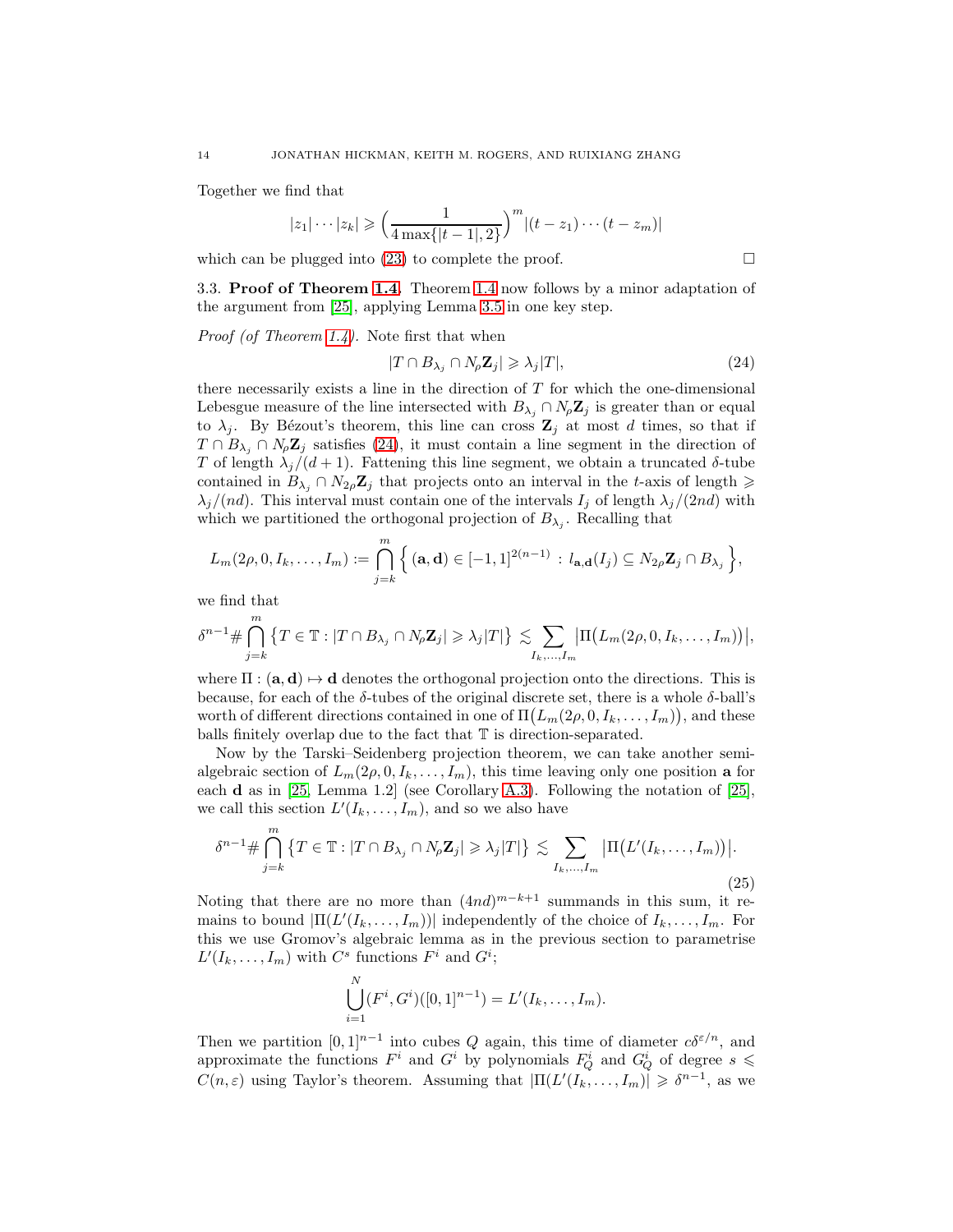may, these polynomial approximations do not alter the total measure significantly and we find that

$$
\left|\Pi(L'(I_k,\ldots,I_m))\right| \leq 2\sum_{i=1}^N \sum_Q |G_Q^i(Q)| \leq 2\sum_{i=1}^N \sum_Q \int_Q |\det DG_Q^i(\mathbf{y})| d\mathbf{y}.
$$

For any fixed  $y \in \mathbb{R}^{n-1}$ , provided det  $DG_Q^i(y) \neq 0$ , the polynomial  $t \mapsto \det(DF_Q^i +$  $tDG_Q^i)(\mathbf{y})$  can be expressed as

<span id="page-15-1"></span>
$$
\det DG^i_Q(\mathbf{y}) \cdot \prod_{j=1}^{n-1} (t - z_j)
$$

for some family of complex roots  $z_1, \ldots, z_{n-1} \in \mathbb{C}$ . There exists a subset of  $I_m$  of measure at least  $\lambda_m/2$  upon which

$$
|t-z_j| \geqslant \frac{\lambda_m}{4(n-1)} \quad \text{for } j=1,\ldots,n-1.
$$

On this set, it follows that  $|\det(DF_Q^i + tDG_Q^i)(\mathbf{y})| \lesssim \lambda_m^{n-1} |\det DG_Q^i(\mathbf{y})|$  and, consequently,

$$
\left|\Pi\big(L'(I_k,\ldots,I_m)\big)\right| \lesssim \sum_{i=1}^N \sum_Q \lambda_m^{-n} \int_{I_m} \int_Q |\det(DF_Q^i + tDG_Q^i)(\mathbf{y})| \, d\mathbf{y} dt. \tag{26}
$$

Now by an application of Bézout's theorem as in the previous section, the polynomials  $F_Q^i + tG_Q^i$  are at most  $s^{n-1}$ -to-one, so that each of the integrals on the right-hand side of [\(26\)](#page-15-1) can be bounded by

$$
s^{n-1} \int_{I_m} |(F_Q^i + tG_Q^i)(Q)| dt \leq s^{n-1} |S_m(I_m, 4\rho)|.
$$

Given that there are fewer than  $C(n, d, \varepsilon) \delta^{-\varepsilon}$  summands in [\(26\)](#page-15-1), this yields

$$
\left|\Pi(L'(I_k,\ldots,I_m))\right| \lesssim_d \delta^{-\varepsilon} \lambda_m^{-n} |S_m(I_m,4\rho)|.
$$

<span id="page-15-0"></span>Then the proof is completed by combining this with [\(25\)](#page-14-2), bounding  $|S_m(I_m, 4\rho)|$ by an application of Lemma [3.5.](#page-6-2)

# 4. REDUCTION TO  $k$ -BROAD ESTIMATES

Rather than attempt to prove  $(K_p)$  directly, it is useful to work with a class of weaker inequalities known as  $k$ -broad estimates. This type of inequality was introduced by Guth [\[18,](#page-41-12) [19\]](#page-42-13) in the context of oscillatory integral operators (and, in particular, the Fourier restriction conjecture) and was inspired by the earlier multilinear theory developed in [\[4\]](#page-41-7) (see also [\[3\]](#page-41-16) for a detailed discussion of multilinear Kakeya inequalities or Proposition [5.7](#page-20-0) below for a precise statement relating the  $k$ -broad and  $k$ -linear theory).

In order to introduce the k-broad estimates, we decompose the unit sphere  $S^{n-1}$ into finitely-overlapping caps  $\tau$  of diameter  $\beta$ , an admissible constant satisfying  $\delta \ll \beta \ll 1$ . We then perform a corresponding decomposition of T by writing the family as a disjoint union of subcollections

$$
\mathbb{T}=\bigcup_\tau \mathbb{T}[\tau]
$$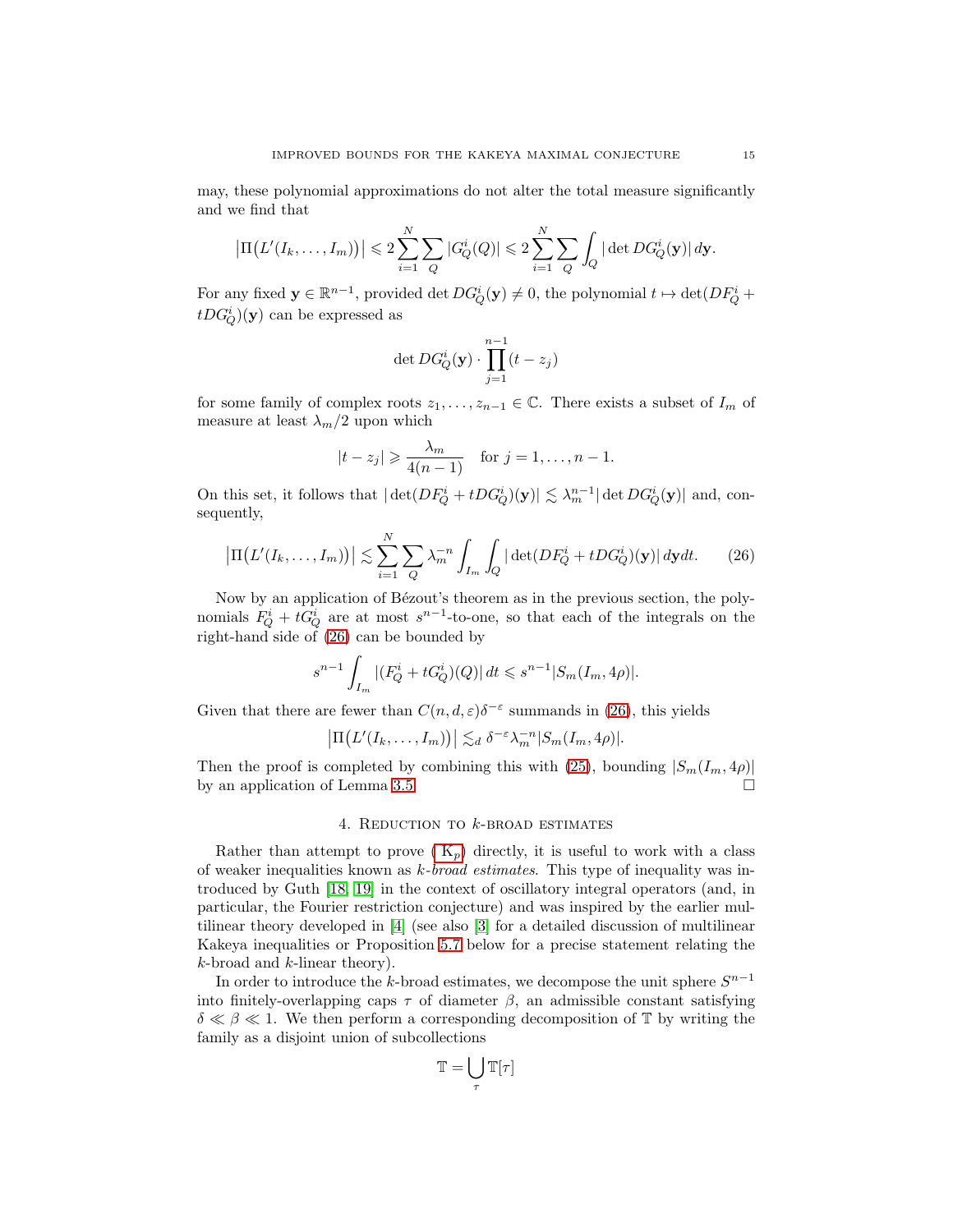where each  $\mathbb{T}[\tau]$  satisfies  $\text{dir}(T) \in \tau$  for all  $T \in \mathbb{T}[\tau]$ . The ambient euclidean space is also decomposed into tiny balls  $B_\delta$  of radius  $\delta$ . In particular, fix  $B_\delta$  a collection of finitely-overlapping  $\delta$ -balls which cover  $\mathbb{R}^n$ . For  $B_{\delta} \in \mathcal{B}_{\delta}$  define

$$
\mu_{\mathbb{T}}(B_\delta) := \min_{V_1,...,V_A \in \operatorname{Gr}(k-1,n)} \Bigg( \max_{\substack{\tau : \angle(\tau,V_a) > \beta \\ \text{for } 1 \leqslant a \leqslant A}} \Big\| \sum_{T \in \mathbb{T}[\tau]} \chi_T \Big\|_{L^p(B_\delta)}^p \Bigg),
$$

where  $A \in \mathbb{N}$  and  $\mathrm{Gr}(k-1,n)$  is the Grassmannian manifold of all  $(k-1)$ -dimensional subspaces in  $\mathbb{R}^n$ . Here  $\angle(\tau, V_a)$  denotes the infimum of the (unsigned) angles  $\angle(v, v')$  over all pairs of non-zero vectors  $v \in \tau$  and  $v' \in V_a$ . For  $U \subseteq \mathbb{R}^n$  the  $k$ -broad norm over  $U$  is then defined to be

$$
\Big\| \sum_{T \in \mathbb{T}} \chi_T \Big\|_{\mathrm{BL}_{k,A}^p(U)} := \Bigg( \sum_{B_\delta \in \mathcal{B}_\delta} \frac{|B_\delta \cap U|}{|B_\delta|} \mu_{\mathbb{T}}(B_\delta) \Bigg)^{1/p}.
$$

The k-broad norms are not norms in any familiar sense, but they do satisfy weak analogues of various properties of  $L^p$ -norms. The basic properties of these objects are described in Section [5](#page-18-0) below.

The main ingredient in the proof of Theorem [1.2](#page-2-0) is the following estimate for k-broad norms.

<span id="page-16-0"></span>**Theorem 4.1.** Let  $p \geq 1 + \frac{2n}{(n-1)n + (k-1)k}$ . For all  $\varepsilon > 0$ , there is an  $A \sim 1$  such that

<span id="page-16-1"></span>
$$
\Big\| \sum_{T \in \mathbb{T}} \chi_T \Big\|_{\mathrm{BL}_{k,A}^p(\mathbb{R}^n)} \lesssim \delta^{-(n-1-n/p)-\varepsilon} \Big(\sum_{T \in \mathbb{T}} |T|\Big)^{1/p} \tag{BL_k^p}
$$

whenever  $0 < \delta < 1$  and  $\mathbb T$  is a direction-separated family of  $\delta$ -tubes.

The proof of Theorem [4.1,](#page-16-0) which is based on the polynomial partitioning method and closely follows the arguments of [\[18,](#page-41-12) [19,](#page-42-13) [23\]](#page-42-17), will be presented in Sections [5–](#page-18-0)[8.](#page-34-0)

The key feature which distinguishes the  $k$ -broad norm from its  $L^p$  counterpart is that the former vanishes whenever the tubes of  $\mathbb T$  cluster around a  $(k-1)$ dimensional set (see Lemma [5.3](#page-19-0) for a precise statement of this property). Owing to this special behaviour, the inequality  $(BL_k^p)$  is substantially weaker than  $(K_p)$ . Nevertheless, a mechanism introduced by Bourgain and Guth [\[7\]](#page-41-13) allows one to pass from k-broad to linear estimates, albeit under a rather stringent condition on the exponent.

<span id="page-16-2"></span>**Proposition 4.2** (Bourgain–Guth [\[7\]](#page-41-13), Guth [\[19\]](#page-42-13)). Let  $p \ge \frac{n-k+2}{n-k+1}$ ,  $\varepsilon > 0$  and  $A \sim 1$ . Suppose that

$$
\left\| \sum_{T \in \mathbb{T}} \chi_T \right\|_{\operatorname{BL}_{k,A}^p(\mathbb{R}^n)} \lesssim \delta^{-(n-1-n/p)-\varepsilon} \left( \sum_{T \in \mathbb{T}} |T| \right)^{1/p} \tag{BL_k^p}
$$

whenever  $0 < \delta < 1$  and  $\mathbb T$  is a direction-separated family of  $\delta$ -tubes. Then

<span id="page-16-4"></span><span id="page-16-3"></span>
$$
\left\| \sum_{T \in \mathbb{T}} \chi_T \right\|_{L^p(\mathbb{R}^n)} \lesssim \delta^{-(n-1-n/p)-\varepsilon} \left( \sum_{T \in \mathbb{T}} |T| \right)^{1/p} \tag{K_p}
$$

whenever  $0 < \delta < 1$  and  $\mathbb T$  is a direction-separated family of  $\delta$ -tubes.

Thus, combining Theorem [4.1](#page-16-0) and Proposition [4.2](#page-16-2) yields Theorem [1.2.](#page-2-0) In contrast with the range of Lebesgue exponents in Theorem [4.1,](#page-16-0) the range in which Proposition [4.2](#page-16-2) applies shrinks as  $k$  increases. The optimal compromise between the constraints in Theorem [4.1](#page-16-0) and Proposition [4.2](#page-16-2) is given by [\(1\)](#page-2-1).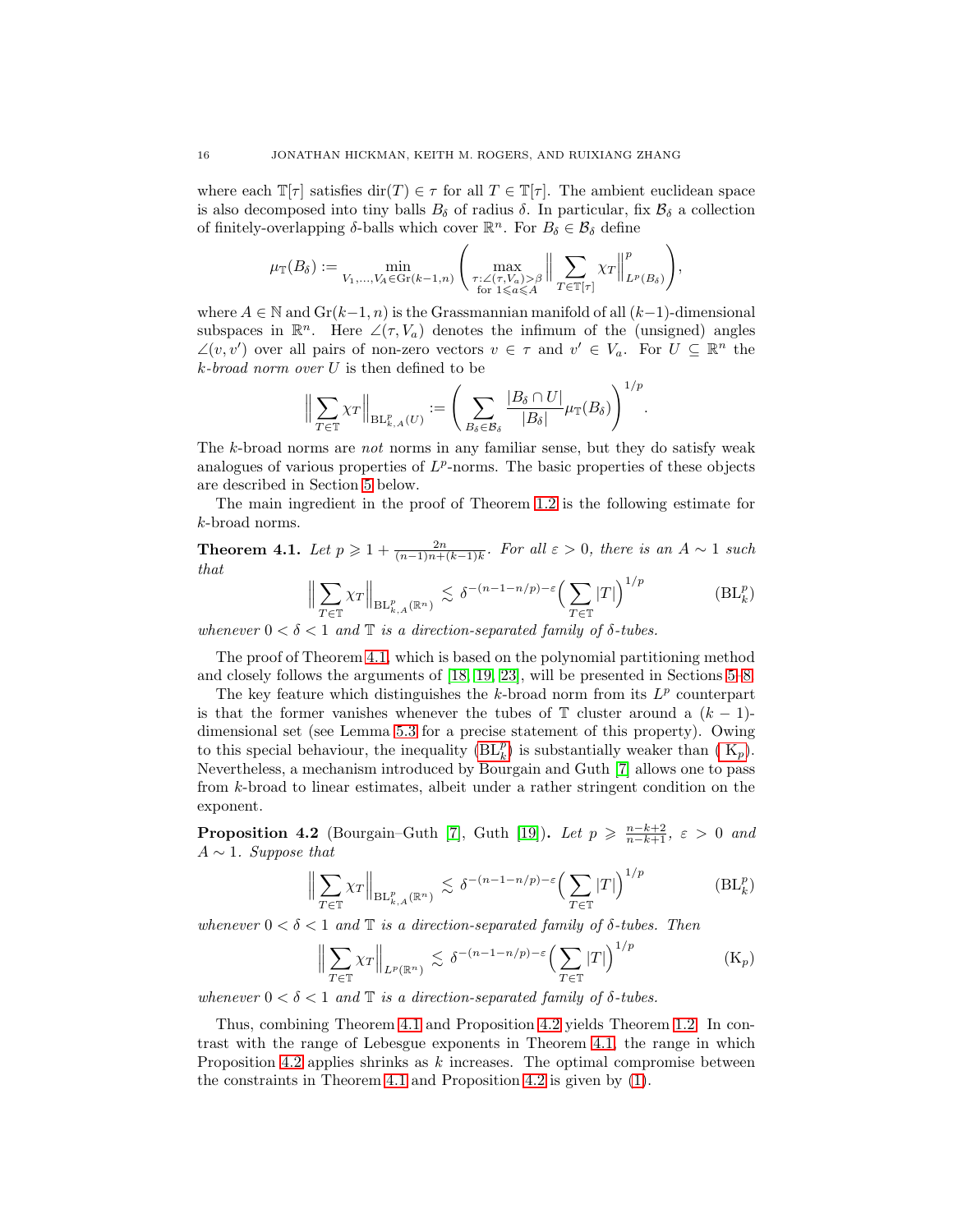We end this section with a proof of Proposition [4.2,](#page-16-2) which is a minor modification of the argument in [\[7\]](#page-41-13) (see also [\[19\]](#page-42-13)).

Proof (of Proposition [4.2\)](#page-16-2). The proof is by an induction-on-scale argument.

For the base case, fix  $\delta \sim 1$  and let T be a family of direction-separated  $\delta$ -tubes. If  $\mathcal B$  is a cover of  $\mathbb R^n$  by finitely-overlapping balls of radius 1, then

$$
\Big\|\sum_{T\in\mathbb{T}}\chi_T\Big\|_{L^p(\mathbb{R}^n)}^p\leqslant \sum_{B\in\mathcal{B}}\Big\|\sum_{\substack{T\in\mathbb{T}\\T\cap B\not=\emptyset}}\chi_T\Big\|_{L^p(B)}^p\lesssim \sum_{B\in\mathcal{B}}\#\{T\in\mathbb{T}:T\subset 3B\}^p.
$$

The direction separation condition implies that  $\#\mathbb{T} \lesssim 1$  and, consequently,  $(K_p)$ follows from Hölder's inequality and the fact that any tube  $T \in \mathbb{T}$  can belong to at most  $O(1)$  of the balls 3B.

Now let C be a fixed constant, chosen sufficiently large so as to satisfy the requirements of the forthcoming argument, and fix some small  $\delta > 0$ .

Induction hypothesis: Suppose the inequality

$$
\Bigl\|\sum_{\widetilde{T}\in\widetilde{\mathbb{T}}}\chi_{\widetilde{T}}\Bigr\|_{L^p(\mathbb{R}^n)}\,\leqslant\, \mathbf{C} \widetilde{\delta}^{-(n-1-n/p)-\varepsilon}\Bigl(\sum_{\widetilde{T}\in\widetilde{\mathbb{T}}}\vert \widetilde{T}\vert\Bigr)^{1/p}
$$

holds whenever  $\tilde{\delta} \in [2\delta, 1)$  and  $\tilde{\mathbb{T}}$  is a direction-separated family of  $\tilde{\delta}$ -tubes.

Let T be a direction-separated family of  $\delta$ -tubes. Fix a  $\delta$ -ball  $B_{\delta} \in \mathcal{B}_{\delta}$  and subspaces  $V_1, \ldots, V_A \in \text{Gr}(n, k-1)$  which obtain the minimum in the definition of  $\mu_{\mathbb{T}}(B_{\delta});$  thus

$$
\mu_{\mathbb{T}}(B_{\delta}) = \max_{\substack{\tau : \angle(\tau, V_a) > \beta \\ \text{for } 1 \leq a \leq A}} \Big\| \sum_{T \in \mathbb{T}[\tau]} \chi_T \Big\|_{L^p(B_{\delta})}^p.
$$

Since  $A \sim 1$  and  $\#\{\tau : \angle(\tau, V_a) \leq \beta\} \sim \beta^{-(k-2)}$ , by the triangle inequality followed by Hölder's inequality,

$$
\int_{B_{\delta}} \left| \sum_{T \in \mathbb{T}} \chi_{T} \right|^{p} \lesssim \int_{B_{\delta}} \left| \sum_{\substack{\tau : \angle(\tau, V_{a}) > \beta \\ \text{for } 1 \leq a \leq A}} \sum_{T \in \mathbb{T}[\tau]} \chi_{T} \right|^{p} + \sum_{a=1}^{A} \int_{B_{\delta}} \left| \sum_{\tau : \angle(\tau, V_{a}) \leq \beta} \sum_{T \in \mathbb{T}[\tau]} \chi_{T} \right|^{p}
$$
\n
$$
\lesssim \beta^{-(n-1)p} \mu_{\mathbb{T}}(B_{\delta}) + \beta^{-(k-2)(p-1)} \sum_{\tau} \int_{B_{\delta}} \left| \sum_{T \in \mathbb{T}[\tau]} \chi_{T} \right|^{p}.
$$

Summing the estimate over all the balls  $B_{\delta} \in \mathcal{B}_{\delta}$ , we find that

$$
\Big\|\sum_{T\in\mathbb{T}}\chi_T\Big\|_{L^p(\mathbb{R}^n)}^p\lesssim \beta^{-(n-1)p}\Big\|\sum_{T\in\mathbb{T}}\chi_T\Big\|_{\mathrm{BL}_{k,A}^p(\mathbb{R}^n)}^p+\beta^{-(k-2)(p-1)}\sum_{\tau}\Big\|\sum_{T\in\mathbb{T}[\tau]}\chi_T\Big\|_{L^p(\mathbb{R}^n)}^p.
$$

The first term on the right-hand side of the above display is estimated using the hypothesised broad estimate. For the second term, we apply a linear rescaling  $L: \mathbb{R}^n \to \mathbb{R}^n$  so that

<span id="page-17-0"></span>
$$
\left\| \sum_{T \in \mathbb{T}[\tau]} \chi_T \right\|_{L^p(\mathbb{R}^n)}^p = \beta^{n-1} \left\| \sum_{T \in \mathbb{T}[\tau]} \chi_{L(T)} \right\|_{L^p(\mathbb{R}^n)}^p \tag{27}
$$

where  $\{L(T) : T \in \mathbb{T}[\tau]\}$  is essentially a collection of  $\tilde{\delta}$ -tubes with  $\tilde{\delta} := \beta^{-1} \delta$ . To be more precise, let  $\omega \in S^{n-1}$  denote the centre of the cap  $\tau$  and choose L so that it fixes the 1-dimensional space spanned by  $\omega$  and acts as a dilation by a factor of  $\beta^{-1}$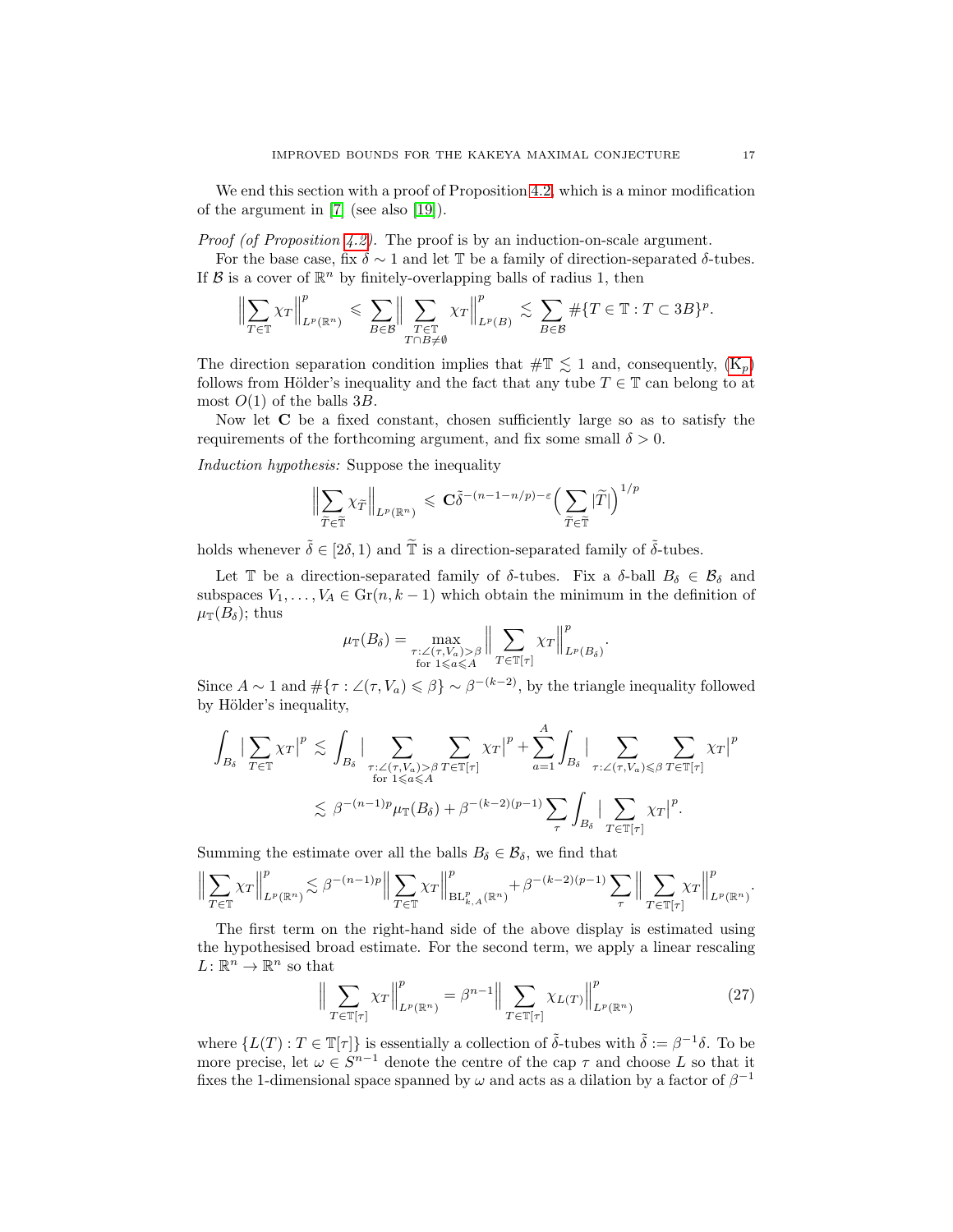on the orthogonal complement  $\omega^{\perp}$ . Writing  $x \in \mathbb{R}^n$  as  $x = (x', x_n)$  with  $x' \in \omega^{\perp}$ , for any  $T \in \mathbb{T}[\tau]$  with  $v := \text{dir}(T)$  there exists some  $u \in \mathbb{R}^n$  such that

 $T \subseteq \left\{ x \in \mathbb{R}^n : |x' - u' - tv'| \lesssim \delta \text{ for some } |t| \leq 1 \text{ and } |x_n - u_n| \leq 1/2 \right\},\$ 

Applying  $L$  one obtains

$$
L(T) \subseteq \left\{ y \in \mathbb{R}^n : |y' - \beta^{-1}u' - t\beta^{-1}v'| \lesssim \beta^{-1}\delta \text{ for some } |t| \leq 1 \text{ and } |y_n - u_n| \leq 1/2 \right\}
$$

and the right-hand side can be covered by a bounded number of  $\delta$ -tubes. Furthermore, the family of  $\delta$ -tubes  $L(T)$  is also direction-separated.

Combining [\(27\)](#page-17-0) with the induction hypothesis we find that

$$
\Big\|\sum_{T\in\mathbb{T}[\tau]} \chi_T \Big\|_{L^p(\mathbb{R}^n)}^p \lesssim \beta^{n-1} \mathbf{C}^p (\beta^{-1}\delta)^{-(n-1)p+n-p\varepsilon} (\beta^{-1}\delta)^{n-1} \#\mathbb{T}[\tau].
$$

Recalling that  $\sum_{\tau} \# \mathbb{T}[\tau] = \# \mathbb{T}$ , by plugging the preceding estimate into our  $L^p(\mathbb{R}^n)$ -norm bound,

$$
\Big\|\sum_{T\in\mathbb{T}}\chi_T\Big\|_{L^p(\mathbb{R}^n)}^p\leqslant C\Big(C_{\rm b}(\beta)+\mathbf{C}^p\beta^{e(p,n,k)+p\varepsilon}\Big)\delta^{-(n-1)p+n-p\varepsilon}\Big(\sum_{T\in\mathbb{T}}|T|\Big);
$$

here  $C_{\mathbf{b}}(\beta)$  depends, amongst other things, on the implied constant in  $(\mathrm{BL}_{k}^{p})$  whilst  $C$  is a constant depending only on  $n$  and  $p$  (and, in particular, is independent of the choice of  $\beta$ ) and

$$
e(p,n,k):=(n-k+1)p-(n-k+2).\\
$$

By assumption,  $p \geq \frac{n-k+2}{n-k+1}$  and therefore  $e(p, n, k) \geq 0$ . Consequently,  $\beta$  may be chosen sufficiently small, depending only on the admissible parameters *n*, *p* and  $\varepsilon$ , so that

$$
C\beta^{e(p,n,k)+p\varepsilon} \leqslant \frac{1}{2}.
$$

Moreover, if C is chosen sufficiently large from the outset, it follows that

$$
\Big\|\sum_{T\in\mathbb{T}}\chi_T\Big\|_{L^p(\mathbb{R}^n)}^p\leqslant \mathbf{C}^p\delta^{-(n-1)p+n-p\varepsilon}\Big(\sum_{T\in\mathbb{T}}|T|\Big),
$$

<span id="page-18-0"></span>which closes the induction and completes the proof.  $\Box$ 

# 5. BASIC PROPERTIES OF THE  $k$ -BROAD NORMS

Vanishing property. The proof of Theorem [4.1](#page-16-0) will involve analysing collections of tubes which enjoy certain tangency properties with respect to algebraic varieties.

<span id="page-18-1"></span>**Definition 5.1.** Given any collection of polynomials  $P_1, \ldots, P_{n-m} : \mathbb{R}^n \to \mathbb{R}$ , recall that the common zero set

$$
Z(P_1,\ldots,P_{n-m}) := \{ \mathbf{x} \in \mathbb{R}^n : P_1(\mathbf{x}) = \cdots = P_{n-m}(\mathbf{x}) = 0 \}
$$

is referred to as a variety. It will often be convenient to work with varieties which satisfy the additional property that

<span id="page-18-2"></span>
$$
\bigwedge_{j=1}^{n-m} \nabla P_j(\mathbf{z}) \neq 0 \qquad \text{for all } \mathbf{z} \in \mathbf{Z} = Z(P_1, \dots, P_{n-m}). \tag{28}
$$

In this case the zero set forms a smooth m-dimensional submanifold of  $\mathbb{R}^n$  with a (classical) tangent space  $T_z \mathbf{Z}$  at every point  $z \in \mathbf{Z}$ . A variety  $\mathbf{Z}$  which satisfies [\(28\)](#page-18-2) is said to be an m-dimensional transverse complete intersection.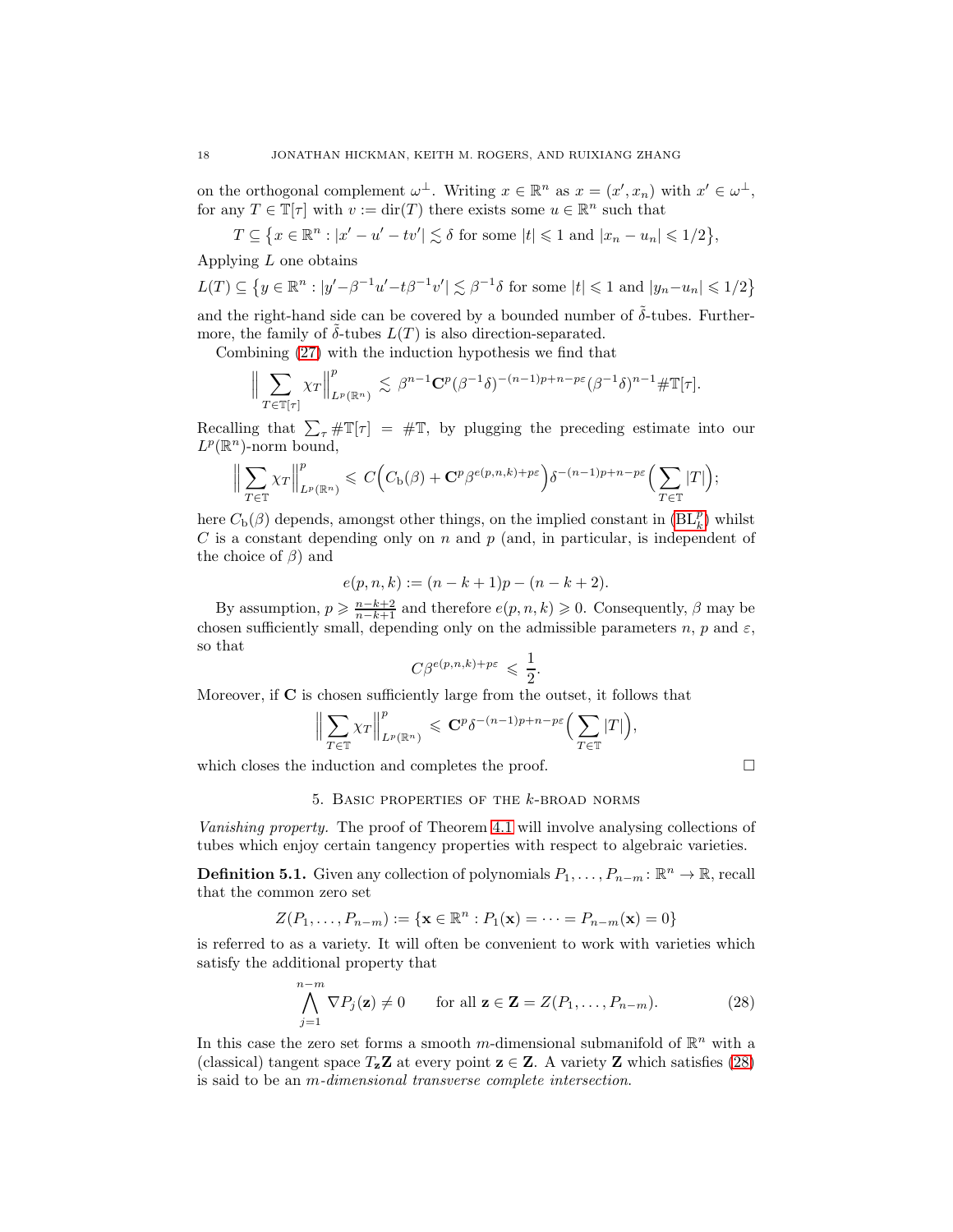<span id="page-19-3"></span>**Definition 5.2.** Let  $0 < \delta < r < 1$ ,  $\mathbf{x}_0 \in \mathbb{R}^n$  and  $\mathbf{Z} \subseteq \mathbb{R}^n$  be a transverse complete intersection. A  $\delta$ -tube  $T \subset \mathbb{R}^n$  is tangent to **Z** in  $B(\mathbf{x}_0, r)$  if

i)  $T \cap B(\mathbf{x}_0, r) \cap N_{\delta} \mathbf{Z} \neq \emptyset$ ;

ii) If  $\mathbf{x} \in T$  and  $\mathbf{z} \in \mathbf{Z} \cap B(\mathbf{x}_0, 2r)$  satisfy  $|\mathbf{z} - \mathbf{x}| \leq 8\delta$ , then

$$
\angle(\text{dir}(T), T_{\mathbf{z}}\mathbf{Z}) \,\leqslant\, c_{\text{tang}}\frac{\delta}{r}.
$$

Here  $0 < c_{\text{tang}}$  is an admissible constant which is chosen small enough to ensure that, whenever i) and ii) hold,

<span id="page-19-4"></span>
$$
T \cap B(\mathbf{x}_0, 2r) \subseteq N_{4\delta} \mathbf{Z}.
$$
 (29)

The fact that such a choice is possible follows from a simple calculus exercise (see, for instance, [\[20,](#page-42-18) Proposition 9.2] for details of an argument of this type).

The raison d'être for the k-broad norms is the following lemma, which roughly states that the broad norms vanish if the tubes in T cluster around a low dimensional variety.

<span id="page-19-0"></span>**Lemma 5.3** (Vanishing property). Given  $\varepsilon_0 > 0$  and  $0 < \beta < 1$  there exists some  $0 < c < 1$  such that the following holds. Let  $0 < \delta < c, r > \delta^{1-\varepsilon_o}$ ,  $\mathbf{x}_0 \in \mathbb{R}^n$  and  $\mathbf{Z} \subseteq \mathbb{R}^n$  be a transverse complete intersection of dimension at most  $k-1$ . Then

$$
\Big\| \sum_{T \in \mathbb{T}} \chi_T \Big\|_{\operatorname{BL}_{k,A}^p(B(\mathbf{x}_0,r))} = 0
$$

whenever  $\mathbb T$  is a family of  $\delta$ -tubes which are tangent to  $\mathbb Z$  in  $B(\mathbf{x}_0,r).$ <sup>[3](#page-19-1)</sup>

*Proof.* Fix  $B_{\delta} \in \mathcal{B}_{\delta}$  with  $B_{\delta} \cap B(\mathbf{x}_0, r) \neq \emptyset$ . Recalling the definition of the k-broad norm, it suffices to show that there exists some  $V \in \mathrm{Gr}(k-1,n)$  such that

$$
\max_{\tau:\angle(\tau,V)>\beta}\int_{B_{\delta}}\big|\sum_{T\in\mathbb{T}[\tau]}\chi_{T}\big|^{p}=0.
$$

This would follow if V has the property that

<span id="page-19-2"></span>
$$
\text{if } T \in \mathbb{T} \text{ satisfies } T \cap B_{\delta} \neq \emptyset, \text{ then } \angle(\text{dir}(T), V) \leqslant \beta. \tag{30}
$$

Without loss of generality, one may assume there exists some  $T_0 \in \mathbb{T}$  such that  $T_0 \cap B_\delta \neq \emptyset$  (otherwise [\(30\)](#page-19-2) vacuously holds for any choice of  $(k-1)$ -dimensional subspace). By the containment property resulting from the tangency hypothesis,

$$
T_0 \cap B_\delta \subseteq T_0 \cap B(\mathbf{x}_0, 2r) \subseteq N_{4\delta} \mathbf{Z}
$$

and therefore there exists some  $\mathbf{z}_0 \in \mathbf{Z}$  such that  $|\mathbf{z}_0 - \mathbf{y}_0| < 4\delta$  for some  $\mathbf{y}_0 \in T_0 \cap B_\delta$ . Let V be a  $(k-1)$ -dimensional subspace containing  $T_{\mathbf{z}_0}\mathbf{Z}$ . Given any  $T \in \mathbb{T}$ , if  $\mathbf{x} \in T \cap B_\delta$  then  $|\mathbf{x} - \mathbf{z}_0| < 8\delta$  and property ii) of the tangency hypothesis implies

$$
\angle(\text{dir}(T), V) \lesssim \frac{\delta}{r}.
$$

Since  $r > \delta^{1-\varepsilon_o}$ , it follows that  $\angle(\text{dir}(T), V) \leq \beta$  provided  $\delta$  is sufficiently small depending only on  $\varepsilon_{\circ}$  and  $\beta$ , which completes the proof.

<span id="page-19-1"></span><sup>&</sup>lt;sup>3</sup>Here the parameter  $\beta$  appears implicitly in the definition of the k-broad norm.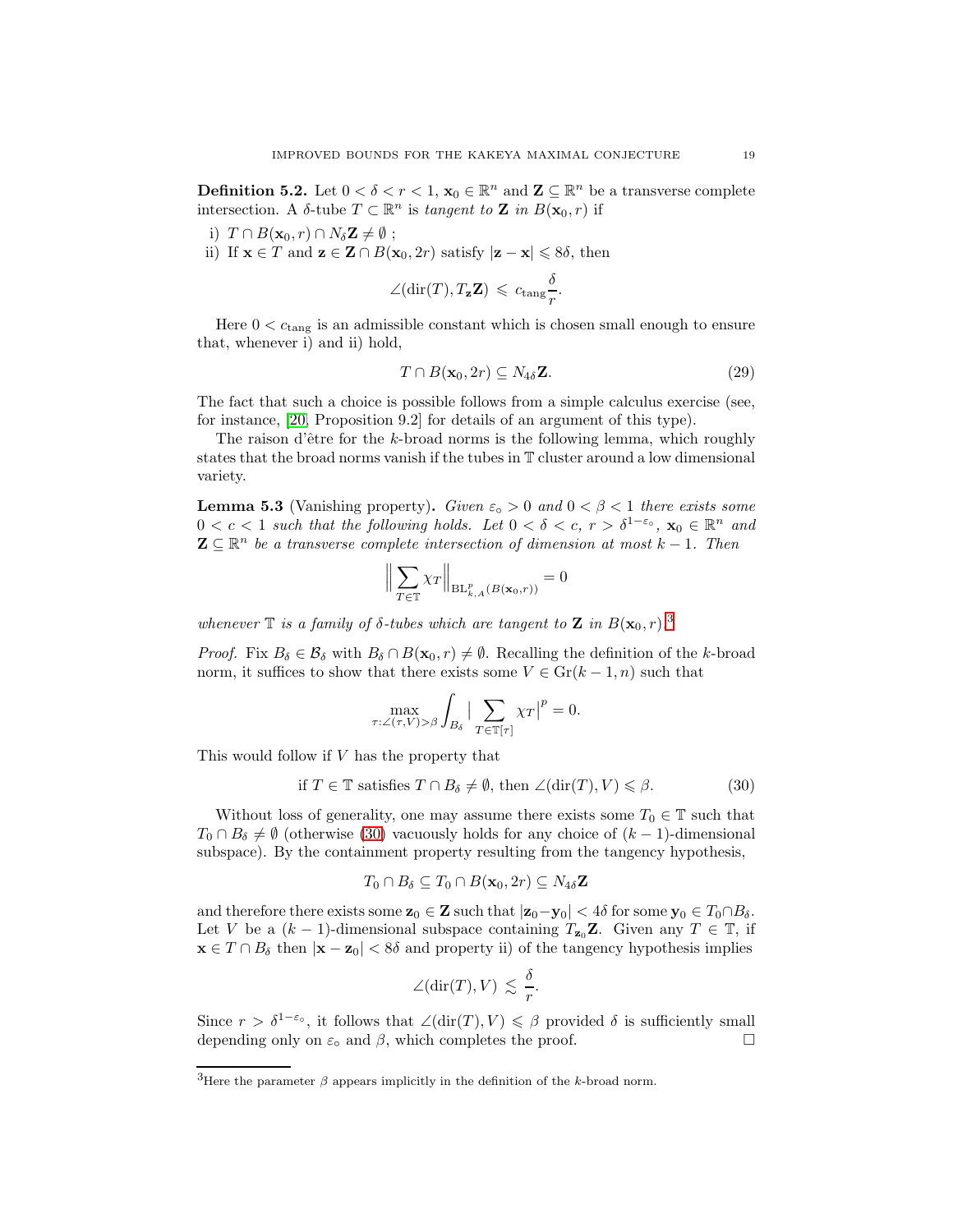Triangle and logarithmic convexity inequalities. The k-broad norms satisfy weak variants of certain key properties of  $L^p$ -norms.

**Lemma 5.4** (Finite subadditivity). Let  $U_1, U_2 \subseteq \mathbb{R}^n$ ,  $1 \leq p < \infty$  and  $A \in \mathbb{N}$ . Then

$$
\Big\| \sum_{T \in \mathbb{T}} \chi_T \Big\|_{\mathrm{BL}_{k,A}^p(U_1 \cup U_2)}^p \leqslant \Big\| \sum_{T \in \mathbb{T}} \chi_T \Big\|_{\mathrm{BL}_{k,A}^p(U_1)}^p + \Big\| \sum_{T \in \mathbb{T}} \chi_T \Big\|_{\mathrm{BL}_{k,A}^p(U_2)}^p
$$

whenever  $\mathbb T$  is a family of  $\delta$ -tubes.

<span id="page-20-1"></span>**Lemma 5.5** (Triangle inequality). Let  $U \subseteq \mathbb{R}^n$ ,  $1 \leq p < \infty$  and  $A \in \mathbb{N}$ . Then

$$
\Big\| \sum_{T \in \mathbb{T}_1 \cup \mathbb{T}_2} \chi_T \Big\|_{\mathrm{BL}_{k,2A}^p(U)} \lesssim \Big\| \sum_{T \in \mathbb{T}_1} \chi_T \Big\|_{\mathrm{BL}_{k,A}^p(U)} + \Big\| \sum_{T \in \mathbb{T}_2} \chi_T \Big\|_{\mathrm{BL}_{k,A}^p(U)}
$$

whenever  $\mathbb{T}_1$  and  $\mathbb{T}_2$  are families of  $\delta$ -tubes.

<span id="page-20-2"></span>**Lemma 5.6** (Logarithmic convexity). Let  $U \subseteq \mathbb{R}^n$ ,  $1 \leqslant p, p_0, p_1 < \infty$  and  $A \in \mathbb{N}$ . Suppose that  $\theta \in [0, 1]$  satisfies

$$
\frac{1}{p} = \frac{1-\theta}{p_0} + \frac{\theta}{p_1}.
$$

Then

$$
\Big\| \sum_{T \in \mathbb{T}} \chi_T \Big\|_{\mathrm{BL}_{k,2A}^p(U)} \lesssim \Big\| \sum_{T \in \mathbb{T}} \chi_T \Big\|_{\mathrm{BL}_{k,A}^{p_0}(U)}^{1-\theta} \Big\| \sum_{T \in \mathbb{T}} \chi_T \Big\|_{\mathrm{BL}_{k,A}^{p_1}(U)}^{\theta}
$$

whenever  $\mathbb T$  is a family of  $\delta$ -tubes.

These estimates are entirely elementary. The proofs are identical to those used to analyse broad norms in the context of the Fourier restriction problem [\[19\]](#page-42-13). It is remarked that the parameter A appears in the definition of the k-broad norm to allow for these weak triangle and logarithmic convexity inequalities.

k-broad versus k-linear estimates. Although not required for the proof of Theorem [1.2,](#page-2-0) it is perhaps instructive to note the relationship between the k-broad norms and the multilinear expressions appearing in the work of Bennett–Carbery– Tao [\[4\]](#page-41-7).

<span id="page-20-0"></span>**Proposition 5.7.** Let  $\mathbb{T}$  be a collection of  $\delta$ -tubes in  $\mathbb{R}^n$ . Then

$$
\Big\| \sum_{T \in \mathbb{T}} \chi_T \Big\|_{\mathrm{BL}_{k,A}^p(\mathbb{R}^n)} \lesssim \Bigg( \sum_{\substack{(\tau_1, \ldots, \tau_k) \\ \sim \beta^{k-1} \text{-trans.}}} \Big\| \prod_{j=1}^k \Big( \sum_{T_j \in \mathbb{T}[\tau_j]} \chi_{N_{2\delta}T_j} \Big)^{1/k} \Big\|_{L^p(\mathbb{R}^n)}^p \Bigg)^{1/p}
$$

where the sum is over all k-tuples  $(\tau_1, \ldots, \tau_k)$  of caps of diameter  $\beta$  which are  $\sim \beta^{k-1}$ -transversal in the sense that  $|\bigwedge_{j=1}^k \omega_j| \gtrsim \beta^{k-1}$  for all  $\omega_j \in \tau_j$ .

Thus, any  $k$ -linear inequality of the type featured in [\[4,](#page-41-7) [16,](#page-41-9) [7\]](#page-41-13) is stronger than the corresponding k-broad estimate (given that  $\beta$  is admissible).

The proof of Proposition [5.7](#page-20-0) is a simple exercise and is omitted (see [\[20\]](#page-42-18) for similar results in the (more complicated) context of oscillatory integral operators).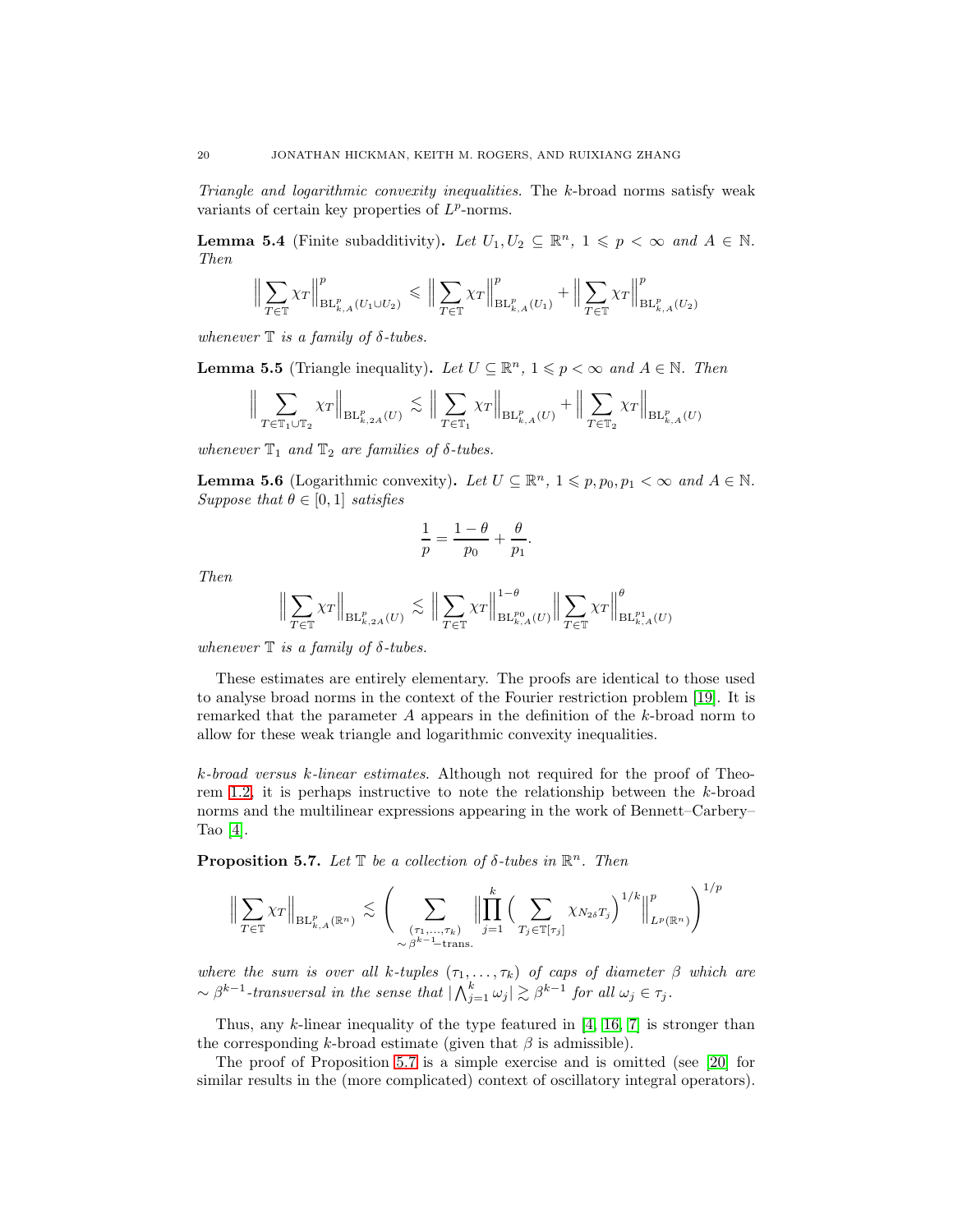#### 6. Polynomial partitioning

<span id="page-21-0"></span>In this section the algebraic and topological ingredients for the proof of Theorem [4.1](#page-16-0) are reviewed. In particular, the key polynomial partitioning theorem is recalled, which is adapted from [\[18,](#page-41-12) [19\]](#page-42-13) (see also [\[40\]](#page-42-19)) and previously appeared explicitly in [\[23\]](#page-42-17).

Given a polynomial  $P: \mathbb{R}^n \to \mathbb{R}$  consider the collection cell(P) of connected components of  $\mathbb{R}^n \setminus Z(P)$ . Each  $O' \in \text{cell}(P)$  is referred to as a *cell* cut out by the variety  $Z(P)$  and the cells are thought of as partitioning the ambient euclidean space into a finite collection of disjoint regions.

In order to account for the choice of scale  $\delta > 0$  appearing in the definition of the  $\delta$ -tubes, it will be useful to consider the family of  $\delta$ -shrunken cells defined by

<span id="page-21-1"></span>
$$
\emptyset := \{ O' \setminus N_{\delta} Z(P) : O' \in \text{cell}(P) \}. \tag{31}
$$

An important consequence of this definition is the following simple observation:

A  $\delta$ -tube T can enter at most deg  $P+1$  of the shrunken cells  $O \in \emptyset$ .

Indeed, this is a simple and direct consequence of the fundamental theorem of algebra (or Bézout's theorem) applied to the core line of  $T$ .

<span id="page-21-2"></span>**Theorem 6.1** (Guth [\[19\]](#page-42-13)). Fix  $0 < \delta < r$ ,  $x_0 \in \mathbb{R}^n$  and suppose  $F \in L^1(\mathbb{R}^n)$  is non-negative and supported on  $B(\mathbf{x}_0, r) \cap N_{4\delta} \mathbf{Z}$  where  $\mathbf{Z}$  is an m-dimensional transverse complete intersection with deg  $\mathbf{Z} \leq d$ . At least one of the following cases holds:

Cellular case. There exists a polynomial  $P: \mathbb{R}^n \to \mathbb{R}$  of degree  $O(d)$  with the following properties:

- i) #cell(P)  $\sim d^m$  and each  $O \in \text{cell}(P)$  has diameter at most  $r/2$ .
- ii) One may pass to a refinement of cell(P) such that if  $\emptyset$  is defined as in [\(31\)](#page-21-1), then

$$
\int_O F \sim d^{-m} \int_{\mathbb{R}^n} F \quad \text{for all } O \in \emptyset.
$$

Algebraic case. There exists an  $(m - 1)$ -dimensional transverse complete intersection Y of degree at most  $O(d)$  such that

$$
\int_{B(\mathbf{x}_0,r)\cap N_4\delta \mathbf{Z}} F \lesssim \log d \int_{B(\mathbf{x}_0,r)\cap N_\delta \mathbf{Y}} F.
$$

This theorem is based on an earlier discrete partitioning result which played a central role in the resolution of the Erdős distance conjecture  $[21]$ . The proof is essentially topological, involving the polynomial ham sandwich theorem of Stone– Tukey [\[36\]](#page-42-20), which is itself a consequence of the Borsuk–Ulam theorem (see, for instance, [\[32\]](#page-42-21)), combined with a pigeonholing argument.

The theorem is applied to  $k$ -broad norms by taking

$$
F = \sum_{B_{\delta} \in \mathcal{B}_{\delta}} \mu_{\mathbb{T}}(B_{\delta}) \frac{1}{|B_{\delta}|} \chi_{B_{\delta}}.
$$

• If the cellular case holds, then it follows that

$$
\Big\|\sum_{T\in\mathbb{T}}\chi_T\Big\|_{\mathrm{BL}_{k,A}^p(B(\mathbf{x}_0,r)\cap N_{4\delta}\mathbf{Z})}^p\lesssim \, d^m\Big\|\sum_{T\in\mathbb{T}}\chi_T\Big\|_{\mathrm{BL}_{k,A}^p(O)}^p\text{ for all }O\in\mathcal{O}
$$

where  $\emptyset$  is the collection of cells produced by Theorem [6.1.](#page-21-2)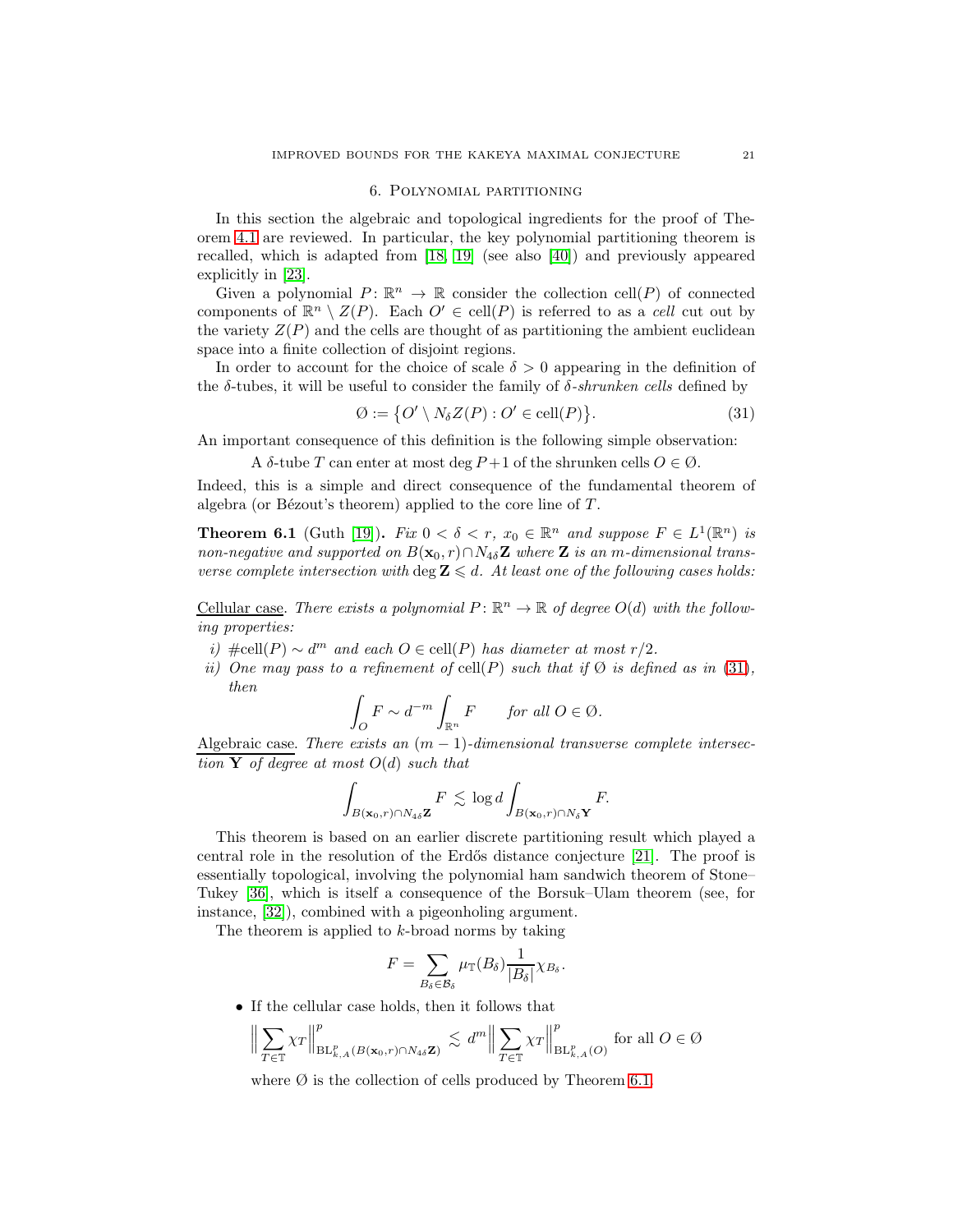• If the algebraic case holds, then it follows that

$$
\Big\| \sum_{T \in \mathbb{T}} \chi_T \Big\|_{\mathrm{BL}_{k,A}^p(B(\mathbf{x}_0,r) \cap N_{4\delta} \mathbf{Z})}^p \lesssim \log d \Big\| \sum_{T \in \mathbb{T}} \chi_T \Big\|_{\mathrm{BL}_{k,A}^p(B(\mathbf{x}_0,r) \cap N_{\delta} \mathbf{Y})}^p
$$

where  $Y$  is the variety produced by Theorem [6.1.](#page-21-2)

# 7. Finding polynomial structure

<span id="page-22-0"></span>In this section, the recursive argument used to study the Fourier restriction problem in [\[23\]](#page-42-17) (which, in turn, is adapted from [\[19\]](#page-42-13)) is reformulated so as to apply to the Kakeya problem. As in [\[23\]](#page-42-17), the argument will be presented as two separate algorithms:

- [alg 1] effects a dimensional reduction, essentially passing from an  $m$ dimensional to an  $(m-1)$ -dimensional situation.
- [alg 2] consists of repeated application of the first algorithm to reduce to a minimal dimensional case.

The final outcome is a method of decomposing any given  $k$ -broad norm into pieces which are either easily controlled or enjoy special algebraic structure. This decomposition applies to *arbitrary* families of  $\delta$ -tubes. In the following section, we will specialise to the case where the tube family is direction-separated and use this additional information to prove Theorem [4.1.](#page-16-0)

**The first algorithm.** Throughout this section let  $p \geq 1$  and  $0 < \varepsilon_0 \ll \varepsilon \ll 1$  be fixed.

Input. [alg 1] will take as its input:

- A choice of small scale  $0 < \delta \ll 1$  and large scale  $r_0 \in [\delta^{1-\varepsilon_o}, \delta^{\varepsilon_o}]$ .
- A transverse complete intersection **Z** of dimension  $m \in \{2, \ldots, n\}$ .
- A family  $\mathbb T$  of  $\delta$ -tubes which are tangent to **Z** on a ball  $B_{r_0}$  of radius  $r_0$ .
- A large integer  $A \in \mathbb{N}$ .

**Output.** [alg 1] will output a finite sequence of sets  $(\mathscr{E}_j)_{j=0}^J$ , which are constructed via a recursive process. Each  $\mathscr{E}_j$  is referred to as an *ensemble* and contains all the relevant information coming from the jth step of the algorithm. In particular, the ensemble  $\mathscr{E}_j$  consists of:

- A word  $\mathfrak{h}_i$  of length j in the alphabet  $\{a, c\}$ , referred to as a history. The **a** is an abbreviation of "algebraic" and **c** "cellular". The words  $\mathfrak{h}_i$ are recursively defined by successively adjoining a single letter. Each  $\mathfrak{h}_i$ records how the cells  $O_j \in \mathcal{O}_j$  were constructed via repeated application of the polynomial partitioning theorem.
- A large scale  $r_j \in [\delta^{1-\varepsilon_o}, \delta^{\varepsilon_o}]$ . The  $r_j$  will in fact be completely determined by the initial scales and the history  $\mathfrak{h}_i$ . In particular, let  $\sigma_k : [0, 1] \to [0, 1]$ be given by

$$
\sigma_k(r) := \begin{cases} \frac{r}{2} & \text{if the } k\text{th letter of } \mathfrak{h}_j \text{ is c} \\ r^{1+\varepsilon_o} & \text{if the } k\text{th letter of } \mathfrak{h}_j \text{ is a} \end{cases}
$$

for each  $1 \leq k \leq j$ . With these definitions,

$$
r_j := \sigma_j \circ \cdots \circ \sigma_1(r_0).
$$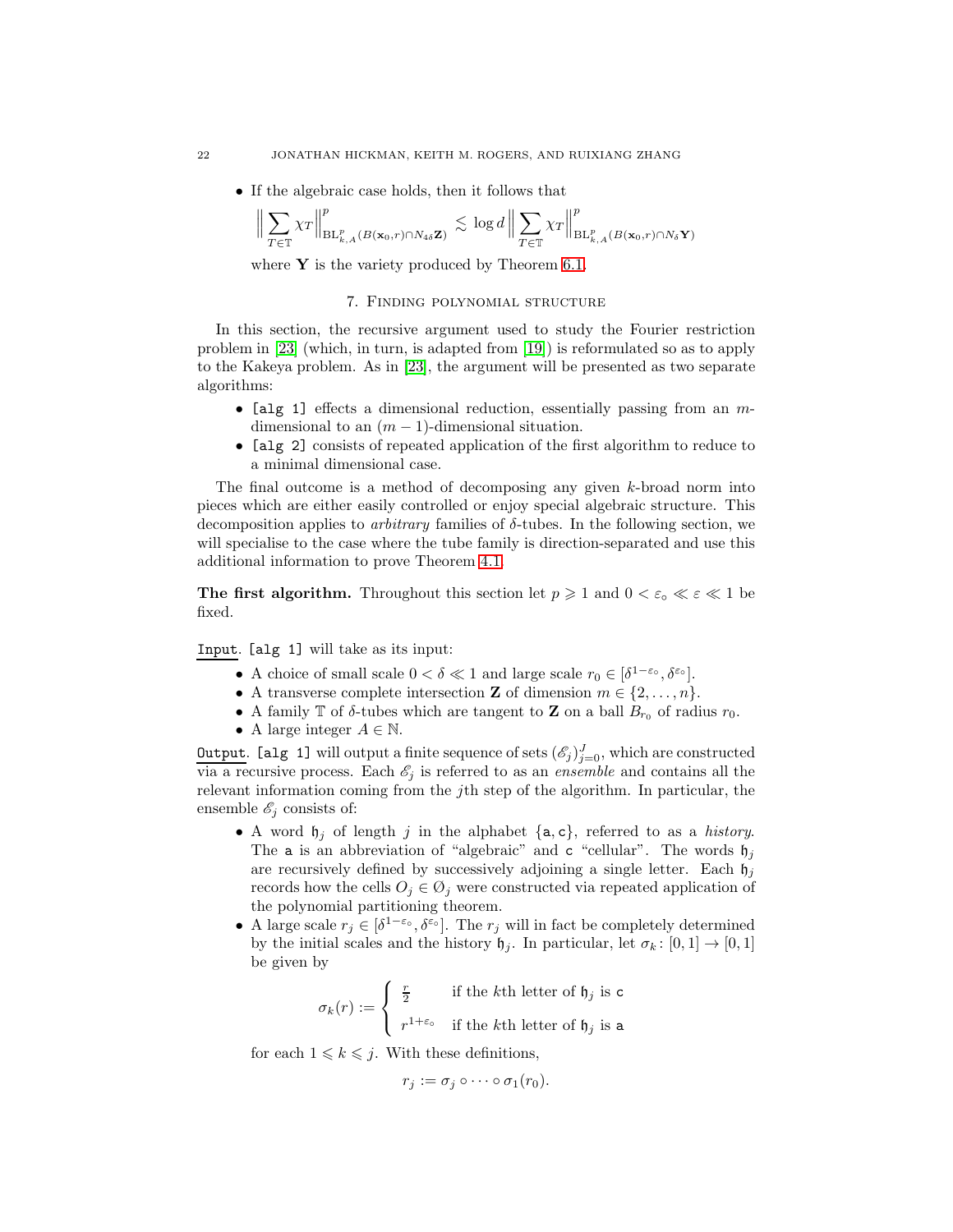Note that each  $\sigma_k$  is a decreasing function and

<span id="page-23-0"></span>
$$
r_j \leqslant \delta^{\varepsilon_0 (1 + \varepsilon_0)^{\#a(j)}} \quad \text{and} \quad r_j \leqslant 2^{-\#c(j)} \delta^{\varepsilon_0} \tag{32}
$$

where  $\#_{\mathbf{a}}(j)$  and  $\#_{\mathbf{c}}(j)$  denote the number of occurrences of a and c in the history  $\mathfrak{h}_i$ , respectively.

- A family of subsets  $\mathcal{O}_j$  of  $\mathbb{R}^n$  which will be referred to as *cells*. Each cell  $O_i \in \mathcal{O}_j$  is contained in  $B_{r_0}$  and will have diameter at most  $2r_j$ .
- An assignment of a subfamily  $\mathbb{T}[O_i]$  of  $\delta$ -tubes to each of the cells  $O_i$ .
- A large integer  $d \in \mathbb{N}$  which depends only on deg **Z** and the admissible parameters *n*, *p* and  $\varepsilon$ .

Moreover, the components of the ensemble are defined so as to ensure that, for certain coefficients

$$
C_j(d):=d^{\# \mathsf{c}(j)\varepsilon_\mathrm{o}}d^{\# \mathsf{a}(j)(n+\varepsilon_\mathrm{o})}
$$

and  $A_i := 2^{-\#a(j)} A \in \mathbb{N}$ , the following properties hold:

Property I. The function  $\sum_{T \in \mathbb{T}} \chi_T$  on  $B_{r_0}$  can be compared with functions defined over the  $\mathbb{T}[O_i]$ :

$$
\Big\| \sum_{T \in \mathbb{T}} \chi_T \Big\|_{\mathrm{BL}_{k,A}^p(B_{r_0})}^p \leq C_j(d) \sum_{O_j \in \mathcal{O}_j} \Big\| \sum_{T \in \mathbb{T}[O_j]} \chi_T \Big\|_{\mathrm{BL}_{k,A_j}^p(O_j)}^p. \tag{I}_j
$$

Property II. The tube families  $\mathbb{T}[O_j]$  satisfy

$$
\sum_{O_j \in \mathcal{O}_j} \# \mathbb{T}[O_j] \leqslant C_j(d) d^{\# \mathsf{c}(j)} \# \mathbb{T}.
$$
 (II)<sub>j</sub>

Property III. Furthermore, each individual  $\mathbb{T}[O_j]$  satisfies

$$
\# \mathbb{T}[O_j] \leqslant C_j(d) d^{-\# \mathsf{c}(j)(m-1)} \# \mathbb{T}.
$$
 (III)<sub>j</sub>

**The initial step.** The initial ensemble  $\mathscr{E}_0$  is defined by taking:

- $\mathfrak{h} := \emptyset$  to be the empty word;
- $r_0$  to be the large scale;
- $\mathcal{O}_0$  the collection consisting of the single ball  $O_0 := B_{r_0}$ ;
- $\mathbb{T}[O_0] := \mathbb{T}$ .

All the desired properties then vacuously hold.

At this point it is also convenient to fix some large  $d \in \mathbb{N}$ , to be determined later, which depends only on deg **Z** and the admissible parameters  $n$ ,  $p$  and  $\varepsilon$ .

With these definitions, it is trivial to verify that Properties I, II and III hold.

**The recursive step.** Assume the ensembles  $\mathscr{E}_0, \ldots, \mathscr{E}_j$  have been constructed for some  $j \in \mathbb{N}_0$  and that they all satisfy the desired properties.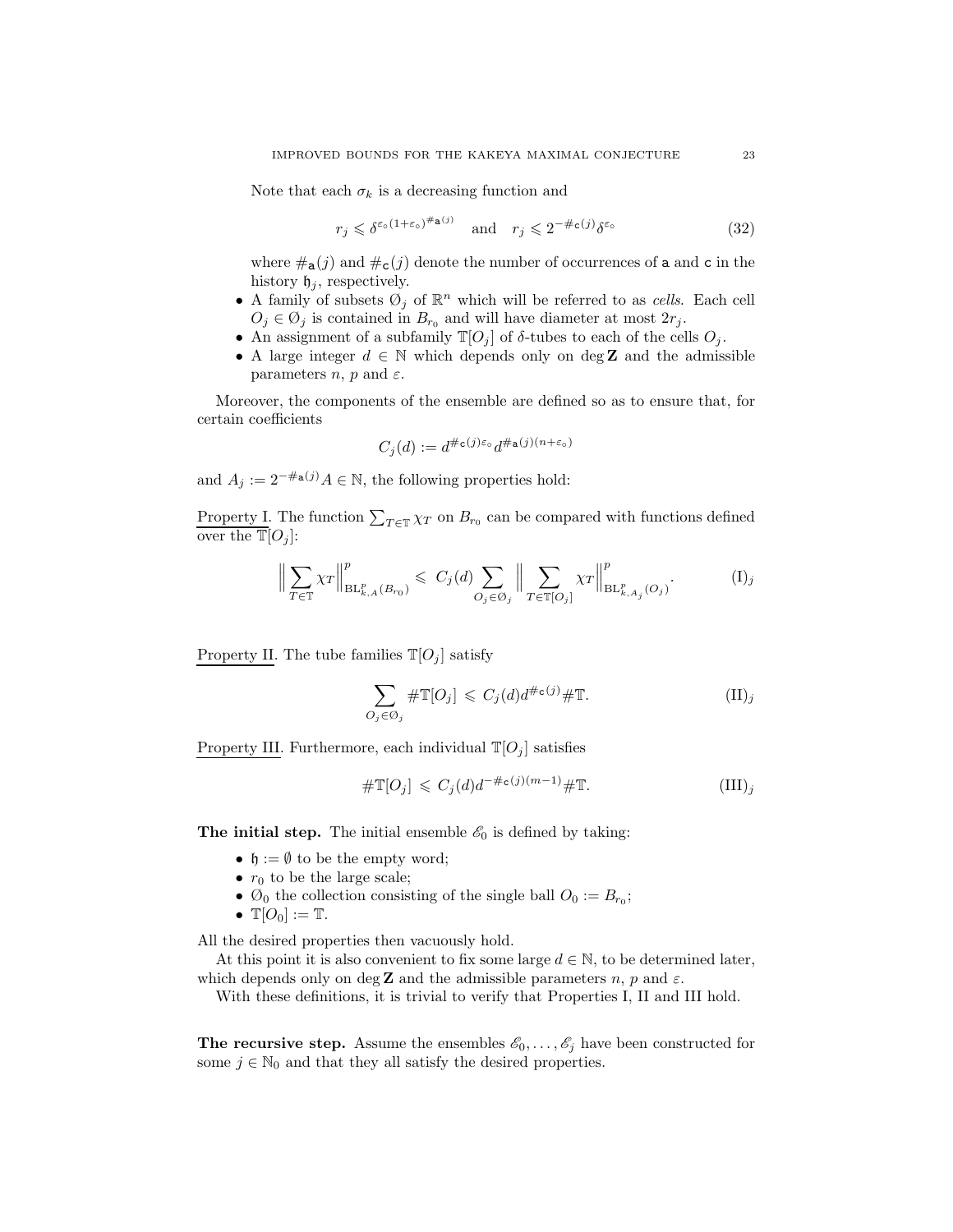Stopping conditions. The algorithm has two stopping conditions which are labelled [tiny] and [tang].

Stop: [tiny] The algorithm terminates if  $r_j \leq \delta^{1-\varepsilon_\circ}$ .

Stop: [tang] Let  $C_{\text{tang}}$  and  $C_{\text{alg}}$  be fixed constants, chosen large enough to satisfy the forthcoming requirements of the proof. The algorithm terminates if the inequalities

$$
\sum_{O_j \in \mathcal{O}_j} \Big\| \sum_{T \in \mathbb{T}[O_j]} \chi_T \Big\|_{\mathrm{BL}_{k, A_j}(O_j)}^p \leq C_{\text{tang}} \log d \sum_{S \in \mathcal{S}} \Big\| \sum_{T \in \mathbb{T}[S]} \chi_T \Big\|_{\mathrm{BL}_{k, A_j/2}^p(B[S])}^p
$$
  
and
$$
\sum \# \mathbb{T}[S] \leq C_{\text{tang}} \delta^{-n \varepsilon_0} \sum_{T \in \mathbb{T}[O_j];}
$$

$$
G \in S
$$
  
\n
$$
\max_{S \in S} \# \mathbb{T}[S] \leq C_{\text{tang}} \max_{O_j \in \mathcal{O}_j} \# \mathbb{T}[O_j]
$$

hold for some choice of:

- $\bullet \,$   ${\mathcal S}$  a collection of transverse complete intersections in  ${\mathbb R}^n$  all of equal dimension  $m-1$  and degree at most  $C_{\text{alg}}d$ ;
- An assignment of a subfamily  $\mathbb{T}[S]$  of  $\mathbb{T}$  and a  $\max\{r_j^{1+\varepsilon_o}, \delta^{1-\varepsilon_o}\}$ -ball  $B[S]$ to each  $S \in \mathcal{S}$  with the property that each  $T \in \mathbb{T}[S]$  is tangent to S in  $B[S]$ in the sense of Definition [5.2.](#page-19-3)

The stopping condition [tang] can be roughly interpreted as forcing the algorithm to terminate if one can pass to a lower dimensional situation. Indeed, by the inclusion property [\(29\)](#page-19-4), the broad norm over  $B[S]$  could instead be taken over a  $4\delta$ -neighbourhood of S.

If either of the above conditions hold, then the stopping time is defined to be  $J := j$ . Recalling [\(32\)](#page-23-0), the stopping condition [tiny] implies that the algorithm must terminate after finitely many steps and, moreover,

$$
\#_{\mathbf{a}}(J) \lesssim \varepsilon_{\circ}^{-1} \log(\varepsilon_{\circ}^{-1}) \quad \text{and} \quad \#_{\mathbf{c}}(J) \lesssim \log \delta^{-1}.
$$

Note that there can be relatively few algebraic steps  $\#a(j)$  but there can many cellular steps  $\#c(j)$ . The first of the above estimates can also be used to show that  $C_j(d) \lesssim_{d,\varepsilon_o} d^{\#c(j)\varepsilon_o}$  always holds. Furthermore, by choosing  $A \geqslant 2^{\varepsilon_o^{-2}}$ , say, one may ensure that the  $A_i$  defined above are indeed integers.

Recursive step. Suppose that neither stopping condition [tiny] nor [tang] is met. One proceeds to construct the ensemble  $\mathscr{E}_{j+1}$  as follows.

Given  $O_j \in \mathcal{O}_j$ , apply the polynomial partitioning theorem with degree d to

$$
\Big\|\sum_{T\in\mathbb{T}[O_j]}\chi_T\Big\|_{\mathrm{BL}_{k,A_j}^p(O_j\cap N_{4\delta}\mathbf{Z})}^p=\Big\|\sum_{T\in\mathbb{T}[O_j]}\chi_T\Big\|_{\mathrm{BL}_{k,A_j}^p(O_j)}^p.
$$

For each  $O_j \in \mathcal{O}_j$  either the cellular or the algebraic case holds, as defined in Theorem [6.1.](#page-21-2) Let  $\mathcal{O}_{j,\text{cell}}$  denote the subcollection of  $\mathcal{O}_j$  consisting of all cells for which the cellular case holds and  $\mathcal{O}_{j,alg} := \mathcal{O}_j \setminus \mathcal{O}_{j,cell}$ . Thus, by  $(I)_j$ , one may bound  $\|\sum_{T\in\mathbb{T}}\chi_T\|_{\mathrm{BL}_{k,A}^p(B_{r_0})}^p$  by

$$
C_j(d)\Big[\sum_{{\cal O}_j\in{\cal O}_{j,\mathrm{cell}}}\Big\|\sum_{T\in\mathbb{T}[{\cal O}_j]} \chi_T\Big\|_{\mathrm{BL}_{k,A_j}^p({\cal O}_j)}^p+\sum_{{\cal O}_j\in{\cal O}_{j,\mathrm{alg}}}\Big\|\sum_{T\in\mathbb{T}[{\cal O}_j]} \chi_T\Big\|_{\mathrm{BL}_{k,A_j}^p({\cal O}_j)}^p\Big];
$$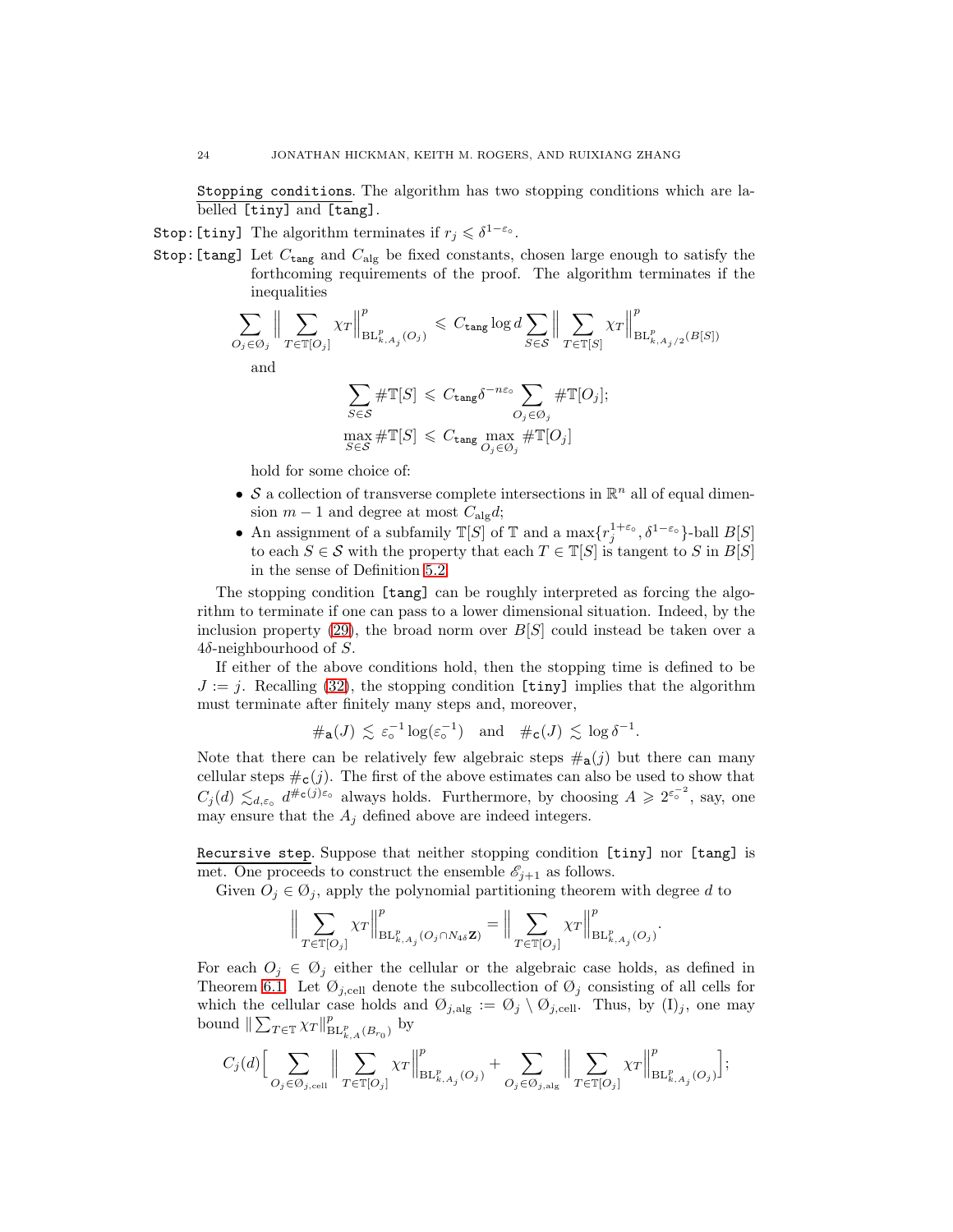the analysis is splits into two cases depending on which term in the above sum dominates.

 $\blacktriangleright$  Cellular-dominant case. Suppose that the inequality

$$
\sum_{O_j\in\mathcal{O}_{j,\mathrm{alg}}}\Big\|\sum_{T\in\mathbb{T}[O_j]}\chi_T\Big\|_{\mathrm{BL}_{k,A_j}^p(O_j)}^p\leqslant \sum_{O_j\in\mathcal{O}_{j,\mathrm{cell}}}\Big\|\sum_{T\in\mathbb{T}[O_j]}\chi_T\Big\|_{\mathrm{BL}_{k,A_j}^p(O_j)}^p
$$

holds so that

<span id="page-25-1"></span>
$$
\Big\| \sum_{T \in \mathbb{T}} \chi_T \Big\|_{\mathrm{BL}_{k,A}^p(B_{r_0})}^p \leq 2C_j(d) \sum_{O_j \in \mathcal{O}_{j,\mathrm{cell}}} \Big\| \sum_{T \in \mathbb{T}[O_j]} \chi_T \Big\|_{\mathrm{BL}_{k,A_j}^p(O_j)}^p. \tag{33}
$$

Definition of  $\mathcal{E}_{j+1}$ . Define  $\mathfrak{h}_{j+1}$  by adjoining the letter c to the word  $\mathfrak{h}_j$ . Thus, it follows from the definitions that

<span id="page-25-0"></span>
$$
r_{j+1} = \frac{1}{2}r_j
$$
,  $\#_c(j+1) = \#_c(j) + 1$  and  $\#_a(j+1) = \#_a(j)$ . (34)

The next generation of cells  $\mathcal{O}_{j+1}$  arise from the cellular decomposition guar-anteed by Theorem [6.1.](#page-21-2) Fix  $O_j \in \mathcal{O}_{j,cell}$  so that there exists some polynomial  $P: \mathbb{R}^n \to \mathbb{R}$  of degree  $O(d)$  with the following properties:

- i) #cell(P) ∼ d<sup>m</sup> and each  $O \in \text{cell}(P)$  has diameter at most  $2r_{j+1}$ .
- ii) One may pass to a refinement of  $\text{cell}(P)$  such that if

$$
\emptyset_{j+1}(O_j) := \{ O \setminus N_{\delta}Z(P) : O \in \text{cell}(P) \}
$$

denotes the corresponding collection of  $\delta$ -shrunken cells, then

$$
\Big\| \sum_{T \in \mathbb{T}[O_j]} \chi_T \Big\|_{\mathrm{BL}_{k, A_j}^p(O_j)}^p \lesssim d^m \Big\| \sum_{T \in \mathbb{T}[O_j]} \chi_T \Big\|_{\mathrm{BL}_{k, A_j}^p(O_{j+1})}^p
$$

for all  $O_{j+1} \in \mathcal{O}_{j+1}(O_j)$ .

Given  $O_{j+1} \in \mathcal{O}_{j+1}(O_j)$ , define

$$
\mathbb{T}[O_{j+1}] := \{ T \in \mathbb{T}[O_j] : T \cap O_{j+1} \neq \emptyset \}.
$$

Recall that, by the fundamental theorem of algebra (or Bézout's theorem), any δ-tube T can enter at most  $O(d)$  cells  $O_{j+1} \in \mathcal{O}_{j+1}(O_j)$  and, consequently,

<span id="page-25-3"></span>
$$
\sum_{O_{j+1}\in\mathcal{O}_{j+1}(O_j)}\#\mathbb{T}[O_{j+1}] \lesssim d \cdot \#\mathbb{T}[O_j].\tag{35}
$$

By the pigeonhole principle, one may pass to a refinement of  $\mathcal{O}_{j+1}(O_j)$  such that

<span id="page-25-4"></span>
$$
\# \mathbb{T}[O_{j+1}] \lesssim d^{-(m-1)} \# \mathbb{T}[O_j] \quad \text{for all } O_{j+1} \in \mathcal{O}_{j+1}(O_j). \tag{36}
$$

Finally, define

$$
\text{\O}_{j+1}:=\bigcup_{O_j\in\mathcal{O}_{j,\mathrm{cell}}}\text{\O}_{j+1}(O_j).
$$

This completes the construction of  $\mathscr{E}_{i+1}$  and it remains to check that the new ensemble satisfies the desired properties. In view of this, it is useful to note that

<span id="page-25-2"></span>
$$
C_j(d) = d^{-\varepsilon_0} C_{j+1}(d) \quad \text{and} \quad A_j = A_{j+1},\tag{37}
$$

which follows immediately from [\(34\)](#page-25-0) and the definition of the  $C_j(d)$  and  $A_j$ .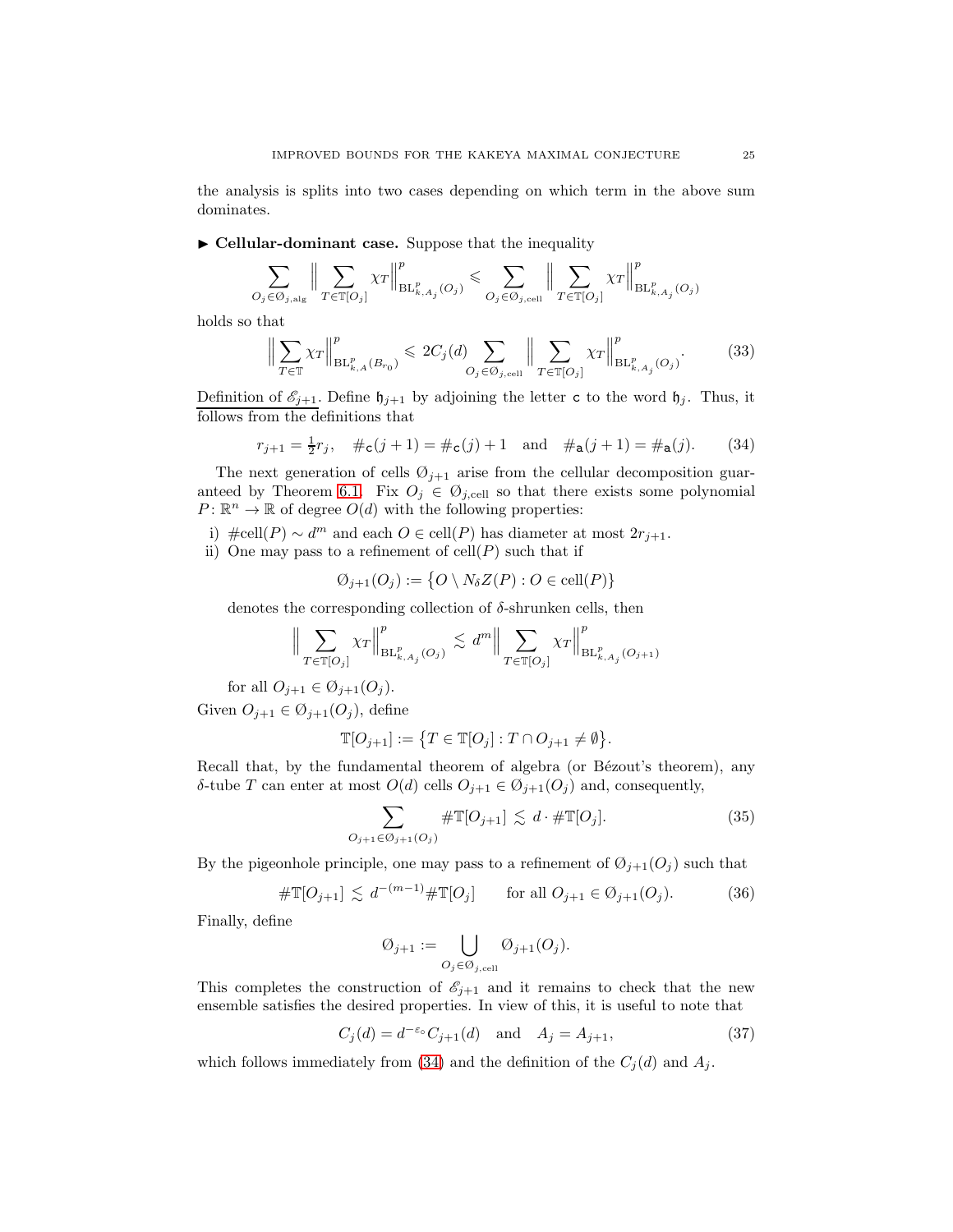Property I. Fix  $O_j \in \mathcal{O}_{j,cell}$  and observe that  $\#\mathcal{O}_{j+1}(O_j) \sim d^m$  and

$$
\Big\| \sum_{T \in \mathbb{T}[O_j]} \chi_T \Big\|_{\mathrm{BL}_{k,A_j}^p(O_j)}^p \lesssim d^m \Big\| \sum_{T \in \mathbb{T}[O_{j+1}]} \chi_T \Big\|_{\mathrm{BL}_{k,A_j}^p(O_{j+1})}^p
$$

for all  $O_{j+1} \in \mathcal{O}_{j+1}(O_j)$ . Averaging,

$$
\Big\| \sum_{T \in \mathbb{T}[O_j]} \chi_T \Big\|_{\mathrm{BL}_{k,A_j}^p(O_j)}^p \lesssim \sum_{O_{j+1} \in \mathcal{O}_{j+1}(O_j)} \Big\| \sum_{T \in \mathbb{T}[O_{j+1}]} \chi_T \Big\|_{\mathrm{BL}_{k,A_j}^p(O_{j+1})}^p
$$

and, recalling [\(33\)](#page-25-1) and [\(37\)](#page-25-2), one deduces that

$$
\Big\|\sum_{T\in\mathbb{T}}\chi_T\Big\|_{\mathrm{BL}_{k,A}^p(B_{r_0})}^p\leqslant \ C d^{-\varepsilon_0}C_{j+1}(d)\sum_{O_{j+1}\in\mathcal{O}_{j+1}}\Big\|\sum_{T\in\mathbb{T}[O_{j+1}]}\chi_T\Big\|_{\mathrm{BL}_{k,A_{j+1}}^p(O_{j+1})}^p.
$$

Provided d is chosen large enough so as to ensure that the additional  $d^{-\varepsilon_0}$  factor absorbs the unwanted constant C, one deduces  $(I)_{j+1}$ . This should be compared with the approach of Solymosi and Tao to polynomial partitioning [\[35\]](#page-42-22).

Property II. By the construction,

$$
\sum_{O_{j+1}\in\mathcal{O}_{j+1}} \# \mathbb{T}[O_{j+1}] = \sum_{O_j\in\mathcal{O}_j} \sum_{O_{j+1}\in\mathcal{O}_{j+1}(O_j)} \# \mathbb{T}[O_{j+1}]
$$
  

$$
\lesssim d \sum_{O_j\in\mathcal{O}_j} \# \mathbb{T}[O_j],
$$

where the inequality follows from a term-wise application of [\(35\)](#page-25-3). Thus,  $(\text{II})_j$ , [\(34\)](#page-25-0) and [\(37\)](#page-25-2) imply that

$$
\sum_{O_{j+1}\in\mathcal{O}_{j+1}}\#\mathbb{T}[O_{j+1}]\lesssim d^{-\varepsilon_o}C_{j+1}(d)d^{\#\mathsf{c}(j+1)}\#\mathbb{T}.
$$

Provided d is chosen sufficiently large, one deduces  $(II)_{j+1}$ .

Property III. Fix  $O_{j+1} \in \mathcal{O}_{j+1}(O_j)$  and recall from [\(36\)](#page-25-4) that

$$
\#\mathbb{T}[O_{j+1}] \lesssim d^{-(m-1)}\#\mathbb{T}[O_j].
$$

Thus,  $(III)<sub>j</sub>$ ,  $(34)$  and  $(37)$  imply that

$$
\#\mathbb{T}[O_{j+1}] \lesssim d^{-\varepsilon_0} C_{j+1}(d) d^{-\#\mathbf{c}(j+1)(m-1)} \#\mathbb{T}[O_j].
$$

Provided d is chosen sufficiently large as before, one deduces  $(III)_{j+1}$ .

▶ Algebraic-dominant case. Suppose the hypothesis of the cellular-dominant case fails so that

<span id="page-26-0"></span>
$$
\left\| \sum_{T \in \mathbb{T}} \chi_T \right\|_{\mathrm{BL}_{k,A}^p(B_{r_0})}^p \leq 2C_j(d) \sum_{O_j \in \mathcal{O}_{j,\mathrm{alg}}} \left\| \sum_{T \in \mathbb{T}[O_j]} \chi_T \right\|_{\mathrm{BL}_{k,A_j}^p(O_j)}^p. \tag{38}
$$

Each cell in  $\mathcal{O}_{j,alg}$  satisfies the condition of the algebraic case of Theorem [6.1;](#page-21-2) this information is used to construct the  $(j + 1)$ -generation ensemble.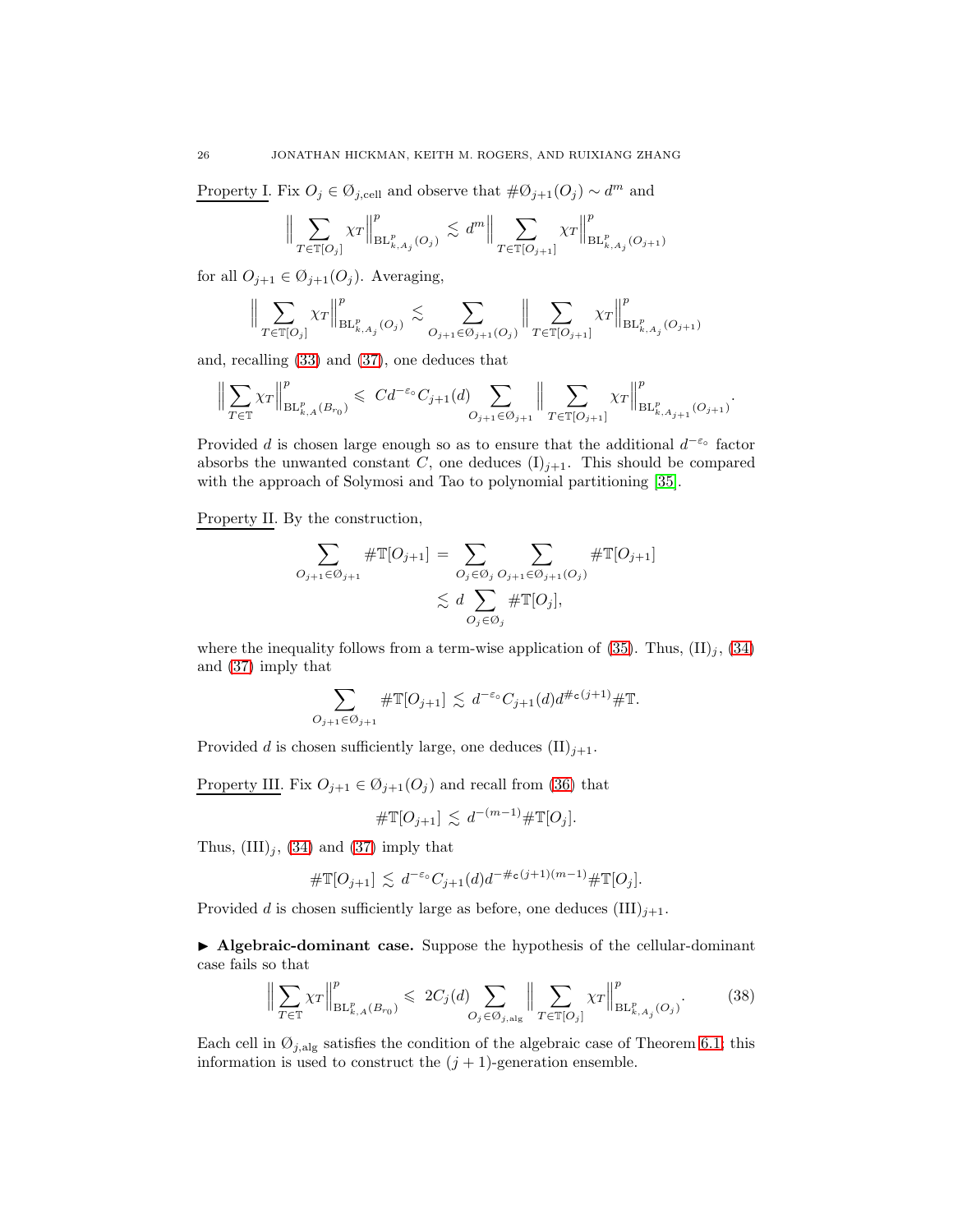Definition of  $\mathcal{E}_{j+1}$ . Define  $\mathfrak{h}_{j+1}$  by adjoining the letter **a** to the word  $\mathfrak{h}_j$ . Thus, it follows from the definitions that

<span id="page-27-2"></span>
$$
r_{j+1} = r_j^{1+\epsilon_o}
$$
,  $\#_c(j+1) = \#_c(j)$  and  $\#_a(j+1) = \#_a(j) + 1$ . (39)

The next generation of cells is constructed from the varieties which arise from the algebraic case in Theorem [6.1.](#page-21-2) Fix  $O_j \in \mathcal{O}_{j, \text{alg}}$  so that there exists a transverse complete intersection  $Y_j$  of dimension  $m-1$  and  $\deg Y_j \leq C_{\deg} d$  such that

$$
\Big\|\sum_{T\in\mathbb{T}[O_j]}\chi_T\Big\|_{\mathrm{BL}_{k,A_j}^p(O_j)}^p\lesssim \log d\Big\|\sum_{T\in\mathbb{T}[O_j]}\chi_T\Big\|_{\mathrm{BL}_{k,A_j}^p(O_j\cap N_\delta \mathbf{Y}_j)}^p.
$$

Let  $\mathcal{B}(O_j)$  be a cover of  $O_j \cap N_{\delta} Y_j$  consisting of finitely-overlapping balls of radius  $\max\{r_{j+1}, \delta^{1-\varepsilon} \}$ . For each  $B \in \mathcal{B}(O_j)$  let  $\mathbb{T}_B$  denote the family of  $T \in \mathbb{T}[O_j]$  for which  $T \cap B \cap N_{\delta}Y_j \neq \emptyset$ . This set is partitioned into the subsets

$$
\mathbb{T}_{B,\mathrm{tang}} := \{ T \in \mathbb{T}_B : T \text{ is tangent to } \mathbf{Y}_j \text{ on } B \}, \quad \mathbb{T}_{B,\mathrm{trans}} := \mathbb{T}_B \setminus \mathbb{T}_{B,\mathrm{tang}};
$$

here the notion of tangency is that given in Definition [5.2.](#page-19-3)

By hypothesis, [tang] fails and, consequently, one may deduce that

<span id="page-27-1"></span>
$$
\sum_{O_j \in \mathcal{O}_{j, \text{alg}}} \Big\| \sum_{T \in \mathbb{T}[O_j]} \chi_T \Big\|_{\mathrm{BL}_{k, A_j}^p(O_j)}^p \lesssim \log d \sum_{\substack{O_j \in \mathcal{O}_{j, \text{alg}} \\ B \in \mathcal{B}(O_j)}} \Big\| \sum_{T \in \mathbb{T}_{B, \text{trans}}} \chi_T \Big\|_{\mathrm{BL}_{k, A_{j+1}}^p(B_j)}^p \tag{40}
$$

where, for notational convenience,  $B_j := B \cap N_{\delta} Y_j$ . Indeed, provided  $C_{\text{tang}} > 0$  is sufficiently large,

<span id="page-27-0"></span>
$$
\sum_{O_j \in \mathcal{O}_{j, \text{alg}}} \sum_{B \in \mathcal{B}(O_j)} \# \mathbb{T}_{B, \text{tang}} \leq C_{\text{tang}} \delta^{-n\varepsilon_o} \sum_{O_j \in \mathcal{O}_j} \# \mathbb{T}[O_j];
$$
\n
$$
\max_{O_j \in \mathcal{O}_{j, \text{alg}}} \max_{B \in \mathcal{B}(O_j)} \# \mathbb{T}_{B, \text{tang}} \leq \max_{O_j \in \mathcal{O}_j} \# \mathbb{T}[O_j].
$$
\n(41)

Consequently, the failure of the stopping condition [tang] forces

$$
\log d\sum_{O_j\in\mathcal{O}_j}\sum_{B\in\mathcal{B}(O_j)}\Big\|\sum_{T\in\mathbb{T}_B,\mathrm{tang}}\chi_T\Big\|_{\mathrm{BL}_{k,A_j+1}^p(B)}^p<\frac{1}{C_{\mathrm{tang}}}\sum_{O_j\in\mathcal{O}_j}\Big\|\sum_{T\in\mathbb{T}[O_j]}\chi_T\Big\|_{\mathrm{BL}_{k,A_j}^p(O_j)}^p
$$

(since the estimates in [\(41\)](#page-27-0) show all other conditions for [tang] are met for  $S$ ,  $\mathbb{T}[S]$ and  $B[S]$  appropriately defined). On the other hand, by the triangle inequality for broad norms (Lemma [5.5\)](#page-20-1), using the fact that  $A_{j+1} = A_j/2$ , the left-hand side of [\(40\)](#page-27-1) is dominated by

$$
\log d\sum_{O_j\in \mathcal{O}_{j,\mathrm{alg}}} \sum_{B\in \mathcal{B}(O_j)}\Big[\big\|\sum_{T\in \mathbb{T}_{B,\mathrm{tang}}} \chi_T\big\|_{\mathrm{BL}_{k,A_{j+1}}^p(B_j)}^p+\big\|\sum_{T\in \mathbb{T}_{B,\mathrm{trans}}}\chi_T\big\|_{\mathrm{BL}_{k,A_{j+1}}^p(B_j)}^p\Big].
$$

For a suitable choice of constant  $C_{\text{tang}}$ , combining the information in the two previous displays yields [\(40\)](#page-27-1).

For  $O_j \in \mathcal{O}_{j,\text{alg}}$  define

$$
\text{\O}_{j+1}(O_j):=\left\{B\cap N_{\delta}\mathbf{Y}_j:B\in\mathcal{B}(O_j)\right\}
$$

and let  $\mathbb{T}[O_{j+1}] := \mathbb{T}_{B,\text{trans}}$  for  $O_{j+1} = B \cap N_{\delta} \mathbf{Y}_j \in \mathcal{O}_{j+1}(O_j)$ . The collection of cells  $\emptyset_{j+1}$  is then given by

$$
\text{\O}_{j+1}:=\bigcup_{O_j\in\mathcal{O}_{j,\text{alg}}}\text{\O}_{j+1}(O_j).
$$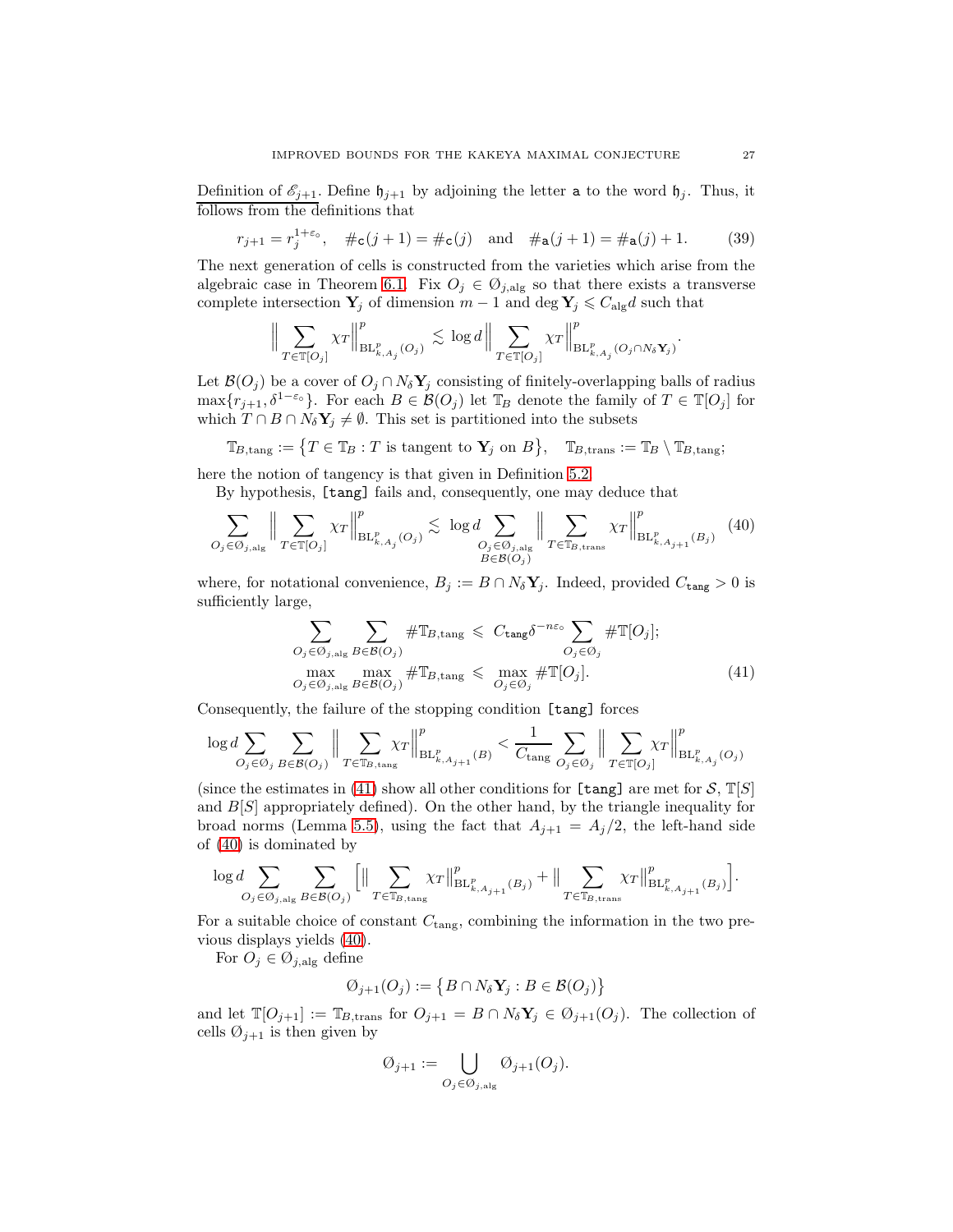It remains to verify that the ensemble  $\mathcal{E}_{j+1}$  satisfies the desired properties. In view of this, it is useful to note that

<span id="page-28-0"></span>
$$
C_j(d) = d^{-(n+\varepsilon_0)} C_{j+1}(d),
$$
\n(42)

which follows directly from the definition of  $C_i(d)$  and [\(39\)](#page-27-2).

Property I. By combining [\(40\)](#page-27-1) together with the various definitions one obtains

$$
\sum_{O_j \in \mathcal{O}_{j,\mathrm{alg}}} \Big\| \sum_{T \in \mathbb{T}[O_j]} \chi_T \Big\|_{\mathrm{BL}_{k,A_j}^p(O_j)}^p \lesssim \log d \sum_{O_{j+1} \in \mathcal{O}_{j+1}} \Big\| \sum_{T \in \mathbb{T}[O_{j+1}]} \chi_T \Big\|_{\mathrm{BL}_{k,A_{j+1}}^p(O_{j+1})}^p.
$$

Recalling [\(38\)](#page-26-0) and [\(42\)](#page-28-0), if  $c(d) := Cd^{-(n+\epsilon_o)} \log d$  for an appropriate choice of admissible constant  $C$ , then

$$
\Big\|\sum_{T\in\mathbb{T}}\chi_T\Big\|_{\mathrm{BL}_{k,A}^p(B_{r_0})}^p\,\leqslant\,c(d)C_{j+1}(d)\sum_{O_{j+1}\in\mathcal{O}_{j+1}}\Big\|\sum_{T\in\mathbb{T}[O_{j+1}]}\chi_T\Big\|_{\mathrm{BL}_{k,A_{j+1}}^p(O_{j+1})}^p.
$$

Provided d is sufficiently large,  $c(d) \leq 1$  and one thereby deduces  $(I)_{j+1}$ .

Property II. Fix  $O_j \in \mathcal{O}_{j, \text{alg}}$  and note that

<span id="page-28-2"></span>
$$
\sum_{O_{j+1} \in O_{j+1}(O_j)} \# \mathbb{T}[O_{j+1}] = \sum_{B \in \mathcal{B}(O_j)} \# \mathbb{T}_{B, \text{trans}} \tag{43}
$$

by the definition of  $\mathbb{T}[O_{j+1}]$ . To estimate the latter sum one may invoke the following algebraic-geometric result of Guth, which appears in Lemma 5.7 of [\[19\]](#page-42-13).

<span id="page-28-1"></span>**Lemma 7.1** ([\[19\]](#page-42-13)). Suppose T is an infinite cylinder in  $\mathbb{R}^n$  of radius  $\delta$  and central axis  $\ell$  and **Y** is a transverse complete intersection. For  $\alpha > 0$  let

$$
\mathbf{Y}_{>\alpha} := \big\{ \, \mathbf{y} \in \mathbf{Y} \, : \, \angle(T_{\mathbf{y}} \mathbf{Y}, \ell) > \alpha \, \big\}.
$$

The set  $\mathbf{Y}_{>\alpha} \cap T$  is contained in a union of  $O((\deg \mathbf{Y})^n)$  balls of radius  $\delta \alpha^{-1}$ .

Since  $T \cap B \cap N_{\delta} Y \neq \emptyset$  by the definition of  $\mathbb{T}_B$ , a tube  $T \in \mathbb{T}_B$  belongs to  $\mathbb{T}_{B,\text{trans}}$ if and only if the angle condition ii) from Definition [5.2](#page-19-3) fails to be satisfied. Thus, given any  $T \in \bigcup_{B \in \mathcal{B}} \mathbb{T}_{B,\text{trans}}$ , it follows from the definitions that

$$
\angle(\text{dir}(T), T_{\mathbf{y}}\mathbf{Y}) \, \gtrsim \, \frac{\delta}{r_{j+1}}
$$

for some  $y \in Y \cap 2B$  with  $|y - x| \leq \delta$  for some  $x \in T$ . This implies that

$$
N_{C\delta}T\cap 2B\cap \mathbf{Y}_{>\alpha_{j+1}}\neq \emptyset
$$

where  $\alpha_{j+1} \sim \delta/r_{j+1}$ . Consequently, by Lemma [7.1,](#page-28-1) any  $T \in \bigcup_{B \in \mathcal{B}(O_j)} \mathbb{T}_{B,\text{trans}}$  lies in at most  $O(d^n)$  of the sets  $\mathbb{T}_{B,\text{trans}}$  and so

$$
\sum_{B \in \mathcal{B}(O_j)} \# \mathbb{T}_{B, \text{trans}} \lesssim d^n \# \mathbb{T}[O_j].
$$

Combining this inequality with [\(43\)](#page-28-2) and summing over all  $O_j \in \mathcal{O}_{j, \text{alg}}$ ,

$$
\sum_{O_{j+1}\in\mathcal{O}_{j+1}}\#\mathbb{T}[O_{j+1}]\lesssim d^n\sum_{O_j\in\mathcal{O}_j}\#\mathbb{T}[O_j].
$$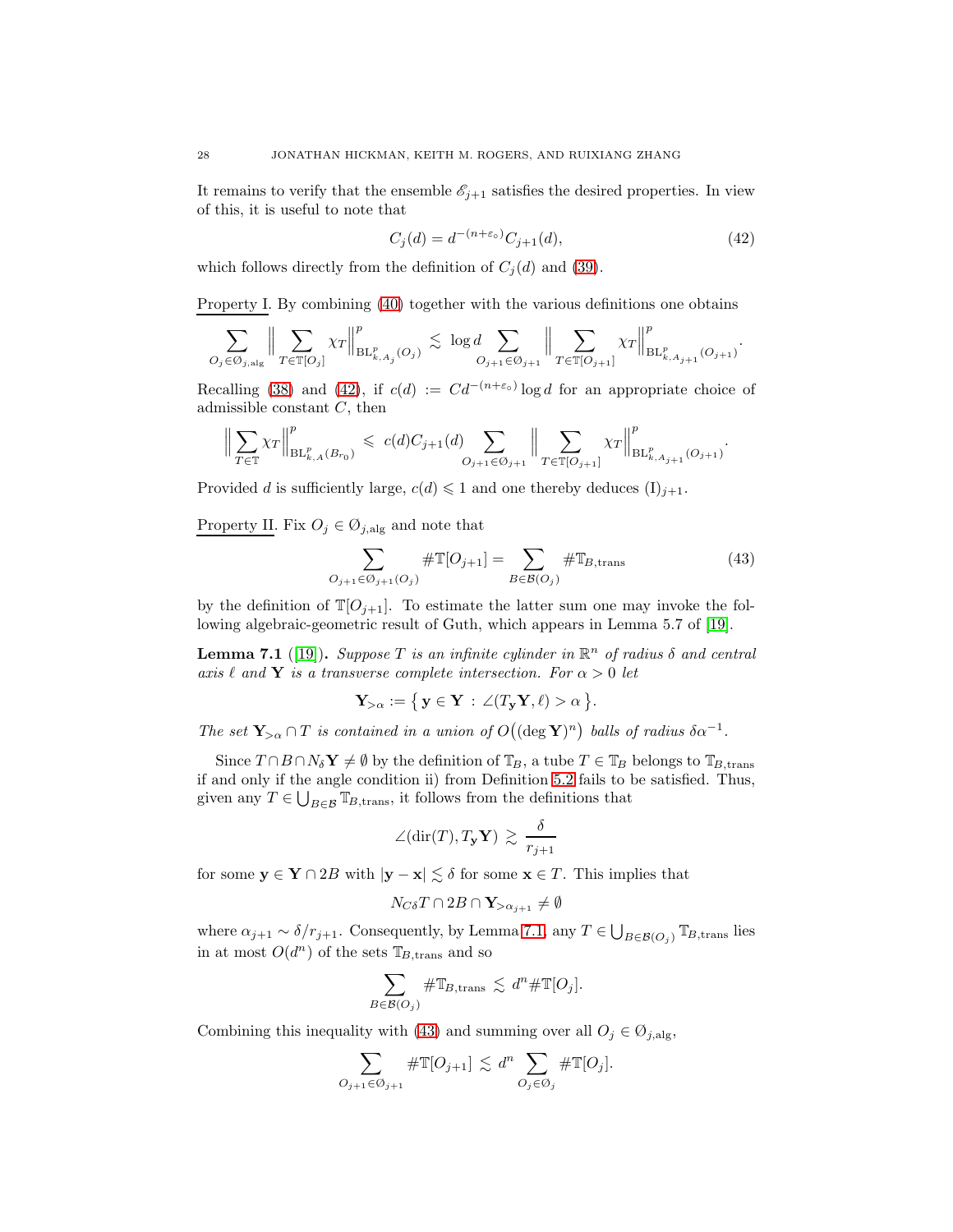Applying  $(\text{II})_i$ , [\(39\)](#page-27-2) and [\(42\)](#page-28-0), one concludes that

$$
\sum_{O_{j+1}\in\mathcal{O}_{j+1}}\#\mathbb{T}[O_{j+1}]\lesssim d^{-\varepsilon_o}C_{j+1}(d)d^{\#\mathsf{c}(j+1)}\#\mathbb{T}.
$$

Provided d is chosen to be sufficiently large to absorb the implicit constant, one deduces  $(\mathrm{II})_{i+1}$ .

Property III. Fix  $O_j \in \mathcal{O}_{j, \text{alg}}$  and  $O_{j+1} \in \mathcal{O}_{j+1}(O_j)$ . By definition,  $\mathbb{T}[O_{j+1}] \subseteq$  $\overline{\mathbb{T}[O_j]}$  and so

$$
\# \mathbb{T}[O_{j+1}] \leq \# \mathbb{T}[O_j] \leq C_{j+1}(d) d^{-\# \mathsf{c}(j+1)(m-1)} \# \mathbb{T},
$$

by  $(III)_i$  and  $(39)$ .

The second algorithm. The algorithm [alg 1] is now applied repeatedly in order to arrive at a final decomposition of the k-broad norm. This process forms part of a second algorithm, referred to as [alg 2].

Throughout this section let  $p_{\ell}$ , with  $k \leq \ell \leq n$ , denote some choice of Lebesgue exponents satisfying  $p_k \geq p_{k+1} \geq \ldots \geq p_n =: p \geq 1$ . The numbers  $0 \leq \Theta_\ell \leq 1$  are then defined in terms of the  $p_\ell$  by

$$
\Theta_\ell := \Big(1-\frac{1}{p_\ell}\Big)^{-1}\Big(1-\frac{1}{p}\Big)
$$

so that  $\Theta_n = 1$ . Also fix  $0 < \varepsilon_0 \ll \varepsilon \ll 1$  as in the previous section.

There are two stages to [alg 2], which can roughly be described as follows:

- The recursive stage:  $\sum_{T \in \mathbb{T}} \chi_T$  is repeatedly decomposed into pieces with favourable tangency properties with respect to varieties of progressively lower dimension.
- The final stage:  $\sum_{T \in \mathbb{T}} \chi_T$  is further decomposed into very small scale pieces.

To begin, the recursive stage of [alg 2] is described.

Input. [alg 2] will take as its input:

- A choice of small scale  $0 < \delta \ll 1$ .
- A large integer  $A \in \mathbb{N}$ .
- A family of  $\delta$ -tubes  $\mathbb T$  which are non-degenerate in the sense that

<span id="page-29-0"></span>
$$
\left\| \sum_{T \in \mathbb{T}} \chi_T \right\|_{\operatorname{BL}_{k,A}^p(\mathbb{R}^n)} \neq 0. \tag{44}
$$

Note that the process applies to essentially arbitrary families of  $\delta$ -tubes (in particular, the direction-separated hypothesis does not appear at this stage).

Output. The  $(n + 1 - \ell)$ th step of the recursion will produce:

- An  $(n+1-\ell)$ -tuple of:
	- $-$  scales  $\vec{\delta}_{\ell} = (\delta_n, \ldots, \delta_{\ell})$  satisfying  $\delta^{\varepsilon_{0}} = \delta_n > \cdots > \delta_{\ell} \geq \delta^{1-\varepsilon_{0}};$
	- large and (in general) non-admissible parameters  $\vec{D}_{\ell} = (D_n, \ldots, D_{\ell});$
	- integers  $\vec{A} = (A_n, \ldots, A_\ell)$  satisfying  $A = A_n > A_{n-1} > \cdots > A_\ell$ .

Each of these  $(n + 1 - \ell)$ -tuples is formed by adjoining a component to the corresponding  $(n - \ell)$ -tuple from the previous stage.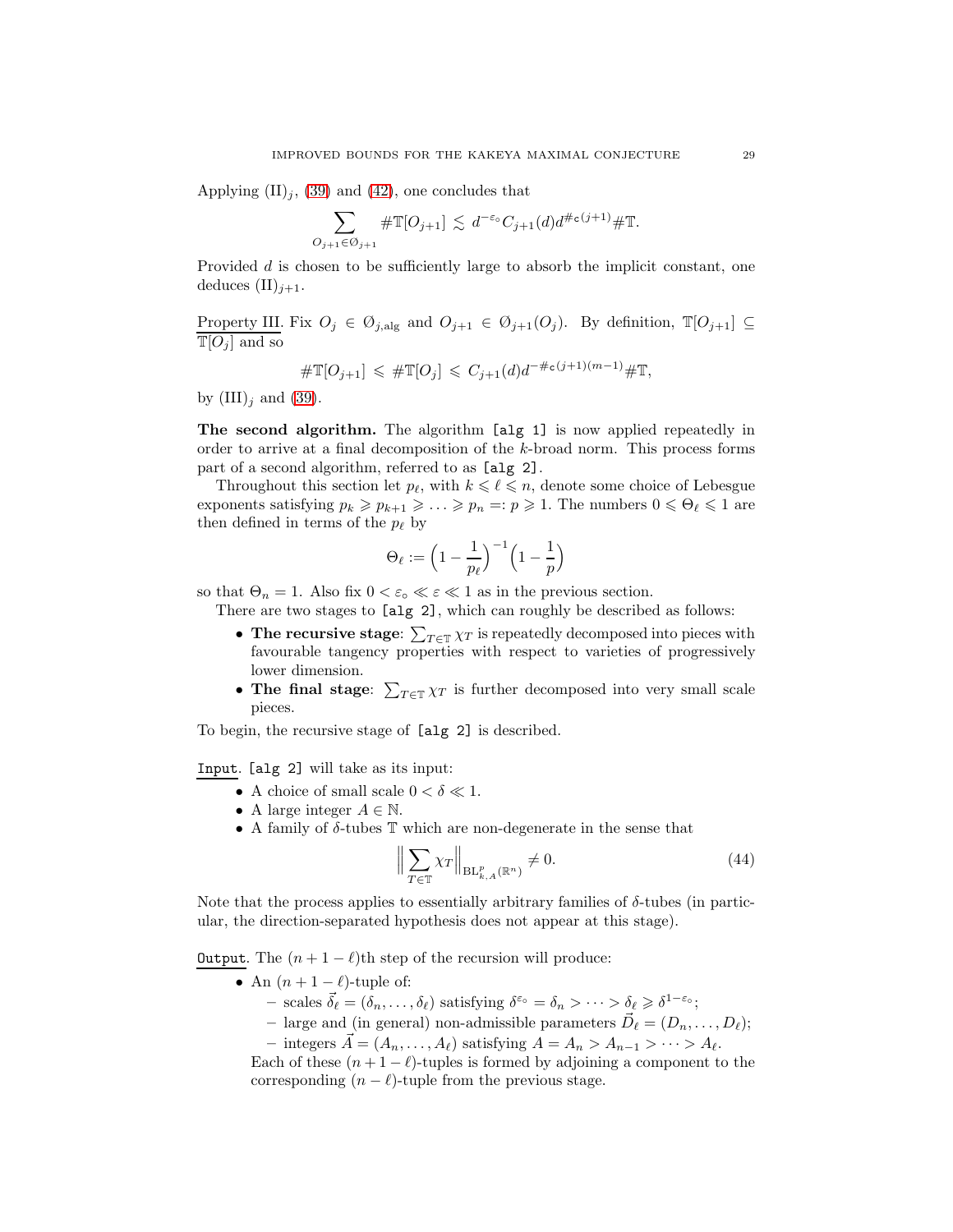- A family  $\vec{S}_{\ell}$  of  $(n+1-\ell)$ -tuples of transverse complete intersections  $\vec{S}_{\ell}$  =  $(S_n, \ldots, S_\ell)$  satisfying dim  $S_i = i$  and deg  $S_i = O(1)$  for  $\ell \leq i \leq n$ .
- An assignment of a  $\delta_{\ell}$ -ball  $B[\vec{S}_{\ell}]$  and a subfamily  $\mathbb{I}[\vec{S}_{\ell}]$  of  $\delta$ -tubes to each  $\vec{S}_{\ell} \in \vec{\mathcal{S}}_{\ell}$  with the property that the tubes  $T \in \mathbb{T}[\vec{S}_{\ell}]$  are tangent to  $S_{\ell}$  in  $B[\vec{S}_{\ell}]$  (here  $S_{\ell}$  is the final component of  $\vec{S}_{\ell}$ ).

This data is chosen so that the following properties hold:

**Notation.** Throughout this section a large number of harmless  $\delta^{-\epsilon_{o}}$ -factors appear in the inequalities. For notational convenience, given  $A, B \geq 0$  let  $A \leq B$  or  $B \geq A$ denote  $A \lesssim \delta^{-c\varepsilon_0} B$  for some  $c > 0$  depending only on n and p.

Property 1. The inequality

<span id="page-30-0"></span>
$$
\Big\| \sum_{T \in \mathbb{T}} \chi_T \Big\|_{\mathrm{BL}_{k,A}^p(\mathbb{R}^n)} \lesssim C(\vec{D}_{\ell}; \vec{\delta}_{\ell}) [\delta^n \# \mathbb{T}]^{1-\Theta_{\ell}} \Big( \sum_{\vec{S}_{\ell} \in \vec{\mathcal{S}}_{\ell}} \Big\| \sum_{T \in \mathbb{T}[\vec{S}_{\ell}]} \chi_T \Big\|_{\mathrm{BL}_{k,A_{\ell}}^{p_{\ell}}(B[\vec{S}_{\ell}])}^{\Theta_{\ell}} \Big)^{\frac{\Theta_{\ell}}{p_{\ell}}} \tag{45}
$$

holds for

$$
C(\vec{D}_{\ell};\vec{\delta}_{\ell}):=\prod_{i=\ell}^{n-1}\left(\frac{\delta_i}{\delta}\right)^{\Theta_{i+1}-\Theta_i}D_i^{(1+\varepsilon_o)(\Theta_{i+1}-\Theta_{\ell})+\varepsilon_o}.
$$

Property 2. For  $\ell \leq n-1$ , the inequality

$$
\sum_{\vec{S}_{\ell} \in \vec{\mathcal{S}}_{\ell}} \# \mathbb{T}[\vec{S}_{\ell}] \lessapprox D_{\ell}^{1+\varepsilon} \sum_{\vec{S}_{\ell+1} \in \vec{\mathcal{S}}_{\ell+1}} \# \mathbb{T}[\vec{S}_{\ell+1}]
$$

holds.

Property 3. For  $\ell \leq n-1$ , the inequality

$$
\max_{\vec{S}_{\ell} \in \vec{\mathcal{S}}_{\ell}} \#\mathbb{T}[\vec{S}_{\ell}] \lessapprox D_{\ell}^{-\ell + \varepsilon_{\text{o}}} \max_{\vec{S}_{\ell+1} \in \vec{\mathcal{S}}_{\ell+1}} \#\mathbb{T}[\vec{S}_{\ell+1}]
$$

holds.

By the inclusion property [\(29\)](#page-19-4), the broad norms over  $B[\vec{S}_{\ell}]$  on the right-hand side of [\(45\)](#page-30-0) could be replaced by broad norms over  $4\delta$ -neighbourhoods of  $S_{\ell}$ .

First step. Vacuously, the tubes belonging to  $T$  are tangent to the *n*-dimensional variety  $\mathbb{R}^n$ . Let  $\mathcal{B}_\circ$  denote a collection of finitely-overlapping balls of radius  $\delta^{\varepsilon_\circ}$ which cover  $\bigcup_{T \in \mathbb{T}} T$  and define

- $\delta_n := \delta^{\varepsilon_0}$ ;  $D_n := 1$  and  $A_n := A$ ;
- $S_n$  is the collection consisting of repeated copies of the 1-tuple  $(\mathbb{R}^n)$ , with one copy for each ball in  $\mathcal{B}_{\circ};$
- For each  $\vec{S}_n \in \mathcal{S}_n$  assign a ball  $B[\vec{S}_n] \in \mathcal{B}_\circ$  and let

$$
\mathbb{T}[\vec{S}_n] := \{ T \in \mathbb{T} : T \cap B[\vec{S}_n] \neq \emptyset \}.
$$

By a straightforward orthogonality argument (identical to that used to establish the base case in the proof of Proposition [4.2\)](#page-16-2), Property 1 can be shown to hold with  $C(\vec{D}_n; \vec{\delta}_n) = 1$  and  $\Theta_n = 1$ .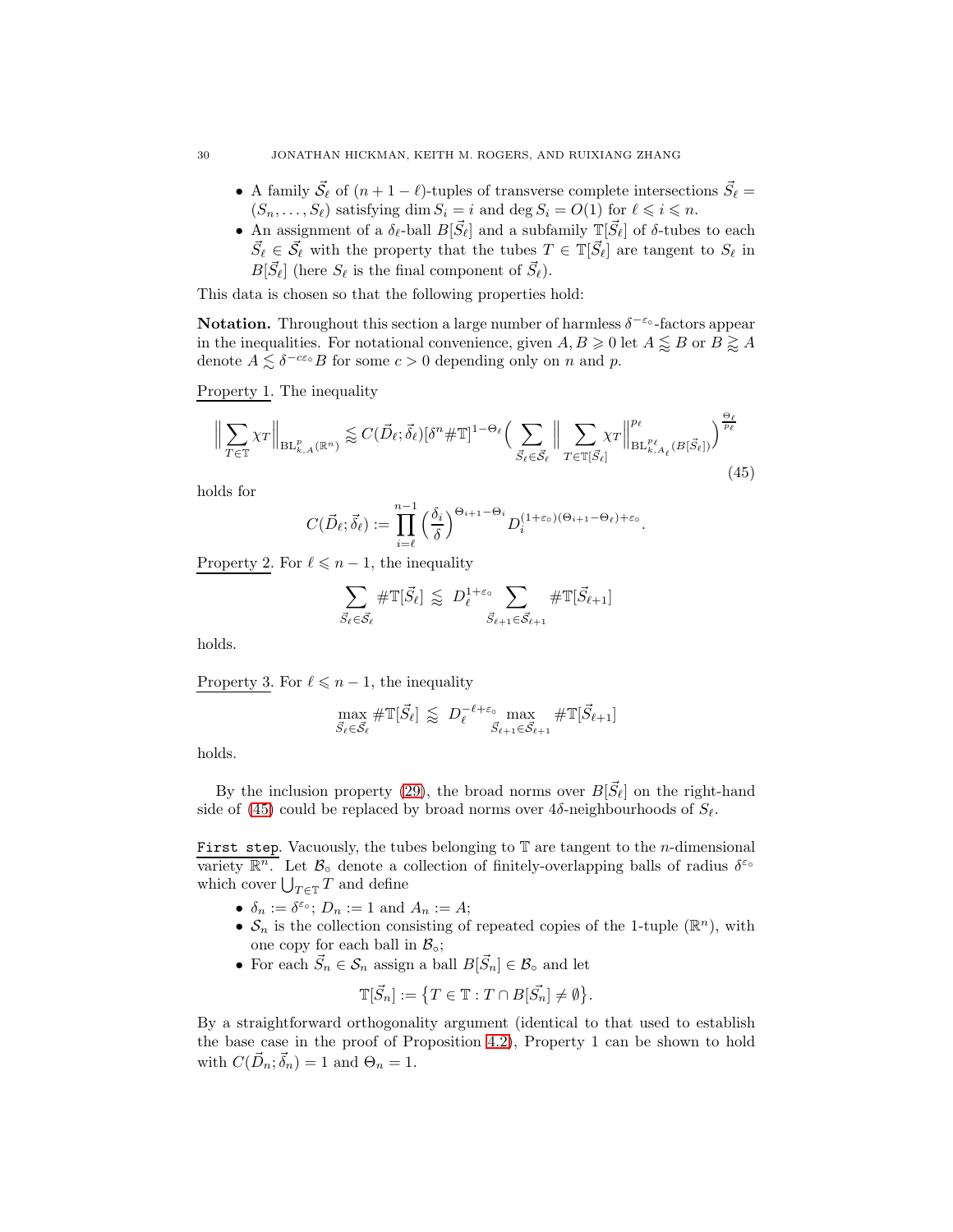$(n + 2 - \ell)$ th step. Let  $\ell \ge 1$  and suppose that the recursive algorithm has ran through  $n+1-\ell$  steps. Since each family  $\mathbb{T}[\vec{S}_{\ell}]$  consists of  $\delta$ -tubes which are tangent to  $S_{\ell}$  on  $B[\vec{S}_{\ell}]$ , one may apply [alg 1] to bound the k-broad norm

$$
\Big\| \sum_{T \in \mathbb{T}[\vec{S}_{\ell}]} \chi_T \Big\|_{\mathrm{BL}_{k,A_{\ell}}^{p_{\ell}}(B[\vec{S}_{\ell}])}.
$$

One of two things can happen: either [alg 1] terminates due to the stopping condition [tiny] or it terminates due to the stopping condition [tang]. The current recursive process terminates if the contributions from terms of the former type dominate:

Stopping condition. The recursive stage of [alg 2] has a single stopping condition, which is denoted by [tiny-dom].

## Stop:[tiny-dom] Suppose that the inequality

<span id="page-31-3"></span>
$$
\sum_{\vec{S}_{\ell} \in \vec{\mathcal{S}}_{\ell}} \Big\| \sum_{T \in \mathbb{T}[\vec{S}_{\ell}]} \chi_T \Big\|_{\mathrm{BL}_{k,A_{\ell}}^{p_{\ell}}(B[\vec{S}_{\ell}])}^{p_{\ell}} \leq 2 \sum_{\vec{S}_{\ell} \in \vec{\mathcal{S}}_{\ell,\mathrm{tiny}}} \Big\| \sum_{T \in \mathbb{T}[\vec{S}_{\ell}]} \chi_T \Big\|_{\mathrm{BL}_{k,A_{\ell}}^{p_{\ell}}(B[\vec{S}_{\ell}])}^{p_{\ell}} \tag{46}
$$

holds, where the right-hand summation is restricted to those  $S_{\ell} \in \vec{\mathcal{S}}_{\ell}$  for which [alg 1] terminates owing to the stopping condition [tiny]. Then [alg 2] terminates.

Assume that the condition [tiny-dom] is not met. Necessarily,

<span id="page-31-4"></span>
$$
\sum_{\vec{S}_{\ell} \in \vec{\mathcal{S}}_{\ell}} \Big\| \sum_{T \in \mathbb{T}[\vec{S}_{\ell}]} \chi_T \Big\|_{\mathrm{BL}_{k,A_{\ell}}^{p_{\ell}}(B[\vec{S}_{\ell}])}^{p_{\ell}} \leq 2 \sum_{\vec{S}_{\ell} \in \vec{\mathcal{S}}_{\ell,\text{tang}}} \Big\| \sum_{T \in \mathbb{T}[\vec{S}_{\ell}]} \chi_T \Big\|_{\mathrm{BL}_{k,A_{\ell}}^{p_{\ell}}(B[\vec{S}_{\ell}])}^{p_{\ell}},\tag{47}
$$

where the right-hand summation is restricted to those  $S_{\ell} \in \vec{S}_{\ell}$  for which [alg 1] does not terminate owing to [tiny] and therefore terminates owing to [tang]. Consequently, for each  $\vec{S}_{\ell} \in \vec{\mathcal{S}}_{\ell, \texttt{tang}}$  the inequalities

<span id="page-31-0"></span>
$$
\Big\| \sum_{T \in \mathbb{T}[\vec{S}_{\ell}]} \chi_T \Big\|_{\mathrm{BL}_{k,A_{\ell}}^{p_{\ell}}(B[\vec{S}_{\ell}])}^{p_{\ell}} \lessapprox D_{\ell-1}^{\varepsilon_{0}} \sum_{S_{\ell-1} \in \mathcal{S}_{\ell-1}[\vec{S}_{\ell}]} \Big\| \sum_{T \in \mathbb{T}[\vec{S}_{\ell-1}]} \chi_T \Big\|_{\mathrm{BL}_{k,2A_{\ell-1}}^{p_{\ell}}(B[\vec{S}_{\ell-1}])}^{p_{\ell}},\tag{48}
$$

and

$$
\sum_{S_{\ell-1}\in\mathcal{S}_{\ell-1}[\vec{S}_{\ell}]} \# \mathbb{T}[S_{\ell-1}] \lessapprox D_{\ell-1}^{1+\varepsilon_{\circ}} \# \mathbb{T}[S_{\ell}];\tag{49}
$$

<span id="page-31-2"></span><span id="page-31-1"></span>
$$
\max_{S_{\ell-1}\in\mathcal{S}_{\ell-1}[\vec{S}_{\ell}]} \# \mathbb{T}[S_{\ell-1}] \lessapprox D_{\ell-1}^{-(\ell-1)+\varepsilon_{\circ}} \# \mathbb{T}[S_{\ell}]
$$
\n
$$
(50)
$$

hold for some choice of:

- Scale  $\delta_{\ell-1}$  satisfying  $\delta_{\ell} > \delta_{\ell-1} \geq \delta^{1-\epsilon_{\circ}}$ ; non-admissible number  $D_{\ell-1}$  and large integer  $A_{\ell-1}$  satisfying  $A_{\ell-1} \sim A_{\ell}$ ;
- Family  $\mathcal{S}_{\ell-1}[\vec{S}_{\ell}]$  of  $(\ell-1)$ -dimensional transverse complete intersections of degree  $O(1)$ ;
- Assignment of a subfamily  $\mathbb{T}[\vec{S}_{\ell-1}] = \mathbb{T}[\vec{S}_{\ell}][S_{\ell-1}]$  of  $\delta$ -tubes for every  $S_{\ell-1} \in$  $\mathcal{S}_{\ell-1}[\vec{S}_{\ell}]$  such that each  $T \in \mathbb{T}[\vec{S}_{\ell-1}]$  is tangent to  $S_{\ell-1}$  on  $B[\vec{S}_{\ell-1}]$ .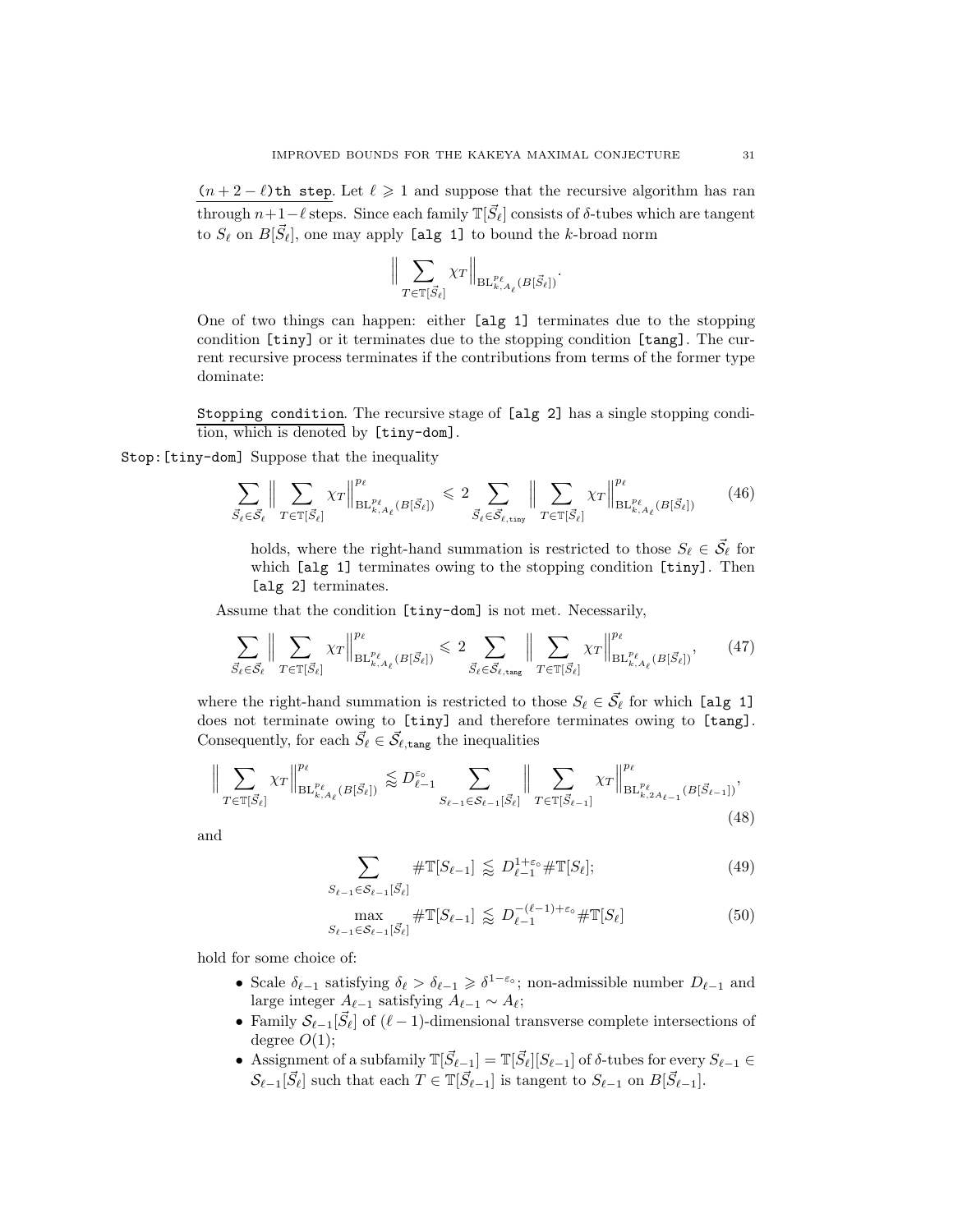Each inequality [\(48\)](#page-31-0), [\(49\)](#page-31-1) and [\(50\)](#page-31-2) is obtained by combining the definition of the stopping condition [tang] with Properties I, II and III from [alg 1], respectively. Indeed, we take

$$
r_0 := \delta_{\ell}, \quad \delta_{\ell-1} := \max\{r_J^{1+\varepsilon_0}, \delta^{1-\varepsilon_0}\}, \quad \text{and} \quad D_{\ell-1} := d^{\#_{\mathbf{C}}(J)},
$$

using the notation from [alg 1].

The  $\delta_{\ell-1}$ ,  $D_{\ell-1}$  and  $A_{\ell-1}$  can depend on the choice of  $\vec{S}_{\ell}$ , but this dependence can be essentially removed by pigeonholing. In particular,  $\#_c(J)$  depends on  $\vec{S}_{\ell}$ , but satisfies  $\#_{\mathsf{c}}(J) = O(\log \delta^{-1})$ . Thus, since there are only logarithmically many possible different values, one may find a subset of the  $\mathcal{S}_{\ell, \text{tang}}$  over which the  $D_{\ell-1}$  all have a common value and, moreover, the inequality [\(46\)](#page-31-3) still holds except that the constant  $1/2$  is now replaced with, say,  $\delta^{-\epsilon \circ}$ . A brief inspection of [alg 1] shows that both  $\delta_{\ell-1}$  and  $A_{\ell-1}$  are determined by  $D_{\ell-1}$  and so the desired uniformity is immediately inherited by these parameters.

Letting  $\vec{\mathcal{S}}_{\ell-1}$  denote the structured set

$$
\vec{\mathcal{S}}_{\ell-1} := \big\{ (\vec{S}_{\ell}, S_{\ell-1}) : \vec{S}_{\ell} \in \vec{\mathcal{S}}_{\ell, \text{tang}} \text{ and } S_{\ell-1} \in \mathcal{S}_{\ell-1}[\vec{S}_{\ell}] \big\},\
$$

where  $\vec{S}_{\ell, \text{tang}}$  is understood to be the refined collection described in the previous paragraph, it remains to verify that the desired properties hold for the newly constructed data. Property 2 follows immediately from [\(49\)](#page-31-1) and Property 3 from [\(50\)](#page-31-2), so it remains only to verify Property 1.

By combining the inequality [\(45\)](#page-30-0) from the previous stage of the algorithm with [\(47\)](#page-31-4) and [\(48\)](#page-31-0), one deduces that

$$
\Big\| \sum_{T \in \mathbb{T}} \chi_T \Big\|_{\mathrm{BL}_{k,A}^p(\mathbb{R}^n)} \lesssim D_{\ell-1}^{\varepsilon_\circ} C(\vec{D}_{\ell}; \vec{\delta}_{\ell}) [\delta^n \#\mathbb{T}]^{1-\Theta_{\ell}} \Big\| \sum_{T \in \mathbb{T}[\vec{S}_{\ell-1}]} \chi_T \Big\|_{\ell^{p_{\ell}} \mathrm{BL}_{k,2A_{\ell-1}}^{p_{\ell}}(\vec{S}_{\ell-1})}
$$

where, for any  $1 \leqslant q < \infty$  and  $M \in \mathbb{N}$ , we write

$$
\Big\| \sum_{T \in \mathbb{T}[\vec{S}_{\ell-1}]} \chi_T \Big\|_{\ell^q \mathrm{BL}_{k,M}^q(\vec{\mathcal{S}}_{\ell-1})} := \Bigg( \sum_{\vec{S}_{\ell-1} \in \vec{\mathcal{S}}_{\ell-1}} \Big\| \sum_{T \in \mathbb{T}[\vec{S}_{\ell-1}]} \chi_T \Big\|_{\mathrm{BL}_{k,M}^q(B[\vec{S}_{\ell-1}])}^q \Bigg)^{1/q}.
$$

Taking  $q = p_\ell$  and  $M = 2A_{\ell-1}$ , the logarithmic convexity inequality (Lemma [5.6\)](#page-20-2) dominates the preceding expression by

$$
\Big\| \sum_{T \in \mathbb{T}[\vec{S}_{\ell-1}]} \chi_T \Big\|_{\ell^1 \mathrm{BL}_{k,A_{\ell-1}}^1(\vec{S}_{\ell-1})}^{1-\Theta_{\ell-1}/\Theta_{\ell}} \Big\| \sum_{T \in \mathbb{T}[\vec{S}_{\ell-1}]} \chi_T \Big\|_{\ell^{p_{\ell-1}} \mathrm{BL}_{k,A_{\ell-1}}^{p_{\ell-1}}(\vec{S}_{\ell-1})}^{\Theta_{\ell-1}/\Theta_{\ell}}.
$$

Observe that, trivially, one has

$$
\Big\|\sum_{T\in\mathbb{T}[\vec{S}_{\ell-1}]}\chi_T\Big\|_{\ell^1\mathrm{BL}_{k,A_{\ell-1}}^1(\vec{S}_{\ell-1})}\lesssim \Big(\frac{\delta_{\ell-1}}{\delta}\Big)\delta^n \sum_{\vec{S}_{\ell-1}\in\vec{\mathcal{S}}_{\ell-1}}\#\mathbb{T}[\vec{S}_{\ell-1}].
$$

and, by Property 2 for the tube families  $\{\mathbb{T}[\vec{S}_i] : \vec{S}_i \in \vec{\mathcal{S}}_i\}$  for  $\ell - 1 \leq i \leq n - 1$ , it follows that

$$
\Big\|\sum_{T\in\mathbb{T}[\vec{S}_{\ell-1}]}\chi_T\Big\|_{\ell^1\mathrm{BL}_{k,A_{\ell-1}}^1(\vec{S}_{\ell-1})}\lesssim \Big(\frac{\delta_{\ell-1}}{\delta}\Big)\Big(\prod_{i=\ell-1}^{n-1}D_i^{1+\varepsilon_\mathrm{o}}\Big)\delta^n\#\mathbb{T}.
$$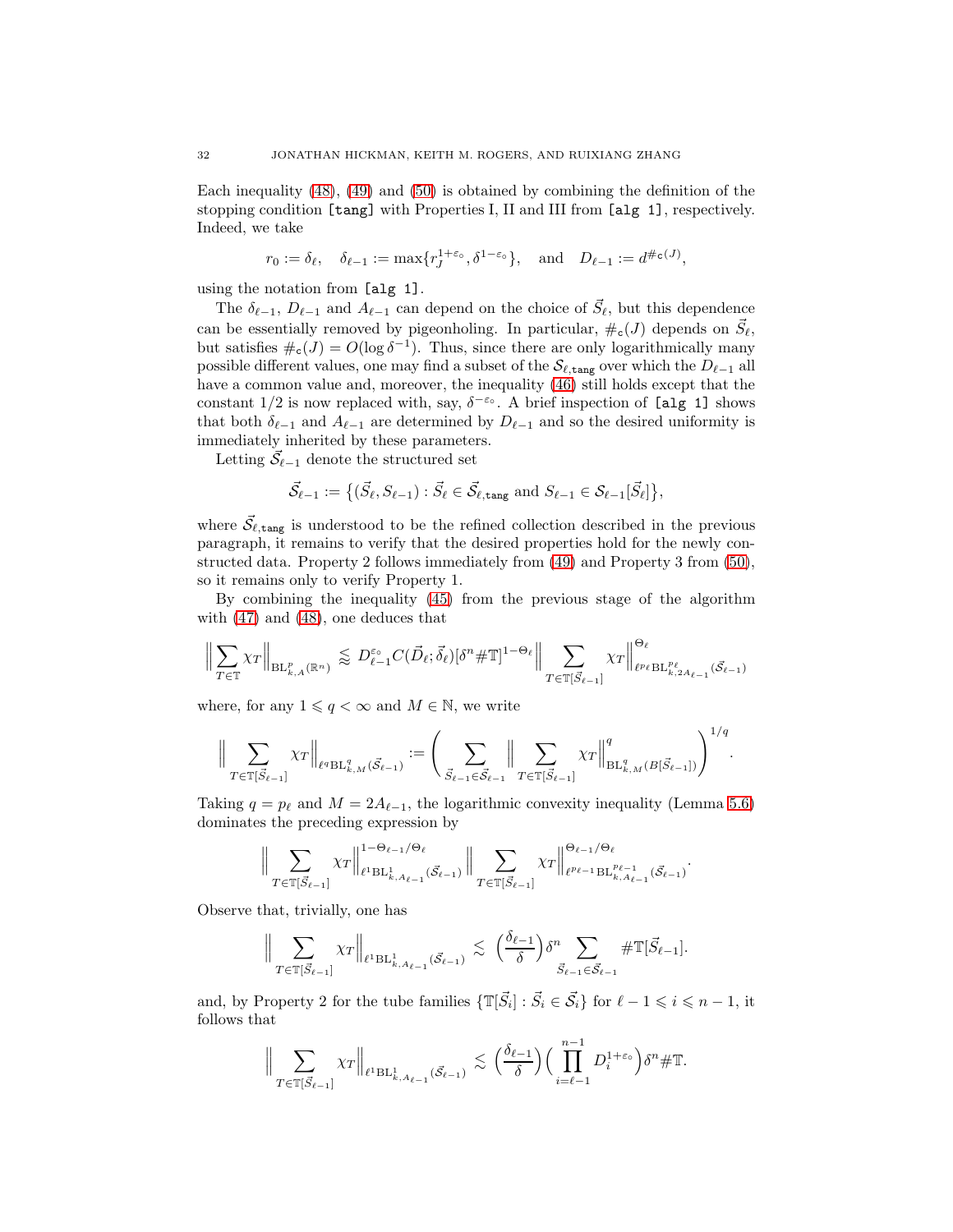One may readily verify that

$$
D_{\ell-1}^{\varepsilon_{\circ}}C(\vec{D}_{\ell};\vec{\delta}_{\ell})\cdot \left(\frac{\delta_{\ell-1}}{\delta}\prod_{i=\ell-1}^{n-1}D_{i}^{1+\varepsilon_{\circ}}\right)^{\Theta_{\ell}-\Theta_{\ell-1}}=C(\vec{D}_{\ell-1};\vec{\delta}_{\ell-1})
$$

and so, combining the above estimates,

$$
\Big\|\sum_{T\in\mathbb{T}}\chi_T\Big\|_{\mathrm{BL}_{k,A}^p(\mathbb{R}^n)}\lesssim C(\vec{D}_{\ell-1};\vec{\delta}_{\ell-1})[\delta^n\#\mathbb{T}]^{1-\Theta_{\ell-1}}\Big\|\sum_{T\in\mathbb{T}[\vec{S}_{\ell-1}]}\chi_T\Big\|_{\ell^{p_{\ell-1}}\mathrm{BL}_{k,A_{\ell-1}}^{p_{\ell-1}}(\vec{S}_{\ell-1})}^{\Theta_{\ell-1}},
$$

which is Property 1.

The final stage. If the algorithm has not stopped by the kth step, then it neces-sarily terminates at the kth step. Indeed, otherwise [\(45\)](#page-30-0) would hold for  $\ell = k - 1$ and families  $\mathbb{T}[\vec{S}_{k-1}]$  of  $\delta_{k-1}$ -tubes which are tangent to some transverse complete intersection of dimension  $k - 1$ . By the vanishing property of the k-broad norms as described in Lemma [5.3,](#page-19-0) one would then have

$$
\Big\| \sum_{T \in \mathbb{T}[\vec{S}_{k-1}]} \chi_T \Big\|_{\mathrm{BL}_{k,A_{k-1}}^{p_{k-1}}(B[\vec{S}_{k-1}])} = 0,
$$

which, by [\(45\)](#page-30-0), would contradict the non-degeneracy hypothesis [\(44\)](#page-29-0).

Suppose the recursive process terminates at step m, so that  $m \geq k$ . For each  $\vec{S}_m \in \vec{\mathcal{S}}_{m,\texttt{tiny}}$  let  $\emptyset[\vec{S}_m]$  denote the final collection of cells output by [alg 1] (that is, the collection denoted by  $\mathcal{O}_J$  in the notation of the previous subsection) when applied to estimate the broad norm  $\|\sum_{T\in\mathbb{T}[\vec{S}_m]} \chi_T\|_{\text{BL}_{k,A_m}^{p_m}(B[\vec{S}_m])}$ . By Properties I, II and III of [alg 1] one has

$$
\Big\| \sum_{T \in \mathbb{T}[\vec{S}_m]} \chi_T \Big\|_{\mathrm{BL}_{k,A_m}^{p_m}(B[\vec{S}_m])}^{p_m} \lesssim \sum_{O \in \mathcal{O}[\vec{S}_m]} \Big\| \sum_{T \in \mathbb{T}[O]} \chi_T \Big\|_{\mathrm{BL}_{k,A_{m-1}}^{p_m}(O)}^{p_m},
$$

for some  $A_{m-1} \sim A_m$  where the families  $\mathbb{T}[O]$  satisfy

<span id="page-33-0"></span>
$$
\sum_{O \in \mathcal{O}[\vec{S}_m]} \# \mathbb{T}[O] \lesssim D_{m-1}^{1+\varepsilon} \# \mathbb{T}[\vec{S}_m]
$$
(51)

and

<span id="page-33-1"></span>
$$
\max_{O \in \mathcal{O}[\vec{S}_m]} \# \mathbb{T}[O] \lesssim D_{m-1}^{-(m-1)+\varepsilon_{\circ}} \# \mathbb{T}[\vec{S}_m]
$$
(52)

for  $D_{m-1}$  a large and (in general) non-admissible parameter. Once again, by pigeonholing, one may pass to a subcollection of  $\mathcal{S}_{m,\text{tiny}}$  and thereby assume that the  $D_{m-1}$  (and also the  $A_{m-1}$ ) all share a common value.

If Ø denotes the union of the  $\mathcal{O}[\vec{S}_m]$  over all  $\vec{S}_m$  belonging to subcollection of  $\mathcal{S}_{m,\text{tiny}}$  described above, then [alg 2] outputs the following inequality.

# First key estimate.

$$
\Big\|\sum_{T\in\mathbb{T}}\chi_T\Big\|_{\mathrm{BL}_{k,A}^p(\mathbb{R}^n)}\lessapprox C(\vec{D}_m;\vec{\delta}_m)[\delta^n\#\mathbb{T}]^{1-\Theta_m}\Bigg(\sum_{O\in\mathcal{O}}\Big\|\sum_{T\in\mathbb{T}[O]}\chi_T\Big\|_{\mathrm{BL}_{k,A_{m-1}}(O)}^{p_m}\Bigg)^{\frac{\Theta_m}{p_m}}.
$$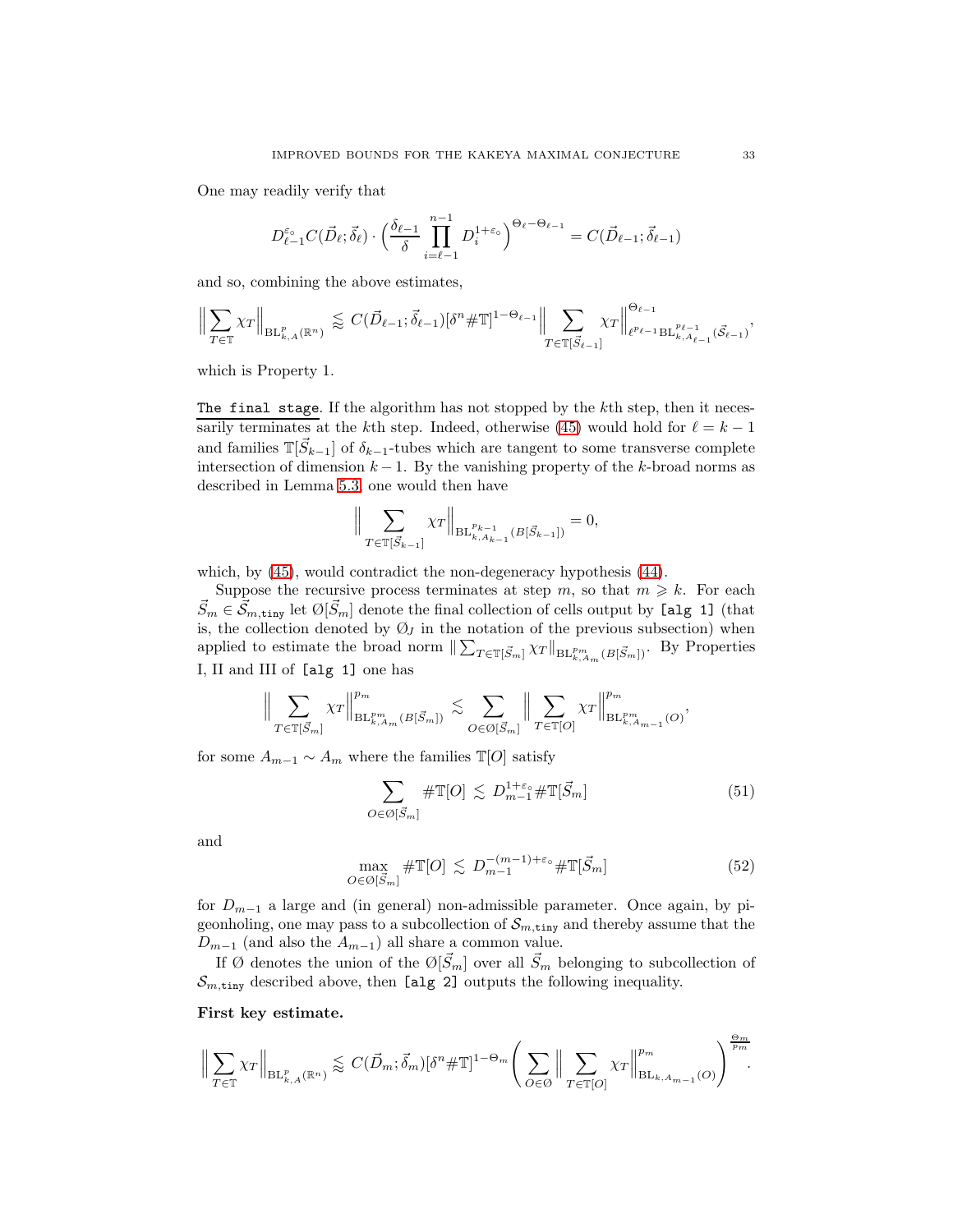#### 8. Proof of Theorem [4.1](#page-16-0)

<span id="page-34-0"></span>Henceforth, fix  $\mathbb T$  to be a direction-separated family of  $\delta$ -tubes in  $\mathbb R^n$ . Without loss of generality, we may assume that T satisfies the non-degeneracy hypothesis [\(44\)](#page-29-0). The algorithms described in the previous section can be applied to this tube family, leading to the final decomposition of the broad norm described in the first key estimate. One therefore wishes to show, using the direction-separated hypothesis, that the quantity on the right-hand side of the first key estimate can be effectively bounded, provided that the exponents  $p_k, \ldots, p_n$  are suitably chosen.

Since each  $O \in \emptyset$  is contained in a ball of radius at most  $\delta^{1-\epsilon_{\circ}}$ , trivially one may bound

$$
\Big\|\sum_{T\in\mathbb{T}[O]} \chi_T \Big\|_{\mathrm{BL}_{k, A_{m-1}}^{p_m}(O)}^{p_m} \lesssim \delta^n \big(\#\mathbb{T}[O]\big)^{p_m}.
$$

Recalling that  $\Theta_m(1-\frac{1}{p_m})=1-\frac{1}{p}$ , this yields

$$
\left(\sum_{O\in\mathcal{O}}\Big\|\sum_{T\in\mathbb{T}[O]}\chi_T\Big\|_{\mathrm{BL}_{k,A_{m-1}}^{p_m}(O)}^{p_m}\right)^{\frac{\Theta_m}{p_m}}\lesssim \left(\max_{O\in\mathcal{O}}\#\mathbb{T}[O]\right)^{1-\frac{1}{p}}\left(\delta^n\sum_{O\in\mathcal{O}}\#\mathbb{T}[O]\right)^{\frac{\Theta_m}{p_m}}.
$$

Now [\(51\)](#page-33-0) and repeated application of Property 2 from [alg 2] imply

$$
\sum_{O \in \emptyset} \# \mathbb{T}[O] \lessapprox \Big( \prod_{i=m-1}^{n-1} D_i^{1+\varepsilon_o} \Big) \# \mathbb{T}.
$$

Combining this with the first key estimate and the definition of  $C(\vec{D}_m; \vec{\delta}_m)$ , one concludes that

<span id="page-34-1"></span>
$$
\left\| \sum_{T \in \mathbb{T}} \chi_T \right\|_{\mathrm{BL}_{k,A}^p(\mathbb{R}^n)} \lessapprox \mathbf{C}(\vec{D}; \vec{\delta}) \left( \max_{O \in \mathcal{O}} \#\mathbb{T}[O] \right)^{1 - \frac{1}{p}} \left( \delta \sum_{T \in \mathbb{T}} |T| \right)^{\frac{1}{p}} \tag{53}
$$

where, taking  $\delta_{m-1} := \delta$ , the constant takes the form

$$
\mathbf{C}(\vec{D};\vec{\delta}) := \prod_{i=m-1}^{n-1} \left(\frac{\delta_i}{\delta}\right)^{\Theta_{i+1}-\Theta_i} D_i^{\Theta_{i+1}-(1-\frac{1}{p})+O(\varepsilon_0)}.
$$

In order to bound the maximum appearing on the right-hand side of [\(53\)](#page-34-1), by [\(52\)](#page-33-1) and repeated application of Property 3 of [alg 2], it follows that

$$
\max_{O \in \mathcal{O}} \# \mathbb{T}[O] \lessapprox \Big( \prod_{i=m-1}^{\ell-1} D_i^{-i+\varepsilon_o} \Big) \max_{\vec{S}_{\ell} \in \vec{\mathcal{S}}_{\ell}} \# \mathbb{T}[\vec{S}_{\ell}]
$$

whenever  $m \leq \ell \leq n$ . Recall, for each tube family  $\mathbb{T}[\vec{S}_{\ell}]$  produced by [alg 2] and each  $\ell \leqslant i \leqslant n-1$  there exists a  $\delta_i$ -ball  $B_{\delta_i} := B[\vec{S}_i]$  such that every  $\delta$ -tube  $T \in \mathbb{T}[\vec{S}_{\ell}]$  is tangent to  $S_i$  in  $B_{\delta_i}$ ; in particular,

$$
T \cap B_{\delta_i} \cap N_{\delta} S_i \neq \emptyset
$$
 and  $T \cap 2B_{\delta_i} \subseteq N_{4\delta} S_i$  for  $\ell \leq i \leq n-1$ .

Here  $S_i$  is a transverse complete intersection of dimension i and deg  $S_i$  depends only on the admissible parameters  $n$ ,  $p$  and  $\varepsilon$ . Thus, Theorem [1.4](#page-3-1) implies that

$$
\#\mathbb{T}[\vec{S}_{\ell}] \leq \#\bigcap_{i=\ell}^{n-1} \left\{ T \in \mathbb{T} : |T \cap 2B_{\delta_i} \cap N_{4\delta} S_i| \geqslant 2\delta_i |T| \right\} \lessapprox \delta^{-(n-1)} \prod_{i=\ell}^{n-1} \left( \frac{\delta_i}{\delta} \right)^{-1},
$$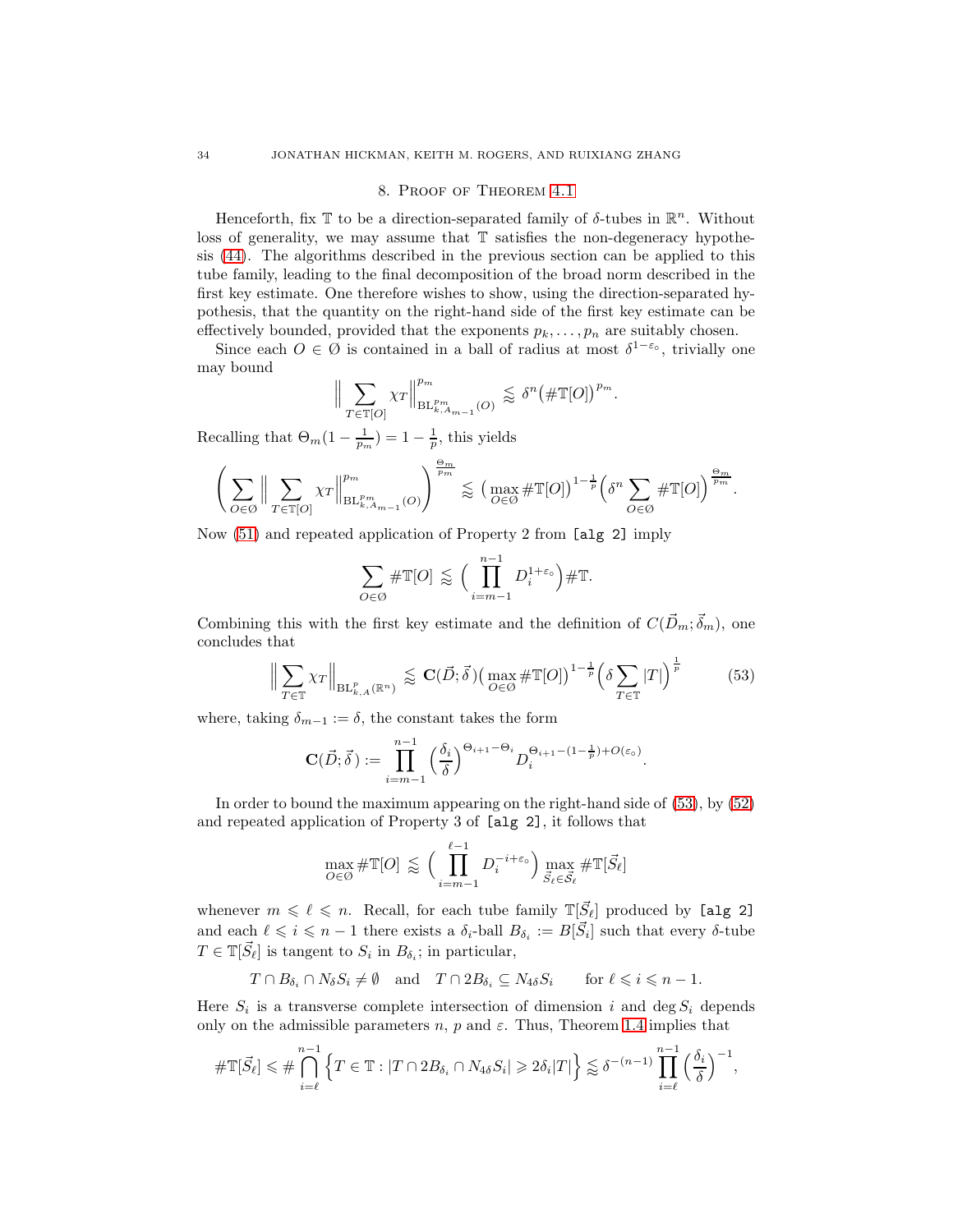where the first inequality follows from elementary geometric considerations. Combining these observations,

$$
\max_{O \in \mathcal{O}} \# \mathbb{T}[O] \lessapprox \Big(\prod_{i=m-1}^{\ell-1} D_i^{-i+\varepsilon_o} \Big) \delta^{-(n-1)} \prod_{i=\ell}^{n-1} \Big(\frac{\delta_i}{\delta}\Big)^{-1}.
$$

for all  $m \leq \ell \leq n$ . Finally, these  $n - m + 1$  different estimates can be combined into a single inequality by taking a weighted geometric mean, yielding:

Second key estimate. Let  $0 \le \gamma_m, \ldots, \gamma_n \le 1$  satisfy  $\sum_{j=m}^n \gamma_j = 1$ . Then

$$
\max_{O \in \mathcal{O}} \# \mathbb{T}[O] \lessapprox \Big( \prod_{i=m-1}^{n-1} \left( \frac{\delta_i}{\delta} \right)^{-\sum_{j=m}^i \gamma_j} D_i^{-i(1-\sum_{j=m}^i \gamma_j) + O(\varepsilon_o)} \Big) \delta^{-(n-1)}.
$$

When  $i = m - 1$  the  $(\delta_i/\delta)^{-\sum_{j=m}^{i} \gamma_j}$  factor is understood to be equal to 1. Substituting the second key estimate into [\(53\)](#page-34-1), one obtains

$$
\Big\| \sum_{T \in \mathbb{T}} \chi_T \Big\|_{\mathrm{BL}_{k,A}^p(\mathbb{R}^n)} \lesssim \Big( \prod_{i=m-1}^{n-1} \Big( \frac{\delta_i}{\delta} \Big)^{X_i} D_i^{Y_i + O(\varepsilon_0)} \Big) \delta^{-(n-1-\frac{n}{p})} \Big( \sum_{T \in \mathbb{T}} |T| \Big)^{\frac{1}{p}}
$$

where

$$
X_i := \Theta_{i+1} - \Theta_i - \left(\sum_{j=m}^i \gamma_j\right) \left(1 - \frac{1}{p}\right);
$$
  

$$
Y_i := \Theta_{i+1} - \left(1 + i\left(1 - \sum_{j=m}^i \gamma_j\right)\right) \left(1 - \frac{1}{p}\right)
$$

One now chooses the various exponents so that  $X_i, Y_i = 0$  for all  $m \leq i \leq n-1$  and  $Y_{m-1} = 0$ . This ensures that the  $(\delta_i/\delta)^{X_i}$  and  $D_i^{Y_i}$  factors in the above expression are admissible but does not allow one to control the  $D_i^{O(\varepsilon_o)}$  factors, which may still be non-admissible. To deal with the  $D_i^{O(\varepsilon_o)}$  $\frac{\partial(\varepsilon_0)}{\partial i}$  one may perturb the p exponent which results under the conditions  $X_i, Y_i = 0$ , so that  $Y_i$  becomes negative, and then choose  $\varepsilon_{\text{o}}$  sufficiently small depending on the choice of perturbation. This yields an open range of k-broad estimates, which can then be trivially extended to a closed range via interpolation through logarithmic convexity (the interpolation argument relies on the fact that one is permitted an  $\delta^{-\epsilon}$ -loss in the constants in the k-broad inequalities).

The condition  $X_i = 0$  is equivalent to

<span id="page-35-1"></span>
$$
\left(1 - \frac{1}{p_{i+1}}\right)^{-1} - \left(1 - \frac{1}{p_i}\right)^{-1} = \sum_{j=m}^{i} \gamma_j \tag{54}
$$

.

whilst the condition  $Y_{i-1} = 0$  is equivalent to

<span id="page-35-0"></span>
$$
\left(1 - \frac{1}{p_i}\right)^{-1} = i - (i - 1) \sum_{j=m}^{i-1} \gamma_j.
$$
 (55)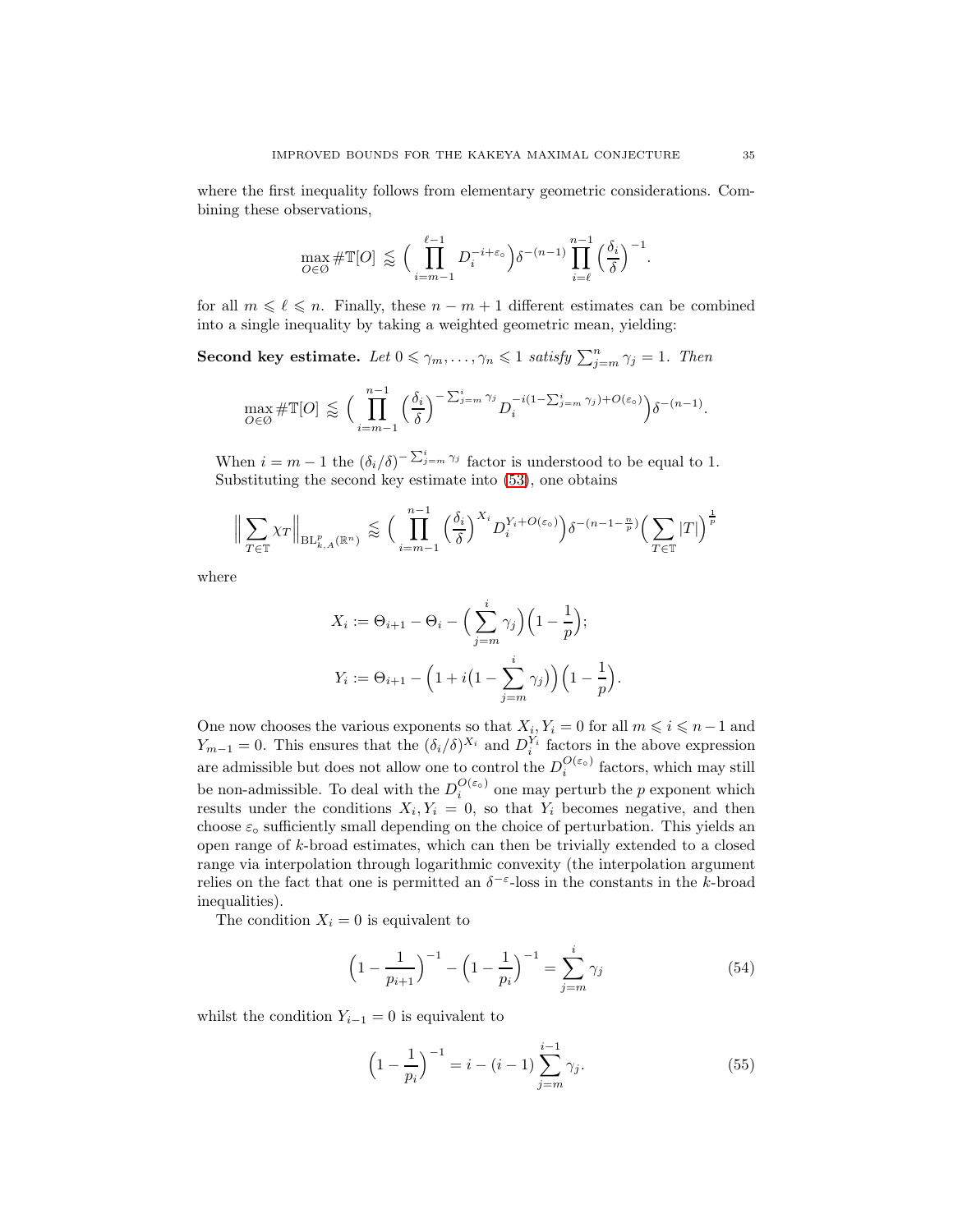Choose  $p_m := \frac{m}{m-1}$  so that [\(55\)](#page-35-0) holds in the  $i = m$  case. The remaining  $p_i$  are then defined in terms of the  $\gamma_j$  by the equation

<span id="page-36-1"></span>
$$
\left(1 - \frac{1}{p_i}\right)^{-1} = m + \sum_{j=m}^{i-1} (i - j)\gamma_j \tag{56}
$$

so that each of the  $n - m$  constraints in [\(54\)](#page-35-1) is met.

It remains to solve for the  $n - m + 1$  variables  $\gamma_m, \ldots, \gamma_n$ . By comparing the right-hand sides of [\(55\)](#page-35-0) and [\(56\)](#page-36-1), it follows that

<span id="page-36-2"></span>
$$
\sum_{j=m}^{i-1} (2i - j - 1)\gamma_j = i - m \qquad \text{for } m+1 \leq i \leq n. \tag{57}
$$

To solve this linear system, let  $\kappa_i$  denote the left-hand side of [\(57\)](#page-36-2) and observe that

$$
\kappa_{i+1} + \kappa_{i-1} - 2\kappa_i = (i+1)\gamma_i - (i-2)\gamma_{i-1}
$$
 for  $m+1 \le i \le n-1$ ,

where  $\kappa_m := 0$ . On the other hand, by considering the right-hand side of [\(57\)](#page-36-2), it is clear that  $\kappa_{i+1} + \kappa_{i-1} - 2\kappa_i = 0$ . Combining these observations gives a recursive relation

$$
\gamma_m := \frac{1}{m+1}, \qquad \gamma_i = \left(\frac{i-2}{i+1}\right)\gamma_{i-1} \quad \text{for } m+1 \leqslant i \leqslant n
$$

and from this one deduces that

$$
\gamma_j = \frac{1}{m+1} \prod_{i=m}^{j-1} \frac{i-1}{i+2} = \frac{(m-1)m}{(j-1)j(j+1)} \quad \text{for } m \leq j \leq n-1.
$$

It remains to check that these parameter values give the correct value of  $p_n$ , corresponding to the exponent featured in Theorem [4.1.](#page-16-0) It follows from [\(55\)](#page-35-0) that

$$
\left(1 - \frac{1}{p_n}\right)^{-1} = n - (n - 1)(m - 1)m \sum_{j=m}^{n-1} \frac{1}{(j-1)j(j+1)}
$$

$$
= n - \frac{(n-1)n - (m-1)m}{2n}.
$$

<span id="page-36-0"></span>This is smallest when  $m = k$ , which directly yields the desired range of p, as stated in Theorem [4.1,](#page-16-0) completing the proof.

### 9. Remarks on the numerology and related results

In this section we discuss the relationship between the main result of this paper and the existing literature on the Kakeya set conjecture. The first step is to obtain a more explicit range of exponents for Theorem [1.2,](#page-2-0) which is treated in the following subsection. Later, we also discuss applications of the method of this article to certain variants of the Kakeya maximal problem.

9.1. Numerology. Recall that the range of exponents in Theorem [1.2](#page-2-0) is given by

<span id="page-36-3"></span>
$$
p \geq 1 + \min_{2 \leq k \leq n} \max\left\{\frac{2n}{n(n-1) + k(k-1)}, \frac{1}{n-k+1}\right\}.
$$
 (58)

As claimed in the introduction, this guarantees that Conjecture [1.1](#page-1-1) holds in the range

<span id="page-36-4"></span>
$$
p \geqslant 1 + \frac{1}{2 - \sqrt{2}} \frac{1}{n - 1}.\tag{59}
$$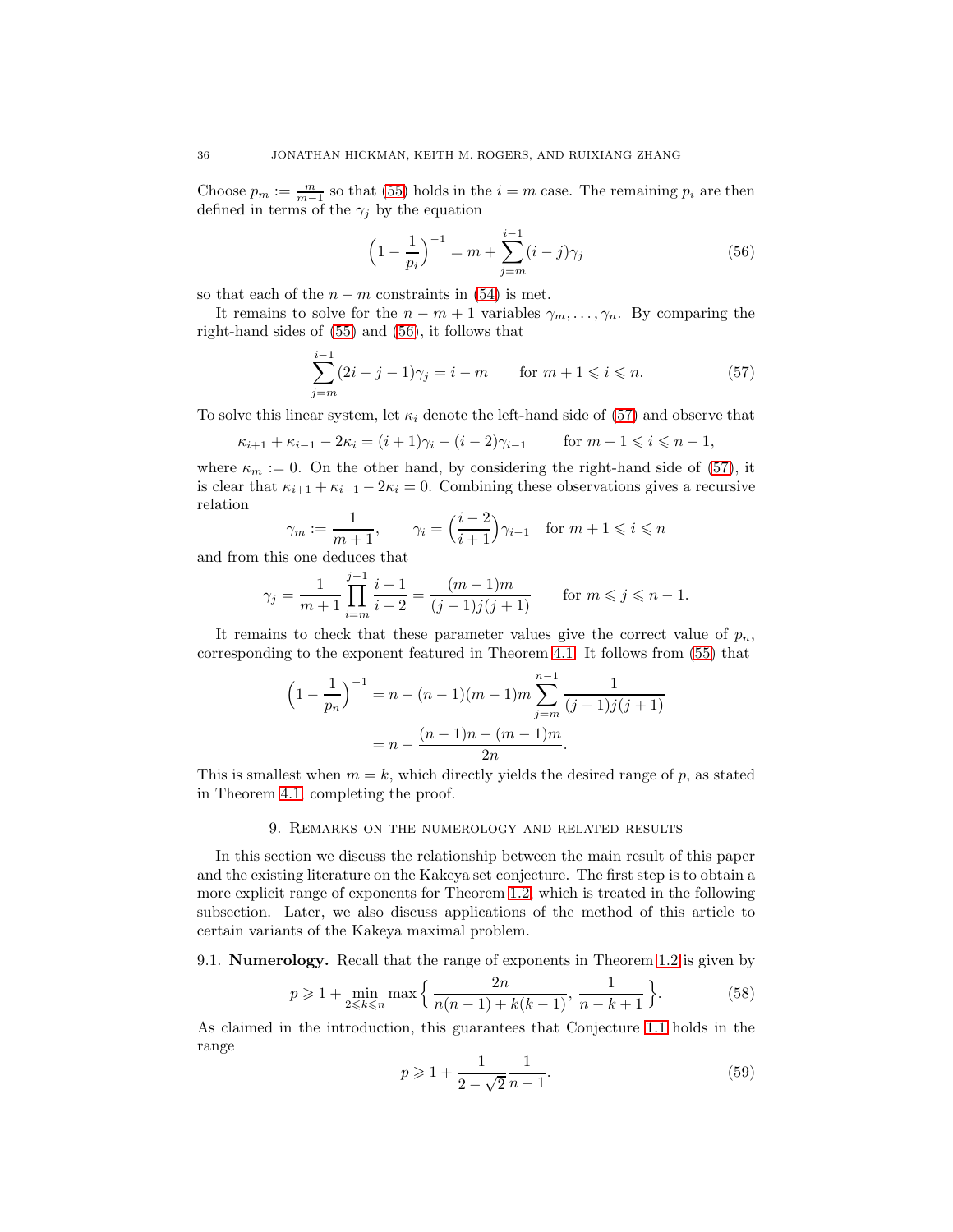In fact, in many dimensions a somewhat better bound is obtained. To see this, allowing  $k$  to be non-integer for a moment, one finds that the minimum value in [\(58\)](#page-36-3) is attained when  $k = k_1$  where  $k_1 = k_1(n)$  is chosen so that

$$
\frac{2n}{n(n-1)+k_1(k_1-1)} = \frac{1}{n-k_1+1}.
$$

Solving the quadratic, one deduces that

$$
k_1 = (\sqrt{2} - 1)n + \frac{1}{2} + \sqrt{2}n\left(\left(1 + \frac{1}{n} + \frac{1}{8n^2}\right)^{1/2} - 1\right)
$$
  
\$\leqslant (\sqrt{2} - 1)n + \frac{1}{2} + \frac{1}{\sqrt{2}} + \frac{1}{8\sqrt{2}n},

where the upper bound follows by Bernoulli's inequality. Let  $\tilde{k}_1$  denote the expression appearing on the last line of the above display. Since the sequence  $(\sqrt{2}-1)n$ is equidistributed modulo 1, for any  $\varepsilon > 0$  there exist infinitely many values of n for which the interval  $[\tilde{k}_1, \tilde{k}_1 + \varepsilon]$  contains an integer. For any such value of n it follows that Conjecture [1.1](#page-1-1) is true in the range

$$
p \geqslant 1 + \frac{1}{(2 - \sqrt{2})n + \frac{1}{2} - \frac{1}{\sqrt{2}} - \frac{1}{8\sqrt{2}n}} + \varepsilon.
$$

On the other hand, considering the worst case scenario, when  $k$  is not close to an integer, we can at least find an integer in  $[k_0, k_0 + 1]$ , with  $k_0 = k_0(n)$  chosen so that  $\Omega$ 

$$
\frac{2n}{n(n-1)+k_0(k_0-1)} = \frac{1}{n-(k_0+1)+1}.
$$

Calculating  $k_0$  and bounding from above using Bernoulli's inequality as before, we find that, in any dimension, Conjecture [1.1](#page-1-1) is true in the range

$$
p \geqslant 1 + \frac{1}{(2 - \sqrt{2})n - \frac{1}{2} - \frac{1}{8\sqrt{2}n}}.
$$

This range is always larger than the one stated in [\(59\)](#page-36-4).

9.2. Implications for the Kakeya set conjecture. As mentioned in the introduction, a maximal estimate of the form  $(K_p)$  implies that the Hausdorff dimension of any Kakeya set must be greater than or equal to  $p'$ , where  $1/p + 1/p' = 1$ . It is instructive to compare the Hausdorff dimension bounds obtained from Theorem [1.2](#page-2-0) with the current best known high dimensional results on the Kakeya set conjecture due to Katz and Tao [\[27\]](#page-42-8). In particular, in [27] it was shown that Kakeya sets in  $\mathbb{R}^n$ have Hausdorff dimension greater than or equal to  $(2-\sqrt{2})(n-4)+3.\frac{4}{3}$  $(2-\sqrt{2})(n-4)+3.\frac{4}{3}$  $(2-\sqrt{2})(n-4)+3.\frac{4}{3}$  Considering the best case scenario from the previous section, we are able to obtain the following improvement.

**Corollary 9.1.** For every  $\varepsilon > 0$  there exists an infinite sequence of dimensions n such that every Kakeya set  $K \subseteq \mathbb{R}^n$  satisfies

$$
\dim_H K \geqslant (2 - \sqrt{2})n + \frac{3}{2} - \frac{1}{\sqrt{2}} - \varepsilon.
$$

<span id="page-37-0"></span><sup>&</sup>lt;sup>4</sup>This is an improved range over what can be obtained directly from the maximal estimate in [\[27\]](#page-42-8); an even larger bound for the Minkowski dimension is obtained in [\[27\]](#page-42-8) for dimensions  $n \geq 24$ .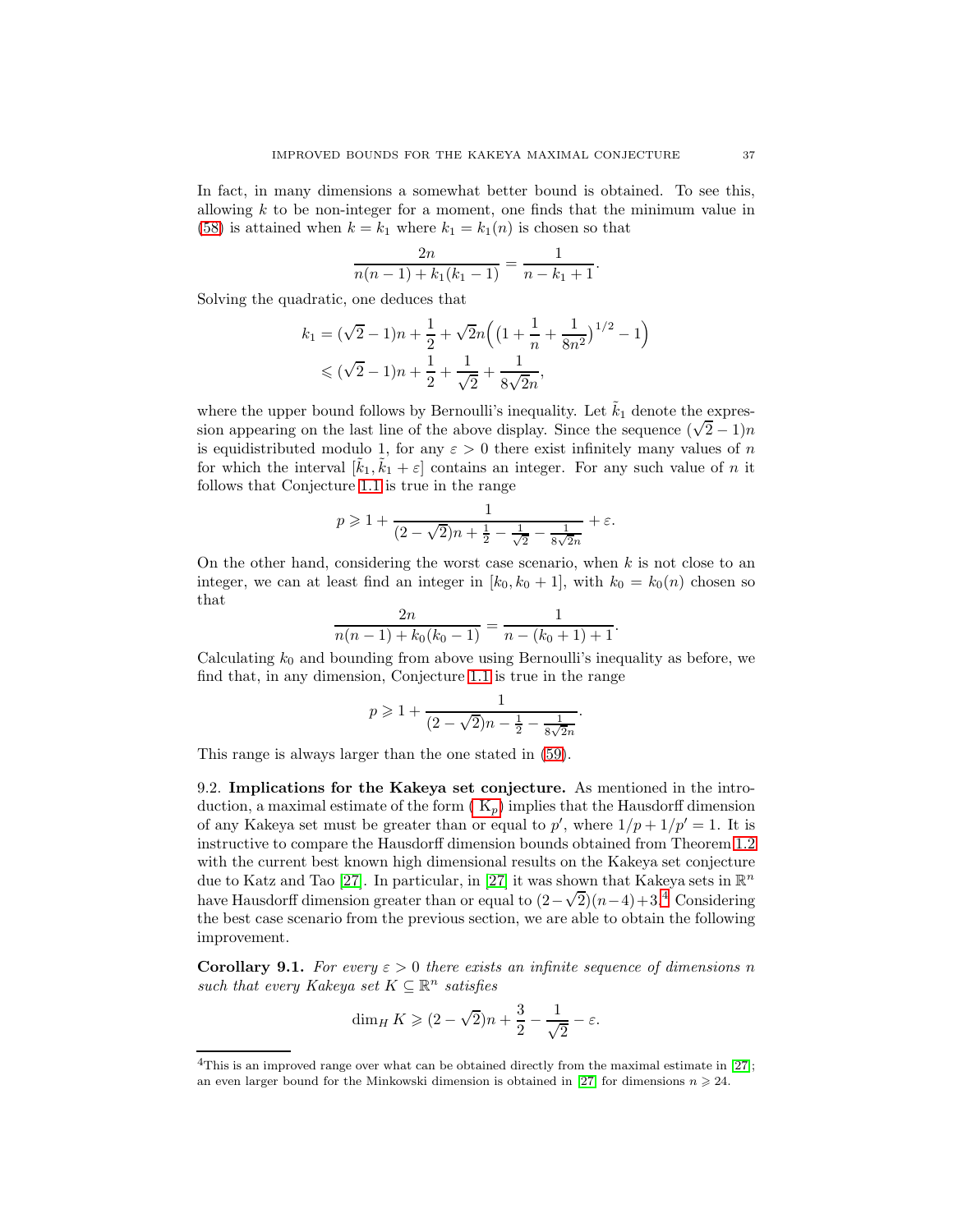<span id="page-38-0"></span>

| $n =$          | $\dim_H \geqslant$ |                | $n =$ | $\dim_H \geq$     |                 |
|----------------|--------------------|----------------|-------|-------------------|-----------------|
| $\mathfrak{D}$ |                    | Davies $[12]$  | 9     | 6                 | Theorem 1.2     |
| 3              | $5/2+\varepsilon$  | Katz-Zahl [29] | 10    | $15 - 6\sqrt{2}$  | Katz-Tao [27]   |
| 4              | 3.0858             | Katz-Zahl [30] | 11    | $17 - 7\sqrt{2}$  | Katz-Tao [27]   |
| $\mathbf{5}$   | 18/5               | Theorem 1.2    | 12    | 31/4              | Theorem 1.2     |
| 6              | $7 - 2\sqrt{2}$    | Katz-Tao [27]  | 13    | $21 - 9\sqrt{2}$  | Katz-Tao $[27]$ |
| 7              | 34/7               | Theorem 1.2    | 14    | 9                 | Theorem 1.2     |
| 8              | $11 - 4\sqrt{2}$   | Katz-Tao [27]  | 15    | $25 - 11\sqrt{2}$ | Katz-Tao [27]   |

Figure 5. The state-of-the-art for the Kakeya set conjecture in low dimensions. New results are highlighted.

Provided  $\varepsilon > 0$  is sufficiently small, this bound is stronger than that obtained by Katz–Tao [\[27\]](#page-42-8). On the other hand, the Hausdorff dimension bound provided by Theorem [1.2](#page-2-0) is also weaker than the result [\[27\]](#page-42-8) for infinitely many dimensions. In our worst case scenario, arguing as in the previous subsection, given any  $\varepsilon > 0$  we can find infinitely many dimensions n for which our results do not provide a better bound than

$$
\dim_H K \geqslant (2 - \sqrt{2})n + \frac{1}{2} + \varepsilon.
$$

Provided  $\varepsilon > 0$  is sufficiently small, this is strictly worse than the Katz–Tao Hausdorff dimension estimate. See Figure [5](#page-38-0) for the state-of-the-art in lower dimensions. It is perhaps interesting that the polynomial partitioning approach of this article yields the same  $(2 - \sqrt{2})n + O(1)$  numerology as the (completely different) sumdifference approach employed by Katz and Tao [\[27\]](#page-42-8).

9.3. Further variants of the Kakeya problem. It is an interesting problem to determine what can be said when the direction-separation hypothesis in Conjecture [1.1](#page-1-1) is weakened; indeed, results of this kind have greatly influenced the current understanding of the Kakeya conjecture (see, for instance, [\[38\]](#page-42-23)). One classical theorem in this direction is due to Wolff [\[41\]](#page-42-2) and considers families of tubes which satisfy the following hypothesis.

**Definition 9.2.** Let  $N \geq 1$  and  $\mathbb{T}$  be a family of  $\delta$ -tubes in  $\mathbb{R}^n$ . We say that  $\mathbb{T}$ satisfies the  $(N)$ -linear Wolff axiom if

$$
\#\big\{T\in\mathbb{T}:T\subseteq E\big\}\leqslant N\delta^{-(n-1)}|E|
$$

whenever  $E \subseteq \mathbb{R}^n$  is a rectangular box of arbitrary dimensions.

In [\[41\]](#page-42-2), Wolff showed that the maximal inequality

<span id="page-38-2"></span>
$$
\left\| \sum_{T \in \mathbb{T}} \chi_T \right\|_{L^p(\mathbb{R}^n)} \lesssim_{n,\varepsilon} N^{1-1/p} \delta^{-(n-1-\frac{n}{p})-\varepsilon} \left( \sum_{T \in \mathbb{T}} |T| \right)^{1/p} \tag{60}
$$

holds for the restricted range  $p \geqslant \frac{n+2}{n}$  whenever  $\mathbb T$  satisfies the  $(N)$ -linear Wolff axiom.<sup>[5](#page-38-1)</sup> Furthermore, it is not difficult to see that any direction-separated  $\mathbb T$  satisfies

<span id="page-38-1"></span><sup>5</sup>Strictly speaking, Wolff's theorem [\[41\]](#page-42-2) holds under a slightly less restrictive condition referred to simply as the Wolff axiom. See [\[22\]](#page-42-11) for a comparison of these conditions.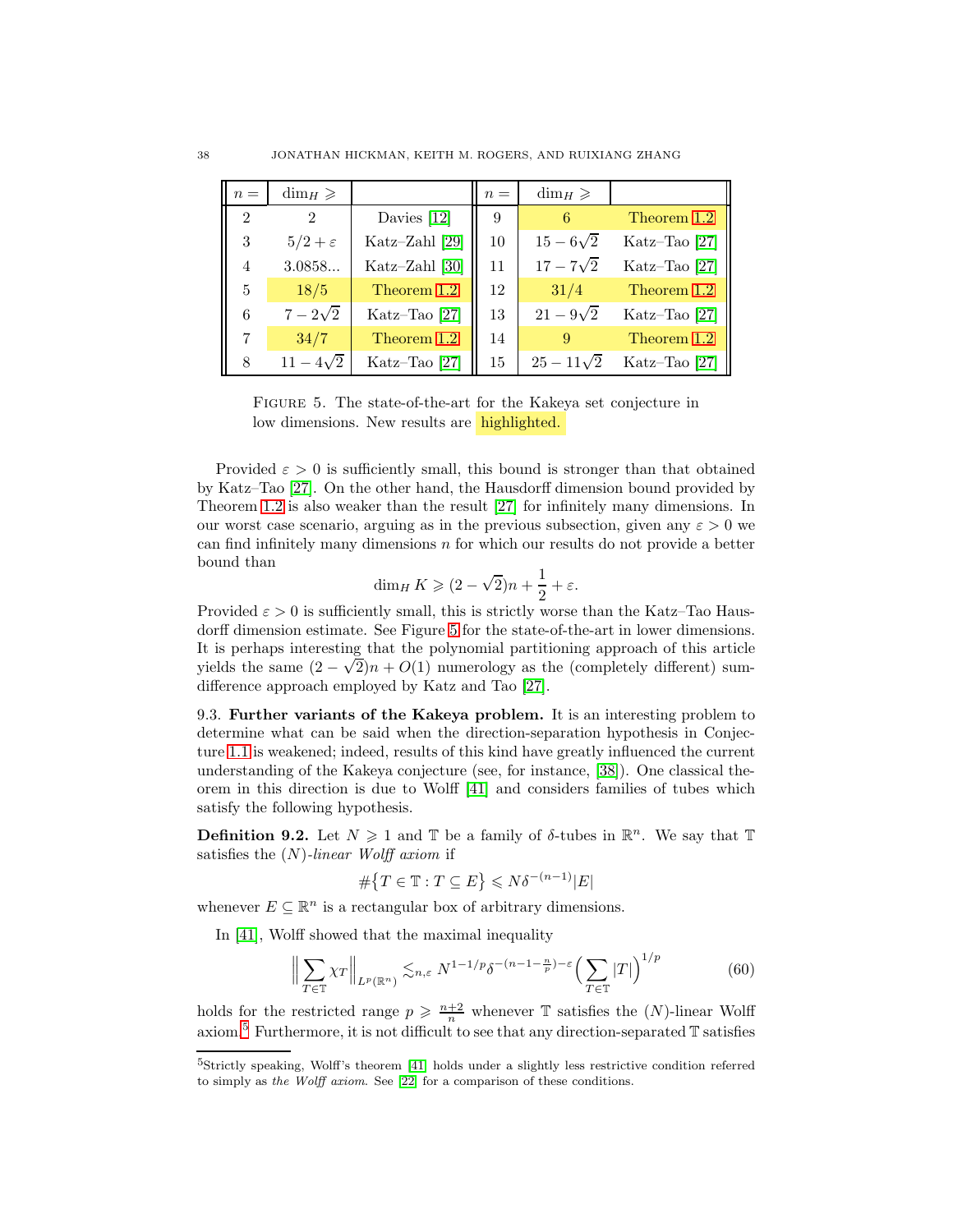the  $(N)$ -linear Wolff axiom for some  $N \sim 1$  and so his result provided similar progress for Conjecture [1.1.](#page-1-1)

Interestingly, there exist examples of tube families  $\mathbb T$  in dimensions  $n \geq 4$  that satisfy the  $(N)$ -linear Wolff axiom with  $N \sim 1$ , but for which [\(60\)](#page-38-2) fails to hold for the whole range  $p \geq \frac{n}{n-1}$ ; see [\[37\]](#page-42-24). In particular, when  $n = 4$  one may construct such T for which [\(60\)](#page-38-2) is only valid in Wolff's range  $p \geq 3/2$ . Examples of this kind are not direction-separated and therefore do not provide counterexamples to Conjecture [1.1.](#page-1-1)

To go beyond  $p \geq 3/2$  in four dimensions, Guth and Zahl [\[22\]](#page-42-11) considered families of tubes which satisfy a more restrictive version of the  $(N)$ -linear Wolff axiom.

**Definition 9.3.** We say that  $\mathbb{T}$  satisfies the  $(D, N)$ -polynomial Wolff axiom if

$$
\#\big\{T\in\mathbb{T}:|T\cap E|\geqslant\lambda|T|\big\}\leqslant N\delta^{-(n-1)}\lambda^{-n}|E|
$$

whenever  $\lambda \geq \delta$  and  $E \subseteq \mathbb{R}^n$  is a semialgebraic set of complexity at most D.

In this language, Theorem [1.3](#page-3-0) states that for all  $D \in \mathbb{N}$  and all  $\varepsilon > 0$  there is a constant  $C(D, \varepsilon, n)$  such that any direction-separated family T satisfies the  $(D, N)$ polynomial Wolff axiom with  $N = C(D, \varepsilon, n)\delta^{-\varepsilon}$ . Thus, the following conjecture of Guth and Zahl [\[22,](#page-42-11) Conjecture 1.1] is stronger than the Kakeya maximal conjecture.

<span id="page-39-1"></span>**Conjecture 9.4** (Guth–Zahl [\[22\]](#page-42-11)). Let  $p \ge \frac{n}{n-1}$ . Then, for all  $\varepsilon > 0$ , there is a complexity  $D = D_{\varepsilon,n} \in \mathbb{N}$  and a constant  $C_{\varepsilon,n} > 0$  such that

$$
\left\| \sum_{T \in \mathbb{T}} \chi_T \right\|_{L^p(\mathbb{R}^n)} \leqslant C_{\varepsilon,n} N^{1-1/p} \delta^{-(n-1-n/p)-\varepsilon} \left( \sum_{T \in \mathbb{T}} |T| \right)^{1/p}
$$

whenever  $0 < \delta < 1$ ,  $N \geq 1$  and  $\mathbb T$  satisfies the  $(D, N)$ -polynomial Wolff axiom.<sup>[6](#page-39-0)</sup>

It is easy to adapt Córdoba's  $L^2$ -argument [\[11\]](#page-41-2) to prove Conjecture [9.4](#page-39-1) for  $n = 2$ . Guth and Zahl [\[22\]](#page-42-11) showed that in four dimensions, under the polynomial Wolff axioms, the  $p \geq 3/2$  bound can be improved to  $p \geq 121/81$ .<sup>[7](#page-39-2)</sup> Later, Katz and Zahl [\[29\]](#page-42-9) obtained a slight improvement over the Wolff bound  $p \geq 5/3$  for Conjecture [9.4](#page-39-1) in three dimensions. In all other dimensions the Wolff bound  $p \geq \frac{n+2}{n}$  provides the previous best known result under the polynomial Wolff axioms alone. By carrying out the analysis of this paper, but only using the polynomial Wolff axiom rather than the nested estimates from Theorem [1.3,](#page-3-0) one obtains the following range of estimates.

<span id="page-39-4"></span>Theorem 9.5. Conjecture [9.4](#page-39-1) is true in the range

<span id="page-39-3"></span>
$$
p \geqslant 1 + \min_{2 \leqslant k \leqslant n} \max \left\{ \left( \frac{n}{n-1} \right)^{n-k}, \frac{n-1}{n-k+1} \right\} \frac{1}{n-1}.
$$
 (61)

The above range of exponents is larger than Wolff's when  $n = 5$  or  $n \ge 7$ . To see this, note that for any  $0 < r < 1$  there exists some integer  $2 \leq k \leq n$  satisfying  $k \in [r(n-1)+1, r(n-1)+2)$ . Writing the endpoint in [\(61\)](#page-39-3) as  $1+\frac{\alpha_n}{n-1}$ , it follows that

$$
\alpha_n < \inf_{0 < r < 1} \max \left\{ \left( 1 + \frac{1}{n-1} \right)^{(n-1)(1-r)}, \frac{1}{1-r} \right\} \leq \Omega^{-1} = 1.763...
$$

<span id="page-39-0"></span> $6$ Strictly speaking, the conjecture of  $[22]$  is slightly weaker than Conjecture [9.4](#page-39-1) in some regards and stronger in others.

<span id="page-39-2"></span><sup>&</sup>lt;sup>7</sup>The original paper [\[22\]](#page-42-11) claimed the range  $p \ge 85/57$  but contained an arithmetic error, as highlighted in [\[29\]](#page-42-9).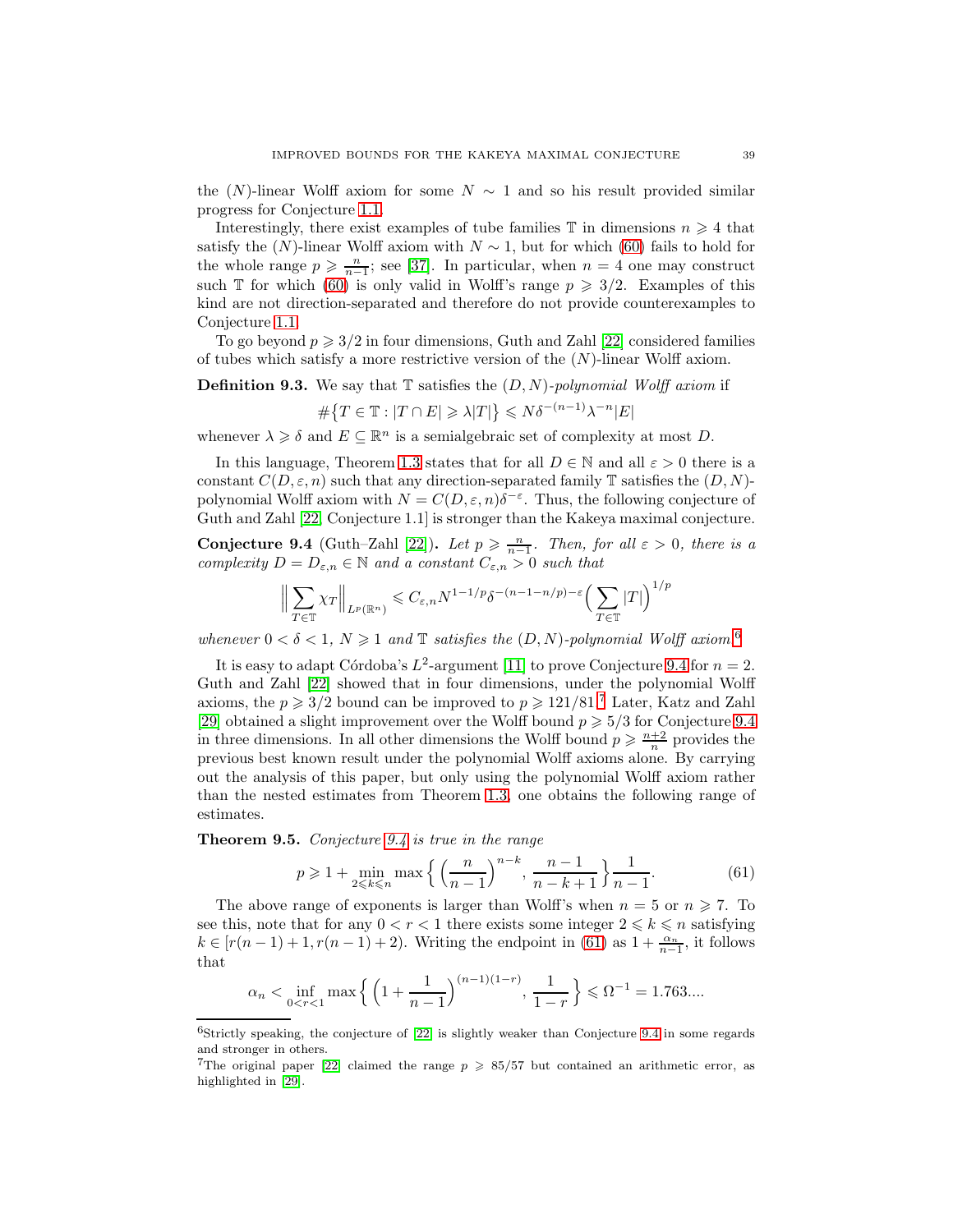<span id="page-40-3"></span>

| $n =$          | $p \geqslant$               |                         | $n =$ | $p \geqslant$   |             |
|----------------|-----------------------------|-------------------------|-------|-----------------|-------------|
| $\overline{2}$ | $\mathcal{D}_{\mathcal{L}}$ | Córdoba <sup>[11]</sup> | 9     | $1+9^4/8^5$     | Theorem 9.5 |
| 3              | $5/3-\varepsilon$           | Katz-Zahl [29]          | 10    | $1+10^5/9^6$    | Theorem 9.5 |
| 4              | 121/81                      | Guth-Zahl $[22]$        | 11    | 7/6             | Theorem 9.5 |
| 5 <sup>1</sup> | $1+5^2/4^3$                 | Theorem 9.5             | 12    | $1+12^6/11^7$   | Theorem 9.5 |
| 6              | 4/3                         | Wolff $[41]$            | 13    | 8/7             | Theorem 9.5 |
| $7 -$          | $1+7^3/6^4$                 | Theorem 9.5             | 14    | $1 + 14^7/13^8$ | Theorem 9.5 |
| 8              | $1+8^4/7^5$                 | Theorem 9.5             | 15    | $1+15^8/14^9$   | Theorem 9.5 |

Figure 6. The current state-of-the-art for Conjecture [9.4](#page-39-1) in low dimensions.

Here the omega constant  $\Omega \in (1/2, 1)$  is the solution to  $e^{\Omega} = \Omega^{-1}$ . In particular, Theorem [9.5](#page-39-4) implies that Conjecture [9.4](#page-39-1) is true in the range  $p \geqslant 1 + \frac{\Omega^{-1}}{n-1}$  $\frac{\Omega}{n-1}$ , yielding an improvement over Wolff's bound when  $n \geq 9$ . Calculating the precise value of  $p_n$  for lower n, we find that Theorem [9.5](#page-39-4) also improves the state-of-the-art for Conjecture [9.4](#page-39-1) in dimensions  $n = 5, 7, 8$ ; see Figure [6](#page-40-3) for some explicit values for [\(61\)](#page-39-3).

# Appendix A. Tools from real algebraic geometry

For the reader's convenience, here we recall the definitions and results from real algebraic geometry that play a role in our arguments in Section [3.](#page-4-2)

Wongkew's theorem. We make considerable use of the following theorem of Wongkew [\[43\]](#page-42-16) (see also [\[18,](#page-41-12) [45\]](#page-42-25)), which bounds the volume of neighbourhoods of algebraic varieties.

<span id="page-40-0"></span>**Theorem A.1** (Wongkew [\[43\]](#page-42-16)). Suppose **Z** is an m-dimensional variety in  $\mathbb{R}^n$  with deg  $\mathbf{Z} \leq d$ . For any  $0 < \rho \leq \lambda$  and  $\lambda$ -ball  $B_{\lambda}$  the neighbourhood  $N_{\rho}(\mathbf{Z} \cap B_{\lambda})$  can be covered by  $O_d((\lambda/\rho)^m)$  balls of radius  $\rho$ .

The Tarski–Seidenberg projection theorem. A fundamental result in the theory of semialgebraic sets is the Tarski–Seidenberg projection theorem, which is also referred to as "quantifier elimination". A useful reference for this material is [\[2\]](#page-41-17).

<span id="page-40-1"></span>**Theorem A.2** (Tarski–Seidenberg). Let  $\Pi$  be the orthogonal projection of  $\mathbb{R}^n$  into its first  $n-1$  coordinates. Then for every  $E \geq 1$ , there is a constant  $C(n, E) > 0$ so that, for every semialgebraic  $S \subset \mathbb{R}^n$  of complexity at most E, the projection  $\Pi(S)$  has complexity at most  $C(n, E)$ .

We repeatedly use Theorem [A.2](#page-40-1) to form semialgebraic *sections* of semialgebraic sets.

<span id="page-40-2"></span>**Corollary A.3.** Let  $S \subset \mathbb{R}^{2n}$  be a compact semialgebraic set of complexity at most E. Let  $\Pi$  be the orthogonal projection into the final n coordinates  $(\mathbf{a}, \mathbf{d}) \mapsto \mathbf{d}$ . Then there is a constant  $C(n, E) > 0$ , depending only on n and E, and a semialgebraic set Z, of complexity at most  $C(n, E)$ , so that

$$
Z \subset S, \qquad \Pi(Z) = \Pi(S),
$$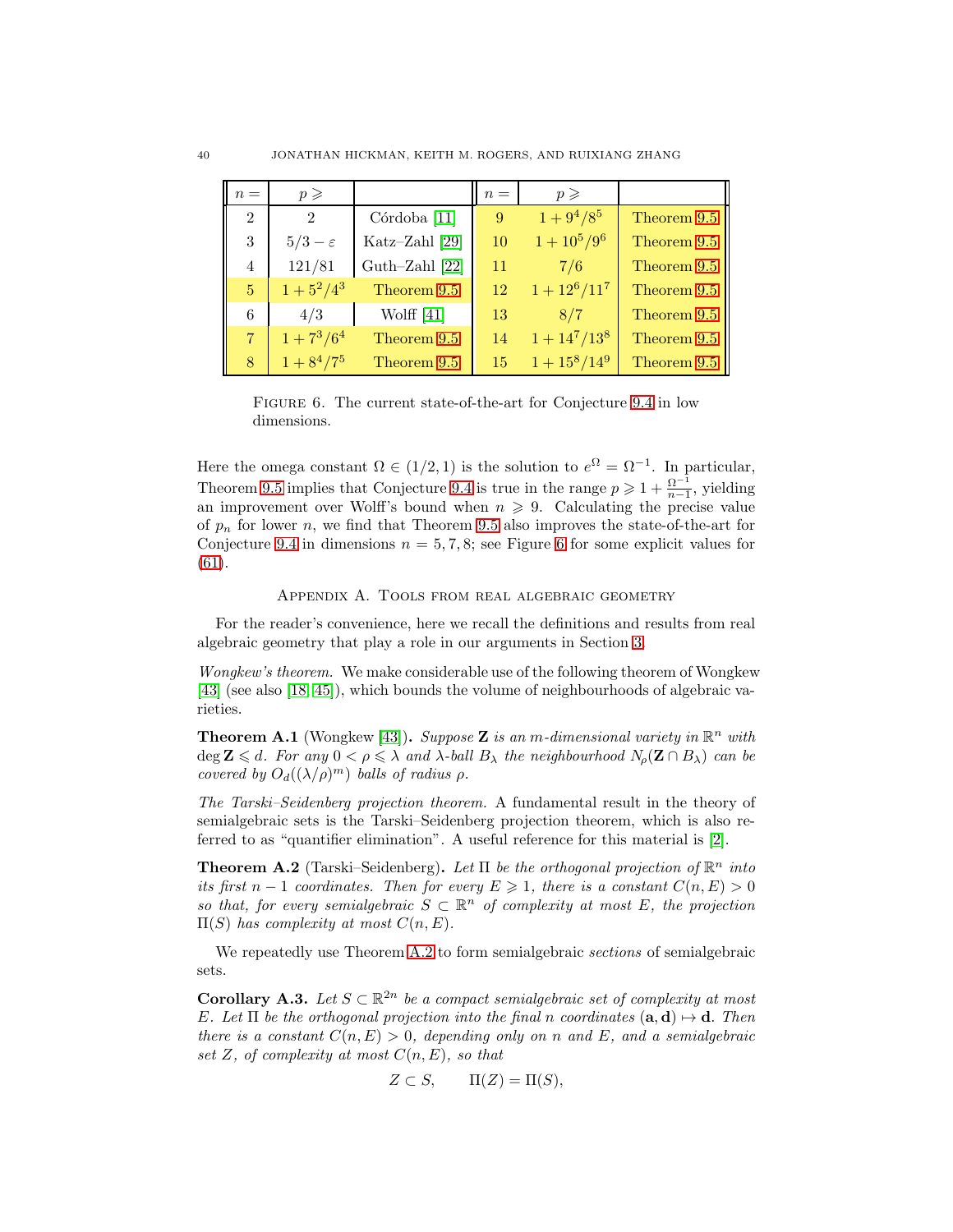and so that for each **d**, there is at most one **a** with  $(a, d) \in Z$ .

This is Lemma 2.2 from [\[25\]](#page-42-15). It is a direct consequence of Theorem [A.2,](#page-40-1) as discussed in [\[25\]](#page-42-15).

Gromov's algebraic lemma. The final key tool is the existence of useful parameterisations of semialgebraic sets, as guaranteed by the following lemma.

<span id="page-41-15"></span>**Lemma A.4** (Gromov). For all integers  $E, n, r \geq 1$ , there exists  $M(E, n, r) < \infty$ with the following properties. For any compact semialgebraic set  $A \subset [0,1]^n$  of dimension m and complexity at most E, there exists an integer  $N \leq M(E, n, r)$ and  $C^r$  maps  $\phi_1, \ldots, \phi_N : [0,1]^m \longrightarrow [0,1]^n$  such that

$$
\bigcup_{j=1}^N \phi_j([0,1]^m) = A \quad \text{and} \quad \|\phi_j\|_{C^r} := \max_{|\alpha| \leq r} \|\partial^\alpha \phi_j\|_\infty \leq 1.
$$

This result was originally stated by Gromov. Detailed proofs were later given by Pila and Wilkie [\[33\]](#page-42-26) and Burguet [\[8\]](#page-41-18).

#### **REFERENCES**

- <span id="page-41-14"></span>[1] J. Bochnak, M. Coste and M.-F. Roy, Real algebraic geometry, Ergebnisse der Mathematik und ihrer Grenzgebiete (3) [Results in Mathematics and Related Areas (3)], 36, Springer-Verlag, Berlin, 1998.
- <span id="page-41-17"></span>[2] S. Basu, R. Pollack and M.-F. Roy, Algorithms in real algebraic geometry, Algorithms and Computation in Mathematics, 10, Springer-Verlag, Berlin, 2003.
- <span id="page-41-16"></span>[3] J. Bennett, Aspects of multilinear harmonic analysis related to transversality, in Harmonic Analysis and PDE, 1–28, Contemp. Math. 612, Amer. Math. Soc., Providence, RI.
- <span id="page-41-7"></span>[4] J. Bennett, A. Carbery and T. Tao, On the multilinear restriction and Kakeya conjectures, Acta Math. 196 (2006), no. 2, 261–302.
- <span id="page-41-0"></span>[5] J. Bourgain, Besicovitch-type maximal operators and applications to Fourier analysis, Geom. Funct. Anal. 22 (1991), no. 2, 147–187.
- <span id="page-41-6"></span>[6]  $\ldots$ , On the dimension of Kakeya sets and related maximal inequalities, Geom. Funct. Anal. 9 (1999), no. 2, 256–282.
- <span id="page-41-13"></span>[7] J. Bourgain and L. Guth, Bounds on oscillatory integral operators based on multilinear estimates, Geom. Funct. Anal. 21 (2011), no. 6, 1239–1295.
- <span id="page-41-18"></span><span id="page-41-4"></span>[8] D. Burguet, A proof of Yomdin–Gromov's algebraic lemma, Israel J. Math. 168 (2008), 291–316.
- <span id="page-41-5"></span>[9] M. Christ, Estimates for the k-plane transform, Indiana Univ. Math. J. 33 (1984), no. 6, 891–910.
- [10] M. Christ, J. Duoandikoetxea and J. L. Rubio de Francia, Maximal operators associated to the Radon transform and the Calderón-Zygmund method of rotations, Duke Math. J.  $53$ (1986), no. 1, 189–209.
- <span id="page-41-2"></span>[11] A. Córdoba, The Kakeya maximal function and the spherical summation multipliers, Amer. J. Math. 99 (1977), no. 1, 1–22.
- <span id="page-41-3"></span><span id="page-41-1"></span>[12] R. O. Davies, Some remarks on the Kakeya problem, Proc. Cambridge Philos. Soc. 69 (1971), 417–421.
- <span id="page-41-8"></span>[13] S. W. Drury,  $L^p$  estimates for the X-ray transform, Illinois J. Math. 27 (1983), no. 1, 125–129.
- [14] Z. Dvir, On the size of Kakeya sets in finite fields, J. Amer. Math. Soc. 22 (2009), no. 4, 1093–1097.
- <span id="page-41-11"></span>[15] B. Green and I. Z. Ruzsa, On the arithmetic Kakeya conjecture of Katz and Tao, Preprint: [arXiv:1712.02108.](http://arxiv.org/abs/1712.02108)
- <span id="page-41-9"></span>[16] L. Guth, The endpoint case of the Bennett-Carbery-Tao multilinear Kakeya conjecture, Acta Math. 205 (2010), no. 2, 263–286.
- <span id="page-41-10"></span>[17]  $\_\_\_\_\_$ , Degree reduction and graininess for Kakeya-type sets in  $\mathbb{R}^3$ , Rev. Mat. Iberoam. 32 (2016), no. 2, 447–494.
- <span id="page-41-12"></span>[18] , A restriction estimate using polynomial partitioning, J. Amer. Math. Soc. 29 (2016), no. 2, 371–413.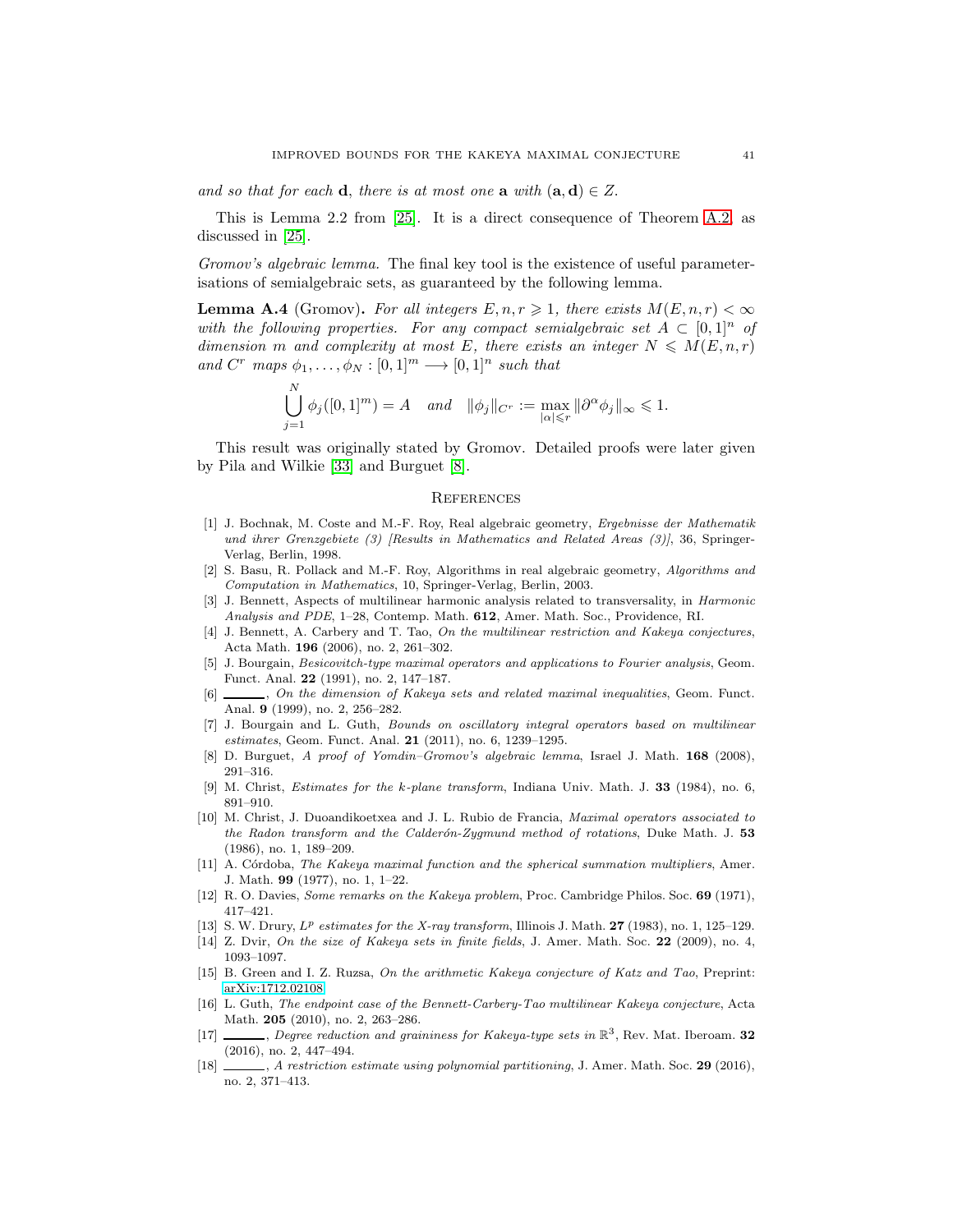- <span id="page-42-18"></span>[19] , Restriction estimates using polynomial partitioning II, Acta Math. 221 (2018), 81– 142.
- [20] L. Guth, J. Hickman and M. Iliopoulou, Sharp estimates for oscillatory integral operators via polynomial partitioning, Preprint: [arXiv:1710.10349.](http://arxiv.org/abs/1710.10349)
- <span id="page-42-12"></span> $[21]$  L. Guth and N. H. Katz, On the Erdös distinct distances problem in the plane, Ann. of Math.  $(2)$  181  $(2015)$ , no. 1, 155–190.
- <span id="page-42-11"></span>[22] L. Guth and J. Zahl, Polynomial Wolff axioms and Kakeya-type estimates in  $\mathbb{R}^4$ , Proc. Lond. Math. Soc. (3) 117 (2018), no. 1, 192–220.
- <span id="page-42-17"></span>[23] J. Hickman and K. M. Rogers, Improved Fourier restriction estimates in higher dimensions, Preprint: [arXiv:1807.10940.](http://arxiv.org/abs/1807.10940)
- <span id="page-42-6"></span>[24] N. H. Katz, I. Laba and T. Tao, An improved bound on the Minkowski dimension of Besicovitch sets in  $\mathbb{R}^3$ , Ann. of Math. (2) 152 (2000), no. 2, 383-446.
- <span id="page-42-15"></span>[25] N. H. Katz and K. M. Rogers, On the polynomial Wolff axioms, Geom. Funct. Anal. 28 (2018), 1706–1716.
- <span id="page-42-5"></span>[26] N. H. Katz and T. Tao, Bounds on arithmetic projections, and applications to the Kakeya conjecture, Math. Res. Lett. 6 (1999), no. 5-6, 625–630.
- <span id="page-42-8"></span>[27]  $\_\_\_\_\_\_\_\_\_\_\_\_\_\_\_\_\_\_\_\_\_\_\_\_\_\_\_\_\_\_\_\_\_\.\_A$ . Anal. Math. 87 (2002), 231–263, Dedicated to the memory of Thomas H. Wolff.
- <span id="page-42-1"></span>[28]  $\_\_\_\_\$ , Recent progress on the Kakeya conjecture, in Harmonic Analysis and Partial Differential Equations (El Escorial, 2000). Publ. Mat. 2002, 161–179.
- <span id="page-42-9"></span>[29] N. H. Katz and J. Zahl, An improved bound on the Hausdorff dimension of Besicovitch sets  $in \mathbb{R}^3$ , J. Amer. Math. Soc.  $32(2019)$ , no. 1, 195-259.
- <span id="page-42-10"></span><span id="page-42-7"></span>[30]  $\_\_\_\_\$ , A Kakeya maximal function estimate in four dimensions using planebrushes, [arXiv:1902.00989.](http://arxiv.org/abs/1902.00989)
- [31] I. Laba and T. Tao, An improved bound for the Minkowski dimension of Besicovitch sets in medium dimension, Geom. Funct. Anal. 11 (2001), 773–806.
- <span id="page-42-21"></span>[32] J. Matoušek, Using the Borsuk-Ulam theorem, Universitext, Lectures on topological methods in combinatorics and geometry, Written in cooperation with Anders Björner and Günter M. Ziegler, Springer-Verlag, Berlin, 2003, xii+196.
- <span id="page-42-26"></span><span id="page-42-3"></span>[33] J. Pila and A. Wilkie, *The rational points of a definable set*, Duke Math. J. 133 (2006), 591–616.
- [34] W. Schlag, A geometric inequality with applications to the Kakeya problem in three dimensions, Geom. Funct. Anal. **8** (1998), no. 3, 606–625.
- <span id="page-42-22"></span>[35] J. Solymosi and T. Tao, An incidence theorem in higher dimensions, Discrete Comput. Geom. 48 (2012), no. 2, 255–280.
- <span id="page-42-24"></span><span id="page-42-20"></span>[36] A. H. Stone and J. W. Tukey, Generalized "sandwich" theorems, Duke Math. J. 9 (1942), 356–359.
- [37] T. Tao, A new bound for finite field Besicovitch sets in four dimensions, Pacific J. Math. 222 (2005), no. 2, 337–363.
- <span id="page-42-23"></span>[38] T. Tao, Stickiness, graininess, planiness, and a sum-product approach to the Kakeya problem, blog post: https://terrytao.wordpress.com/2014/05/07/.
- <span id="page-42-4"></span>[39] T. Tao, A. Vargas and L. Vega, A bilinear approach to the restriction and Kakeya conjectures, J. Amer. Math. Soc. 11 (1998), no. 4, 967–1000.
- <span id="page-42-19"></span><span id="page-42-2"></span>[40] H. Wang, A restriction estimate in  $\mathbb{R}^3$  using brooms, Preprint: [arXiv:1802.04312.](http://arxiv.org/abs/1802.04312)
- [41] T. Wolff, An improved bound for Kakeya type maximal functions, Rev. Mat. Iberoamericana 11 (1995), no. 3, 651–674.
- <span id="page-42-0"></span>[42]  $\ldots$ , Recent work connected with the Kakeya problem, Prospects in mathematics (Princeton, NJ, 1996), Amer. Math. Soc., Providence, RI, 1999, pp. 129–162.
- <span id="page-42-16"></span>[43] R. Wongkew, Volumes of tubular neighbourhoods of real algebraic varieties, Pacific J. Math. 159 (1993), no. 1, 177–184.
- <span id="page-42-14"></span>[44] J. Zahl, A discretized Severi-type theorem with applications to harmonic analysis, Geom. Funct. Anal. 28 (2018), no. 4, 1131–1181.
- <span id="page-42-25"></span>[45] R. Zhang, Polynomials with dense zero sets and discrete models of the Kakeya conjecture and the Furstenberg set problem, Selecta Math. 23 (2017), no. 1, 275–292.

<span id="page-42-13"></span>